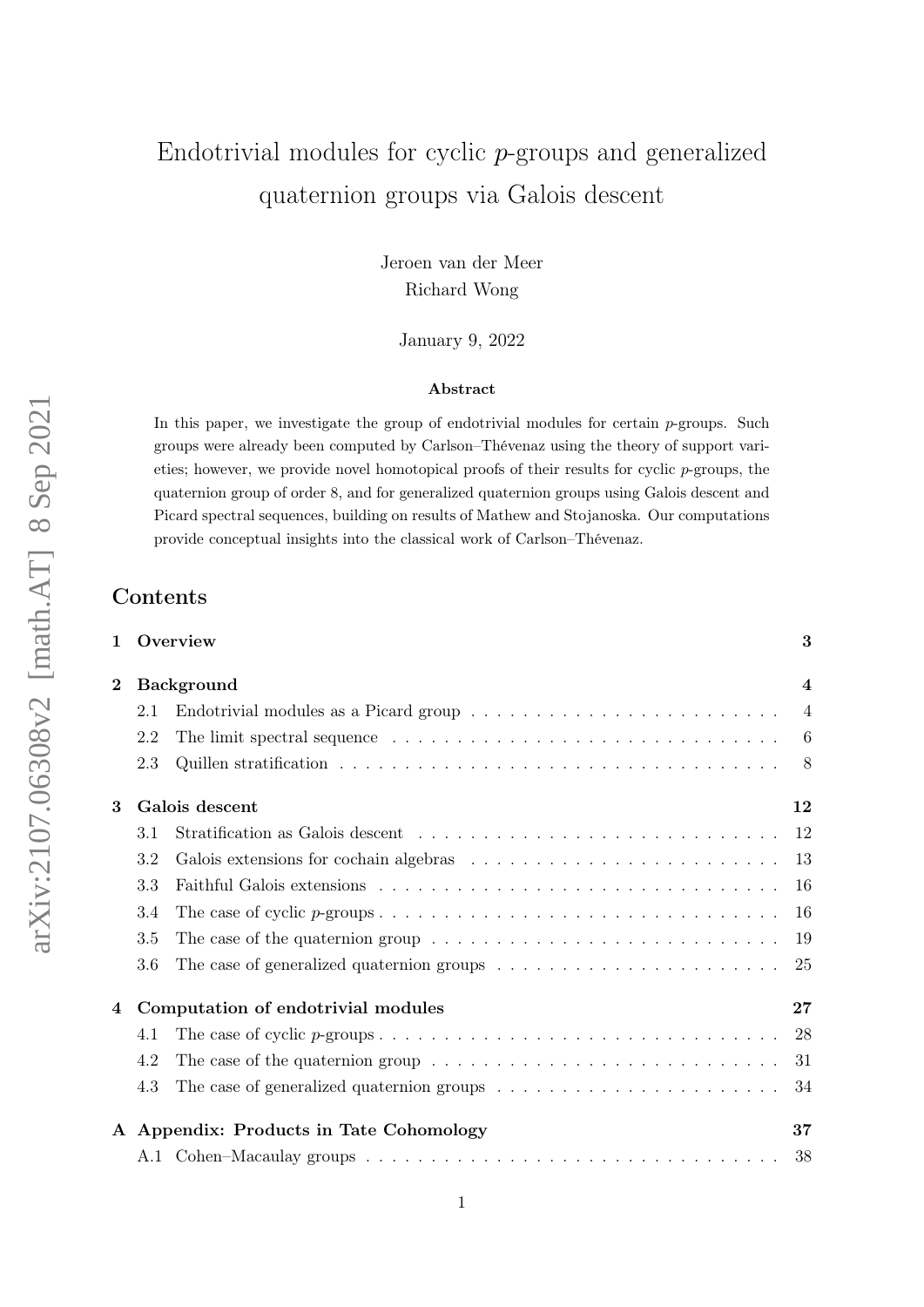| References       |  | 45 |
|------------------|--|----|
| Acknowledgements |  |    |
|                  |  |    |
|                  |  |    |
|                  |  |    |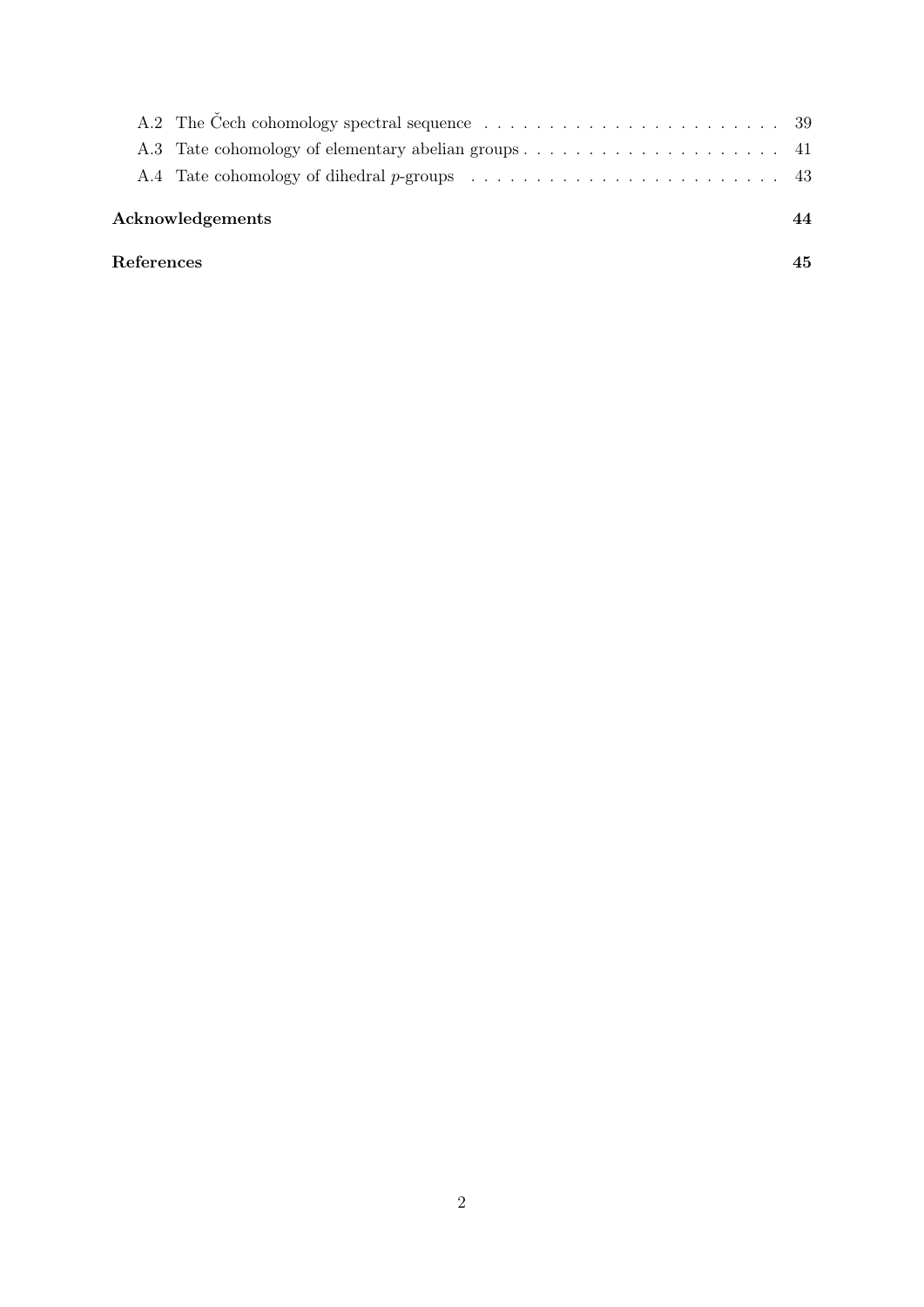# <span id="page-2-0"></span>1 Overview

Throughout this paper, let G denote a finite group, and let  $k$  be a field of characteristic p, where p divides the order of G (i.e. the characteristic is modular). In this setting, one can study the representation theory of G over k. As p divides  $|G|$ , Maschke's theorem fails, which infamously implies that the structural phenomena of representation theory over modular characteristics are wildly different than the usual theory over other characteristics. Central to modular representation theory, then, is the study of the structural property of the category of  $k$ -modules.

One particular instance of this is the problem of computing the group of endotrivial modules

$$
T(G) \coloneqq \{ M \in \mathsf{Mod}(kG) \mid \mathrm{End}_k(M) \cong k \oplus P \}.
$$

That is, the  $k[G]$ -modules M such that the endomorphism module decomposes as the direct sum of k, the trivial kG-module, and a projective  $k$ G-module P. This forms a group under tensor product. The group of endotrivial modules was first studied by Dade for elementary abelian groups  $G \cong (C_p)^n$  [\[Dad78\]](#page-44-0), who regarded endotrivial modules as a stepping stone towards the study of the more general endopermutation modules. Endotrivial modules over  $p$ -groups were later classified by work of Carlson and Thévenaz using purely representation-theoretic techniques, such the theory of support varieties, cf. for instance [\[CT00\]](#page-44-1). The classification for arbitrary finite groups is an active problem that has been studied by numerous people.

The group of endotrivial modules can be approached through homotopy theory — something we will make profound use of in this paper. In Section [2,](#page-3-0) we realise the group of endotrivial modules as the Picard group of the stable module ∞-category. In fact, we obtain a Picard space, which admits a decomposition coming from a limit decomposition of the stable module ∞-category. This decomposition is then shown to be amenable to spectral sequence techniques.

In certain cases, the decomposition of the stable module  $\infty$ -category can be viewed through the lens of Galois theory. We take up this topic in Section [3](#page-11-0) and we use a result of Rognes to give new proofs of the decomposition for cyclic p-groups and quaternion groups.

Finally, in Section [4](#page-26-0) we evaluate the limit spectral sequences associated to the decomposition of the stable module category to explicitly compute the group of endotrivial modules for cyclic p-groups (Theorem [4.2,](#page-27-1) Theorem [4.3\)](#page-29-0) and generalized quaternion groups (Theorem [4.5,](#page-33-1) Theorem [4.8\)](#page-35-0). Although these groups have already been computed, the method given here is entirely new. In particular, our approach allows for a new interpretation of the fact that the group of endotrivial modules over  $Q_8$  depends on the arithmetic structure of the base field; we shall see that it arises naturally from a certain nonlinear differential in the limit spectral sequence (see Remark [4.7\)](#page-33-2). Furthermore, our approach to  $T(Q_{2^n})$  is independent of the computation for  $T(Q_8)$ , whereas this was a crucial step in the classical approach (see Remark [4.9\)](#page-35-1).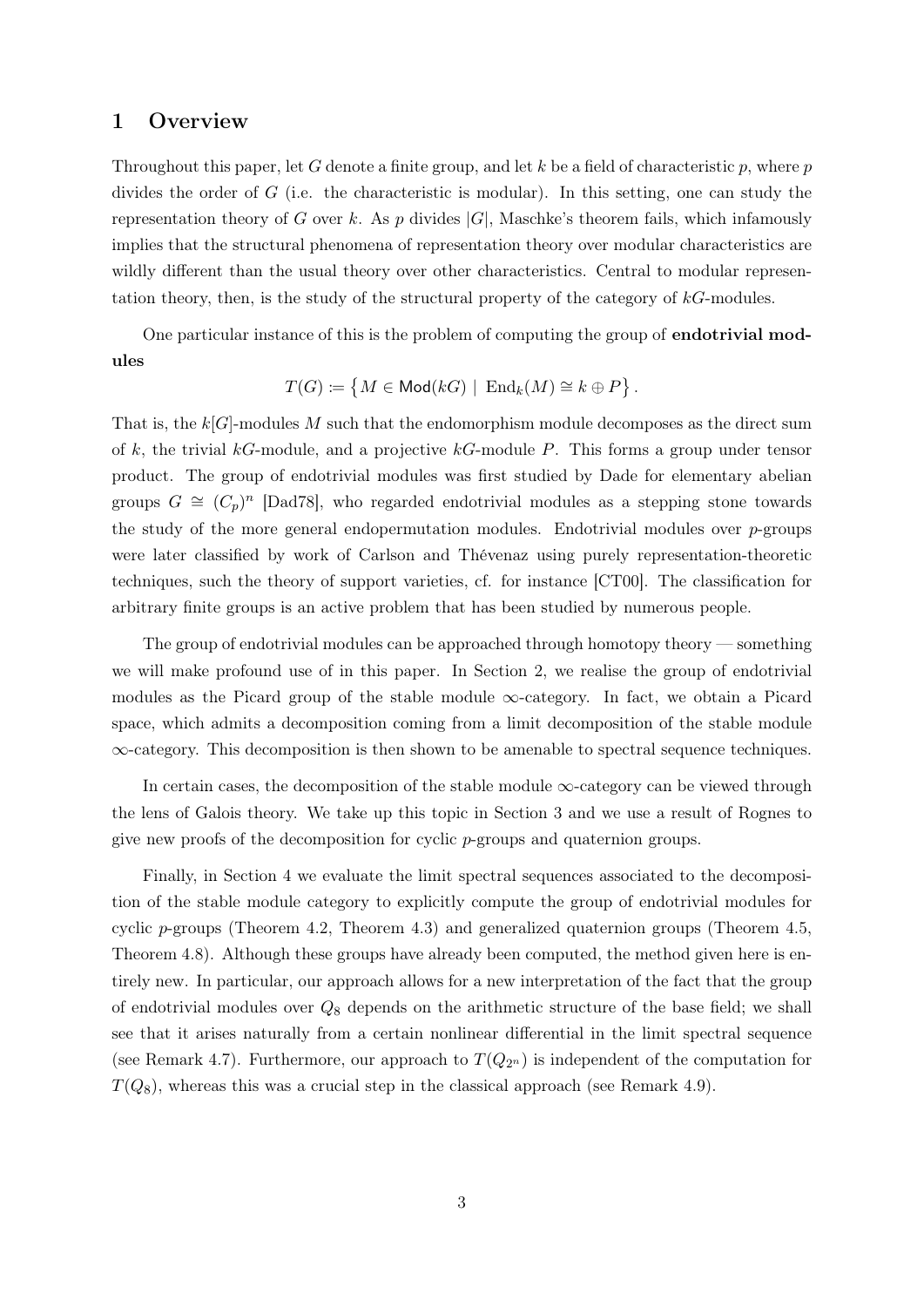# <span id="page-3-0"></span>2 Background

#### <span id="page-3-1"></span>2.1 Endotrivial modules as a Picard group

Let G denote a finite group, and let k be a field of characteristic p, where p divides the order of G (i.e. the characteristic is modular). Central to modular representation theory is the study of the structural properties of the category of  $k$ -modules. One particular instance of this is the problem of computing the group of endotrivial modules

$$
T(G) \coloneqq \{ M \in \mathsf{Mod}(kG) \mid \mathrm{End}_k(M) \cong k \oplus P \},
$$

where P denotes a projective module. That is, we're looking at  $kG$ -modules M such that the endomorphism module decomposes as the direct sum of  $k$ , the trivial  $k$ -module, and a projective kG-module P. Endotrivial modules form a group under tensor product. The group of endotrivial modules can be approached through homotopy theory, and the goal of this subsection is to illustrate how this can be done.

The failure of Maschke's theorem implies that not all kG-modules are projective. One can then additively localize the category of  $k$ -modules Mod $(k)$  with respect to the maps that factor through projective modules. The resulting localization is called the stable module category  $\text{StMod}(k)$ . It carries the structure of a tensor-triangulated category.

Given a symmetric monoidal category  $(\mathcal{C}, \otimes, \mathbf{1}_{\mathcal{C}})$ , one can study the **Picard group** of invertible objects:

$$
\operatorname{Pic}(\mathcal{C}) \coloneqq \{ M \in \mathcal{C} \mid \exists N \text{ such that } M \otimes N \simeq \mathbf{1}_{\mathcal{C}} \}
$$

In particular, if  $C = StMod(kG)$ , then we claim that Pic(C) coincides with the group of endotrivial modules:

$$
T(G) \cong Pic(\mathsf{StMod}(kG)).
$$

That this is the case, appears to implicitly known to experts, but we haven't been able to find a proof of this fact in the literature, so we digress for a moment to verify it.

**Lemma 2.1.** Two kG-modules M and N are equivalent in  $\text{StMod}(k)$  if and only if there exist projective modules P and Q such that  $M \oplus P \cong N \oplus Q$ .

*Proof.* If M and N are projectively equivalent, then the natural maps  $f: M \hookrightarrow M \oplus P \xrightarrow{\sim}$  $N \oplus Q \twoheadrightarrow N$  and  $g: N \hookrightarrow N \oplus Q \xrightarrow{\sim} M \oplus P \twoheadrightarrow M$  form the desired equivalence, in that  $g \circ f - \text{Id}$ factors through Q, and  $f \circ g - \text{Id}$  factors through P.

The converse is taken from [\[Ric\]](#page-45-0). Suppose we have maps  $f: M \to N$  and  $g: N \to M$  with

$$
g \circ f - \text{Id} = M \xrightarrow{\phi_1} P \xrightarrow{\phi_2} M
$$

$$
f \circ g - \text{Id} = N \xrightarrow{\psi_1} Q \xrightarrow{\psi_2} N
$$

Define  $f' : M \to N \oplus P$  as  $(f, \phi_1)$ , and  $g' : N \oplus P \to M$  as  $g - \phi_2$ . Then  $g' \circ f' = \text{Id}$ , so that  $M \oplus \text{Ker } g' \cong N \oplus P$ . We're done if we show that  $\text{Ker } g'$  is projective. This follows once we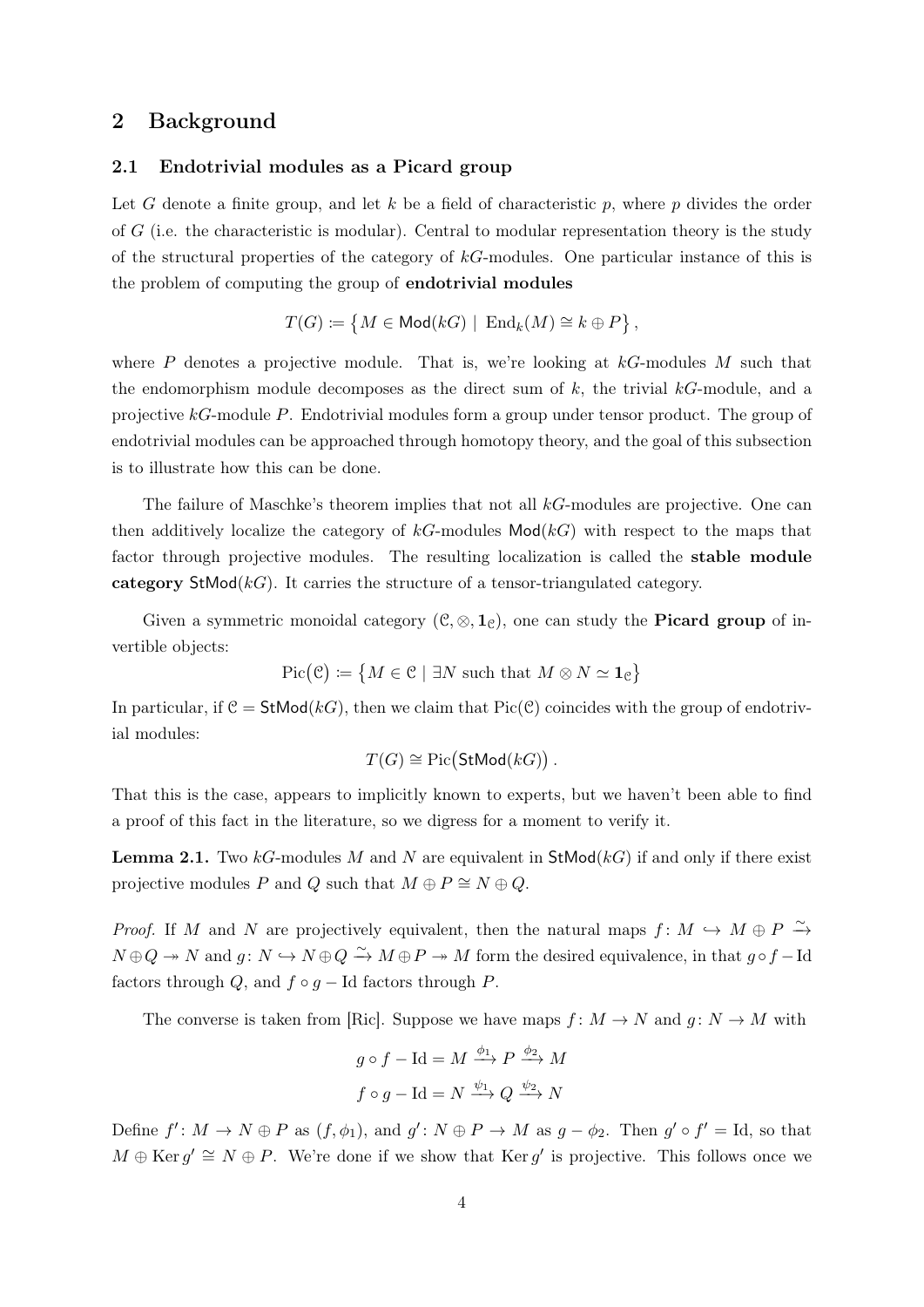verify that  $f' \circ g'$  – Id factors through a projective: indeed once we know this, we may observe that the map becomes  $-$  Id when restricted to Ker  $g'$  but after this restriction it of course still passes through this projective, so Ker  $g'$  becomes a summand thereof. So let's verify the claim. Simply observe that  $f' \circ g'$  – Id factors as



and  $Q \oplus P \oplus P$  is projective.

From this lemma, we learn that a module M is  $\otimes$ -invertible if there exists a module N such that  $M \otimes N \oplus Q \cong k \oplus P$  for some projective modules P and Q. By applying the Krull–Schmidt theorem to this, we deduce two observations:

- The Q is not needed and we can simply write  $M \otimes N \cong k \oplus P$  for some projective module P;
- M and N split up as  $M_0 \oplus (proj)$  and  $N_0 \oplus (proj)$  where '(proj)' will henceforth be shorthand for 'some projective module which doesn't deserve its own symbol'.

**Lemma 2.2.** The Picard group of  $\text{StMod}(k)$  is isomorphic to  $T(G)$ .

*Proof.* Suppose first that M is endotrivial. As M is finitely generated, we have  $\text{End}_k(M) \cong$  $M \otimes M^*$ , and so M is ⊗-invertible with inverse  $M^*$ . Conversely, suppose M is a kG-module with ⊗-inverse N. By the discussion above we may write  $M \otimes N \cong k \oplus P$ , and we have  $M \cong M_0 \oplus$  (proj) where  $M_0$  is indecomposable.

Have a look at the commutative diagram



Here  $\pi$  is the projection map, ev the evaluation map on  $M \otimes M^*$ , and f is the map  $N \to M^*$ sending n to  $\phi: m \mapsto \pi(m \otimes n)$ , where ' $m \otimes n$ ' really refers to its isomorphic image in  $k \oplus P$ . As  $\pi$  admits a section, so does ev, which means k is a summand of  $M \otimes M^*$ . By tensoring with N we see that N is a summand of  $M \otimes N \otimes M^*$ . Now write

$$
M \otimes N \otimes M^* \cong (k \oplus P) \otimes (M_0^* \oplus \text{(proj)})
$$
  

$$
\cong M_0^* \oplus \text{(proj)}
$$

This tells us that N is either projective or  $M_0^*$  plus something projective. In the former case, M was trivial and there was nothing to prove anyway, and in the latter case, we've found that  $M \otimes M^* \oplus (proj) \cong k \oplus P$ , and by the discussion above this lemma, this implies the desired result.  $\Box$ 

 $\Box$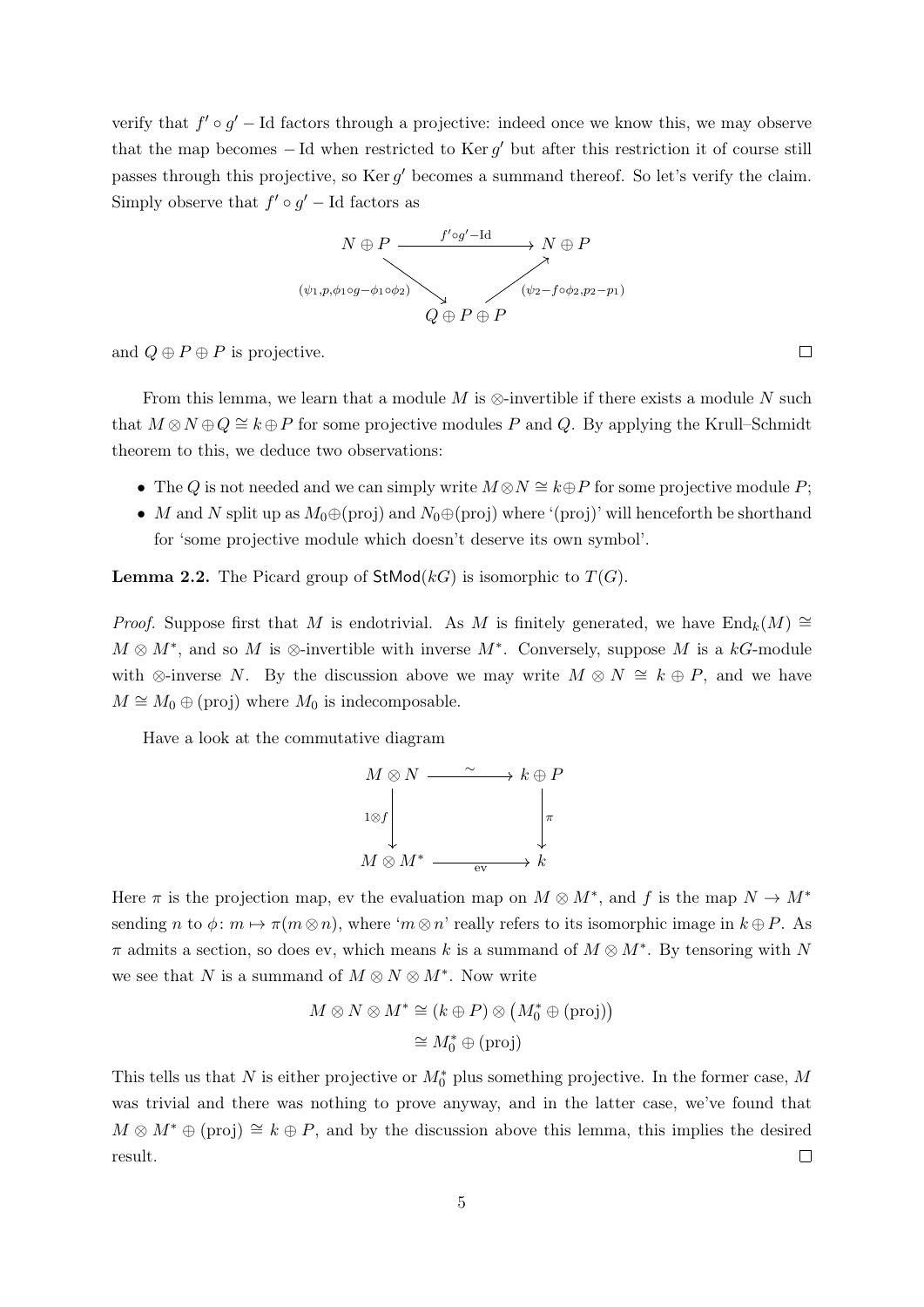The stable module category is in fact the homotopy category of a stable symmetric monoidal  $\infty$ -category, which can be seen from the fact that  $\text{StMod}(k)$  can be described as the Verdier quotient of the bounded derived category of  $k$ G-modules by the perfect complexes — a result first proved in [\[Ric89\]](#page-45-1). This observation is what makes the study of endotrivial modules amenable to homotopical techniques. We remark that such an approach is not entirely new; similar themes can be found in [\[Gro18\]](#page-44-2) and [\[BGH\]](#page-44-3).

To any symmetric monoidal  $\infty$ -category we can in fact associate a Picard space  $Pic(\mathcal{C})$ , defined as the ∞-groupoid underlying the full subcategory on the ⊗-invertible objects in  $\mathcal{C}$ . This is an enhancement of the classical Picard group.

<span id="page-5-1"></span>Lemma 2.3. The homotopy groups of the Picard space are as follows:

$$
\pi_t \text{Pic}(\mathcal{C}) \cong \begin{cases} \text{Pic}(\mathcal{C}) & \text{if } t = 0; \\ \pi_0(\Omega \mathcal{C})^\times & \text{if } t = 1; \\ \pi_{t-1}(\Omega \mathcal{C}) & \text{if } t \ge 2. \end{cases}
$$

Here  $\Omega \mathcal{C}$  is shorthand for the  $\mathbb{E}_{\infty}$ -ring End $(\mathbf{1}_{\mathcal{C}})$  of endomorphisms of the  $\otimes$ -unit.

*Proof sketch.* Tensoring with an ⊗-invertible object tautologically describes an automorphism of  $\text{Pic}(\mathcal{C})$ . From this we observe that the Picard space decomposes as  $\text{Pic}(\mathcal{C}) \times B \text{Aut}(\mathbf{1}_{\mathcal{C}})$ .  $\Box$ 

**Remark 2.4.** In the literature the stable module  $\infty$ -category is often defined as the Indcompletion of the aforementioned Verdier quotient. The passage to Ind-completion will not alter any of our results — in particular, the Picard space does not change. We take a moment to verify this.

*Proof.* First recall that, for any (small) stable  $\infty$ -category C, the Ind-completion may be modeled by the functor category  $\text{Fun}_{ex}(\mathcal{C}^{op}, \text{Sp})$ , the natural map  $\mathcal{C} \to \text{Ind}(\mathcal{C})$  being the Yoneda embedding. If X is an object in  $\mathfrak C$  then its image is compact in  $\mathrm{Ind}(\mathfrak C)$ , effectively for formal reasons, and the map  $C \to \text{Ind}(C)^\omega$  identifies with the idempotent completion of C [\[Lur09,](#page-44-4) Lem. 5.4.2.4].

If C is symmetric monoidal then the tensor product of  $Ind(C)$  is given by the Day convolution on the functor category, and the Yoneda embedding  $\mathcal{C} \to \text{Ind}(\mathcal{C})$  is a symmetric monoidal functor. The ⊗-unit  $\mathbf{1}_{\mathcal{C}}$  gets mapped to a compact object in Ind( $\mathcal{C}$ ); consequently, any  $\otimes$ -invertible object in Ind(C) is compact as well, and so any ⊗-invertible object in Ind(C) can in fact be found in Ind( $\mathcal{C}$ )<sup> $\omega$ </sup>, the idempotent completion of  $\mathcal{C}$ . But  $\mathcal{C} = \mathsf{Mod}_{G}^{\omega}(k)/\mathsf{Perf}(k)$  is already idempotent complete, so no new ⊗-invertible objects can arise upon Ind-completing.  $\Box$ 

#### <span id="page-5-0"></span>2.2 The limit spectral sequence

Associating a Picard space to a stable symmetric monoidal ∞-category i functorial under exact symmetric monoidal functors, and so we have a functor  $\mathcal{P}$ ic: Cat<sup>⊗</sup> → S<sub>\*</sub>. This functor com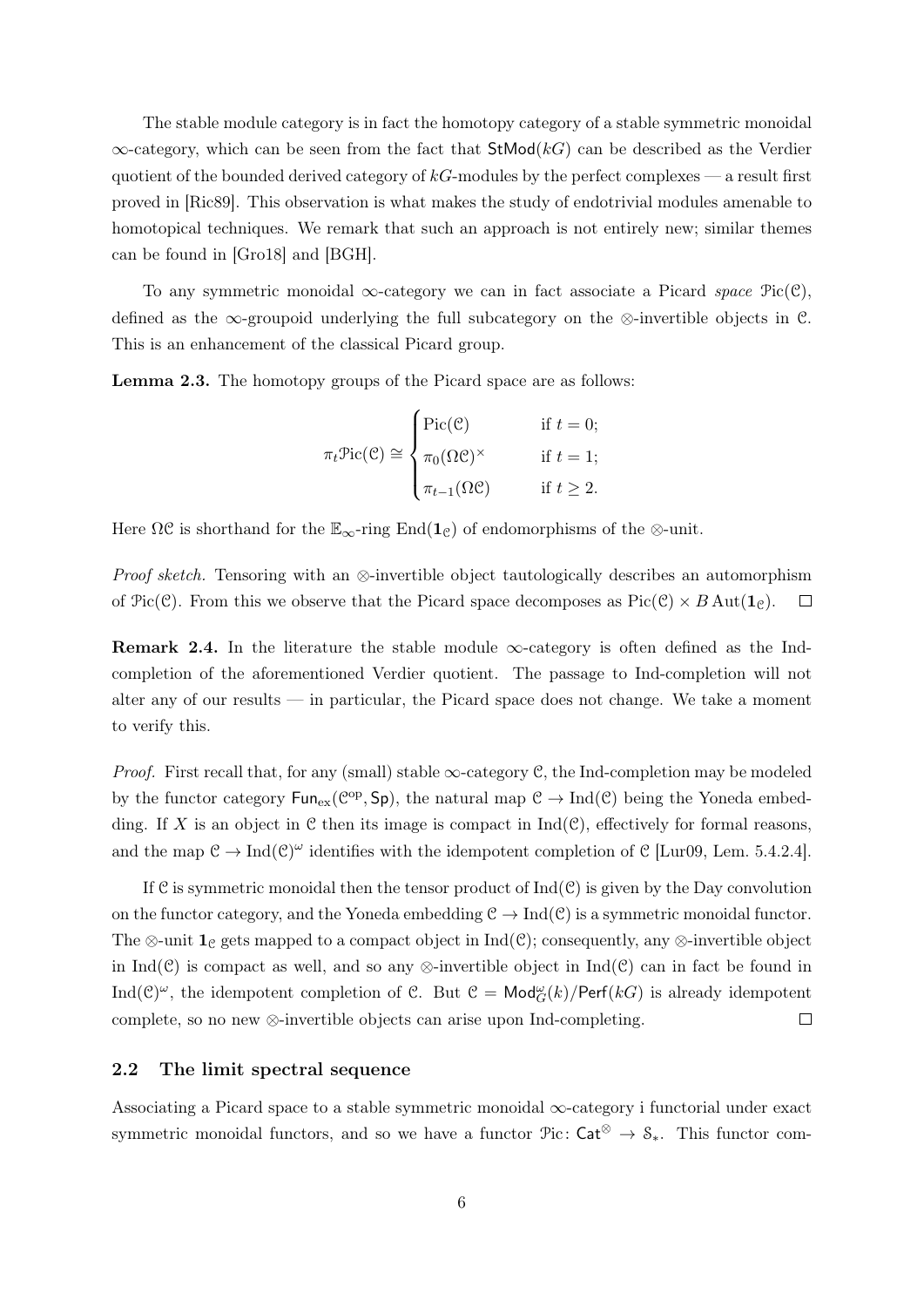mutes with limits, cf. [\[MS16,](#page-44-5) Proposition 2.2.3], which means that, whenever we have a limit decomposition of  $\infty$ -categories, we have a corresponding limit decomposition of Picard spaces.

In view of this, it is natural to recall the following. Whenever we have a diagram  $\mathcal{F} \colon \mathcal{I}^{op} \to \mathcal{S}_{*}$ of pointed spaces, there is a spectral sequence

$$
E_2^{st} = H^s(1, \pi_t \mathcal{F}) \Rightarrow \pi_{t-s}(\underleftarrow{\lim}_{j} \mathcal{F})
$$

whose  $E_2$ -page is given by the cohomology of the Ab-valued presheaf  $\pi_t \mathcal{F}$  over the diagram J. The spectral sequence dates back to the work of Bousfield–Kan, cf. [\[BK72\]](#page-44-6). Unfortunately, the Bousfield–Kan spectral sequence suffers from convergence issues and admits fringe effects, which makes it unreliable from a computational perspective.

We may circumvent this convergence issue by passing to spectra. More precisely, whenever we have a diagram  $\mathcal{F}: \mathcal{I}^{op} \to \mathsf{Sp}$  of spectra, there is a completely analogous spectral sequence (see [\[Lur12,](#page-44-7) Section 1.2.2]) but which does not exhibit fringe effects.

Now, if C is a symmetric monoidal stable  $\infty$ -category, then the Picard space is a grouplike  $\mathbb{E}_{\infty}$ -space, and can thus be viewed as a connective spectrum, which we call the **Picard spectrum** of C, denoted  $\mathfrak{pic}(\mathcal{C})$ . The functor  $\mathfrak{pic} : \mathsf{Cat}_{st}^{\otimes} \to \mathsf{Sp}_{\geq 0}$  commutes with limits as well, and so any limit decomposition of categories yields a limit decomposition of connective Picard spectra.

It is worth pointing out that the limit spectral sequence lives in nonconnective spectra, whereas the Picard spectra are *connective* spectra. This is more than just a superficial difference, since the inclusion functor  $Sp_{\geq 0} \to Sp$  does not commute with limits. However, a limit of connective spectra can be computed by taking a limit in the category of nonconnective spectra and then passing to the connective cover. Consequently, the discrepancy between a limit of connective spectra taken in  $Sp_{\geq 0}$  and taken in Sp is concentrated in negative degrees. In view of our main goal, which is to compute  $\pi_0$  of Picard spectra, this discrepancy will never pose issues.

Let's summarise our findings into a lemma.

<span id="page-6-0"></span>**Lemma 2.5.** Let C be a symmetric monoidal stable  $\infty$ -category, and suppose that C is realised as the limit over a diagram  $\mathcal{F}: \mathcal{I}^{op} \to \mathsf{Cat}_{st}^{\otimes}$ . Then there is a spectral sequence

$$
H^s(\mathfrak{I}, \pi_t \mathfrak{pic}\,\mathfrak{F}(\,\cdot\,)) \Rightarrow \pi_{t-s} \varprojlim_{\mathfrak{I}} \mathfrak{pic}(\mathfrak{C}_i)\,,
$$

and for  $* \geq 0$ ,  $\pi_* \varprojlim_{\mathcal{I}} \mathfrak{pic}(\mathcal{C}_i)$  may be identified with  $\pi_* \mathfrak{pic}(\mathcal{C})$ .

Remark 2.6. The Picard spectrum admits a delooping by the Brauer spectrum. Brauer spectra ought to admit descent as well — cf. for instance [\[Mat16,](#page-44-8) Prop. 3.45] — and so the  $(-1)$ -line for our limit spectral sequence of Picard spectra reveals information about the Brauer groups as well. We will find that the  $(-1)$ -line is often significantly more complicated than the nonnegative lines.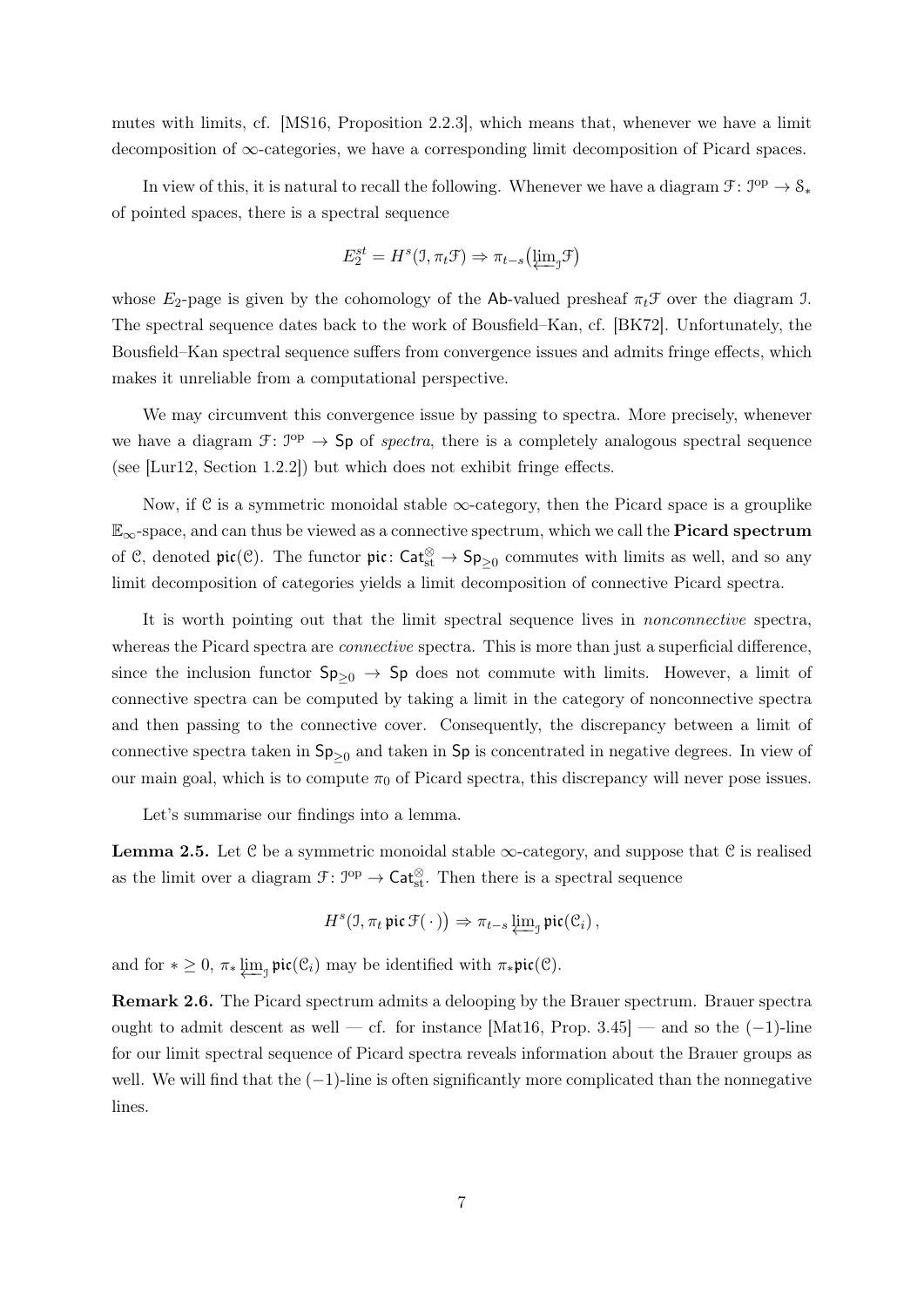#### <span id="page-7-0"></span>2.3 Quillen stratification

In view of Lemma [2.5,](#page-6-0) it would be interesting to exhibit a limit decomposition for stable module categories, which is what we turn to in this section.

Let G be a finite group, and let A be a collection of subgroups of G satisfying the following properties.

- A is closed under finite intersections;
- A is closed under conjugation by elements of  $G$ ;
- every elementary abelian p-subgroup of  $G$  is contained in a member of  $A$ .

For any such collection A, we define  $\mathcal{O}_{\mathcal{A}}(G)$  to be the full subcategory of the orbit category  $\mathcal{O}(G)$ spanned by those objects  $G/H$  for which H is in A. We have the following result, which can be found in [\[Mat16,](#page-44-8) Corollary 9.16], and which is effectively a higher-categorical elaboration of Quillen's stratification theory.

<span id="page-7-4"></span>**Theorem 2.7.** If G, k and A are as above, then the stable module category of G decomposes as

$$
\text{StMod}(kG) \simeq \varprojlim_{G/H \in \mathfrak{O}_A(G)^{\text{op}}} \text{StMod}(kH)\,.
$$

The functoriality is as follows. One can identify  $StMod(kH)$  as the category of modules objects over the commutative algebra object  $k(G/H)$  in StMod(kG), as was proved by Balmer [\[Bal13\]](#page-44-9) (cf. [\[MNN15\]](#page-44-10) and Remark  $3.17$ ) — that is,

<span id="page-7-1"></span>
$$
\textsf{StMod}(kH) \simeq \textsf{Mod}_{\textsf{StMod}(kG)}\bigl(k(G/H)\bigr) \,,
$$

and there is an obvious functor  $\mathcal{O}_{\mathcal{A}}(G) \to \mathsf{CAlg}(\mathsf{StMod}(kG))$  given by  $G/H \mapsto \mathsf{StMod}(kH)$ . This limit decomposition arises from restriction and coinduction.

As discussed in the previous subsection, any limit decomposition of stable symmetric monoidal ∞-categories yields a corresponding decomposition of Picard spectra

<span id="page-7-2"></span>
$$
\text{pic StMod}(k) \simeq \varprojlim_{G/H \in \mathfrak{O}_A(G)^{\text{op}}} \text{pic StMod}(kH),\tag{1}
$$

and hence a corresponding limit spectral sequence

$$
E_2^{st} = H^s\big(\mathcal{O}_{\mathcal{A}}(G), \pi_t \mathfrak{picStMod}(k) \big) \Rightarrow \pi_{t-s}\big(\mathfrak{pic StMod}(k) \big) \,.
$$
 (2)

To evaluate this spectral sequence, it is necessary to study both the objects and the differentials of this spectral sequence, which we shall do for the remainder of this section.

<span id="page-7-3"></span>To understand the behaviour of the differentials in the spectral sequence, we make use of the computational tools developed in [\[MS16,](#page-44-5) Part II]. We summarise their results here. We start with a symmetric monoidal stable  $\infty$ -category C.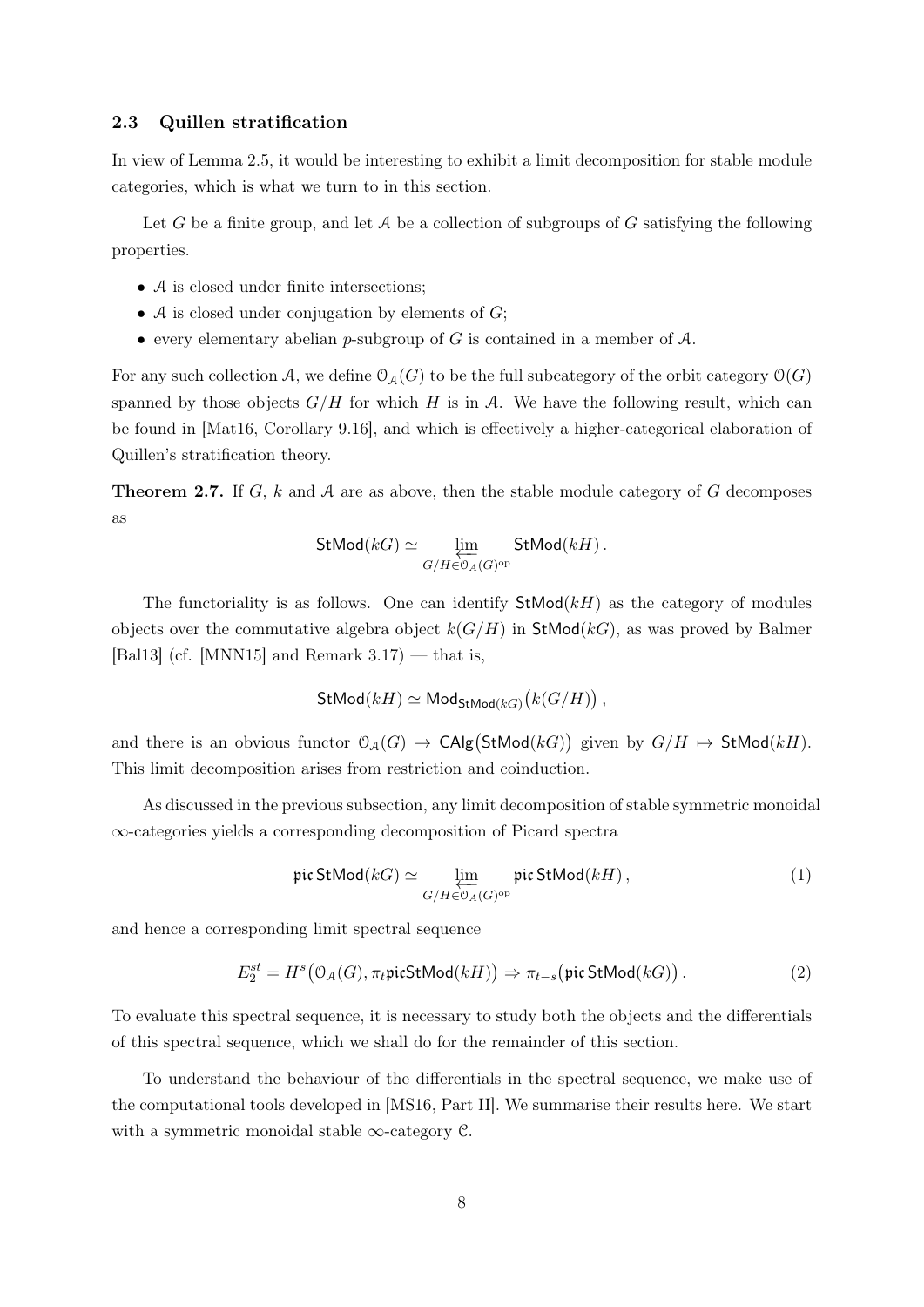**Lemma 2.8** ([\[MS16,](#page-44-5) Corollary 5.2.3]). One has a functorial equivalence  $\tau_{[t,2t-1]}$  Aut(1<sub>c</sub>)  $\simeq$  $\tau_{[t,2t-1]}$ 1<sub>C</sub>, where  $\tau_{[\cdot,\cdot]}$  denotes the truncation functor with homotopy groups in the specified range. This induces a functorial equivalence  $\tau_{[t+1,2t]}$ pic  $\mathcal{C} \simeq \Sigma \tau_{[t,2t-1]} \Omega \mathcal{C}$ .

Now,  $\Omega$ , too, commutes with limits, yielding a decomposition of  $\Omega$ StMod(kG) analogous to Eq. [\(1\)](#page-7-1), and hence a limit spectral sequence analogous to Eq. [\(2\)](#page-7-2). Lemma [2.8](#page-7-3) then allows one to import differentials from the limit spectral sequence for  $\Omega$  into the limit spectral sequence for Picard spectra.

<span id="page-8-0"></span>**Theorem 2.9** ([\[MS16,](#page-44-5) Comparison Tool 5.2.4]). Let  $\mathcal{F}: \mathcal{I} \to \mathsf{Cat}_{st}^{\otimes}$  be a diagram of symmetric monoidal stable  $\infty$ -categories. Consider the limit spectral sequences

$$
E_2^{st}(\text{pic}) = H^s\big(\mathfrak{I}, \pi_t \text{pic } \mathfrak{F}(\cdot)\big) \Rightarrow \pi_{t-s} \text{pic}\big(\underleftarrow{\lim}_{j} \mathfrak{F}\big),
$$

$$
E_2^{st}(\Omega) = H^s\big(\mathfrak{I}, \pi_t \Omega \mathfrak{F}(\cdot)\big) \Rightarrow \pi_{t-s} \Omega\big(\underleftarrow{\lim}_{j} \mathfrak{F}\big).
$$

Then we have an equality of differentials  $d_r^{st}(\text{pic}) = d_r^{s,t-1}(\Omega)$  for all  $(s, t)$  such that either  $t-s > 0$ or  $t \geq r + 1$ .

As it turns out, the spectral sequence for  $\Omega$  is easier to understand, because the endomorphism spectra are  $\mathbb{E}_{\infty}$ -rings, which imbue the limit spectral sequence with a multiplicative structure. We will make frequent use of this advantage throughout our computations.

Let us now take a closer look at the endomorphism spectrum  $\Omega$ StMod(kG) of the unit. This spectrum can be described explicitly, but before we are able to give the description, we need to recall some relevant definitions.

If  $X$  is a spectrum admitting a  $G$ -action, then we can capture the  $G$ -action as a functor  $BG \to X$ . We then associate to X its homotopy orbits  $X_{hG}$  and homotopy fixed points  $X^{hG}$ , defined as  $\varinjlim_{BG} X$  and  $\varprojlim_{BG} X$ , respectively. There is a norm map  $X_{hG} \to X^{hG}$  whose cofibre is called the Tate construction, denoted  $X^{tG}$ .

As we've seen, any limit of spectra has an associated limit spectral sequence. Applied to  $X^{hG}$ , we obtain what is commonly called the homotopy fixed point spectral sequence (HFPSS). A dual spectral sequence, called the homotopy orbit spectral sequence, exists for  $X_{hG}$ , as does a four-quadrant spectral sequence for  $X^{tG}$ , called the Tate spectral sequence, which we'll encounter in Section [3.3.](#page-15-0)

If X is the Eilenberg–MacLane spectrum of a  $G$ -module  $M$ , then the homotopy groups of  $M^{tG}$  carry classical arithmetic information. Specifically, the homotopy groups of  $M_{hG}$  are given by

$$
\pi_t(M_{hG}) = \begin{cases} H_t(G; M) & \text{if } t \ge 0, \\ 0 & \text{otherwise,} \end{cases}
$$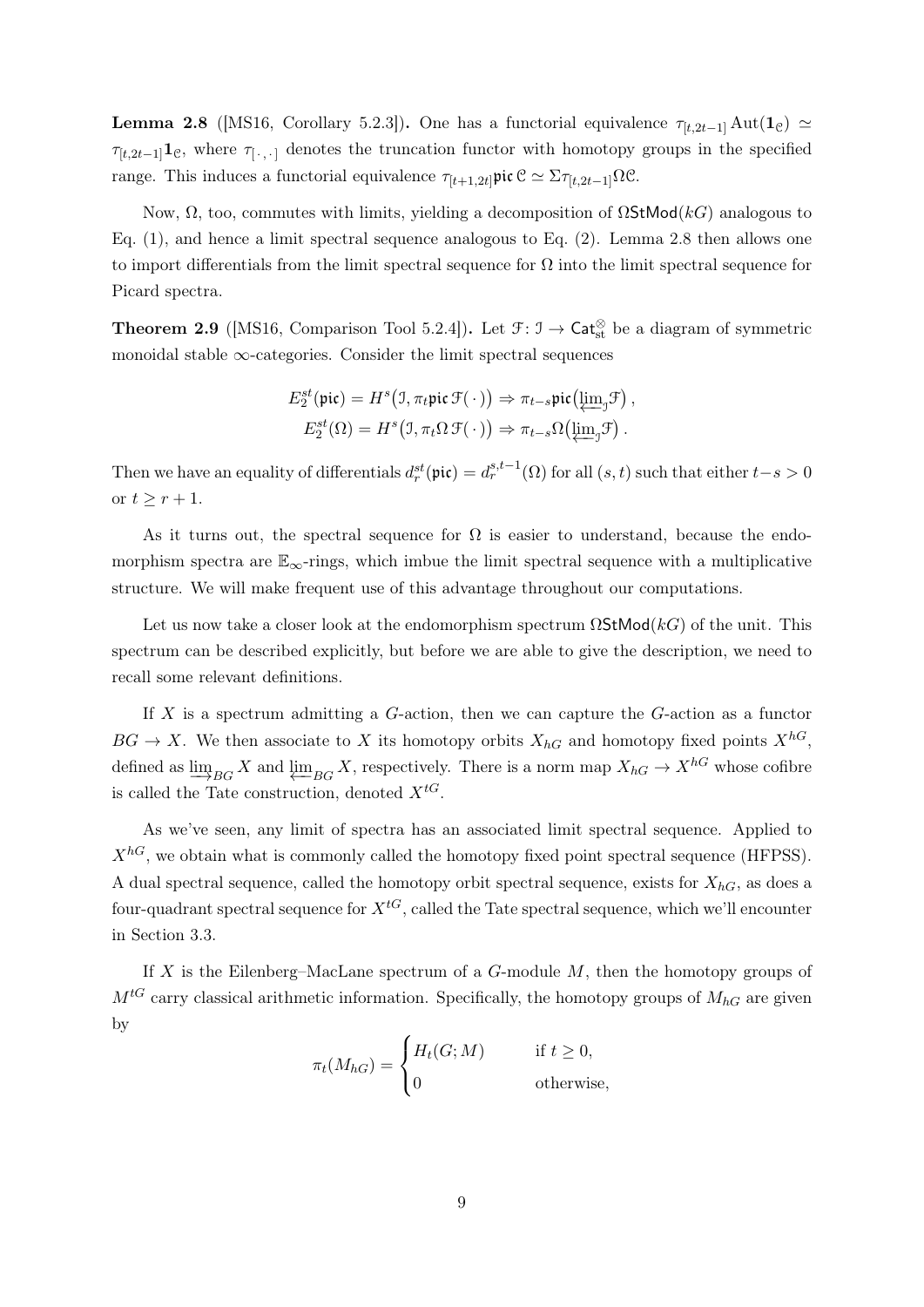and the homotopy groups of  $M^{hG}$  are given by

$$
\pi_{-t}(M^{hG}) = \begin{cases} H^t(G;M) & \text{if } t \ge 0, \\ 0 & \text{otherwise.} \end{cases}
$$

Notice that  $\pi_0(M_{hG})$  is the classical set  $M_G$  of G-orbits while  $\pi_0(M^{hG})$  is the set  $M^G$  of fixed points. The norm map  $M_{hG} \to M^{hG}$  is necessarily zero on nonzero homotopy groups, while the map on  $\pi_0$  is the classical norm map  $N: M_{hG} \to M^{hG}$  sending an orbit  $\{gm\}$  to the sum  $\sum_{g} gm$ . Through the long exact sequence of homotopy groups associated to the fibre sequence  $M_{hG} \to M^{hG} \to M^{tG}$ , one then infers that

$$
\pi_t(M^{tG}) \cong \widehat{H}^{-t}(G;M) ,
$$

where  $\widehat{H}$  denotes Tate cohomology, which is classically defined as

$$
\widehat{H}^*(G;M) = \begin{cases}\nH^*(G;M) & \text{if } * \ge 1; \\
\text{Coker } N & \text{if } * = 0; \\
\text{Ker } N & \text{if } * = -1; \\
H_{-*-1}(G;M) & \text{if } * \ge -2.\n\end{cases}
$$

If X is an  $\mathbb{E}_{\infty}$ -ring, then so is  $X^{tG}$ . In particular, if R is a classical ring with a G-action, then  $\pi_* R^{tG}$  admits a cup product, which coincides with the ring structure on Tate cohomology. We refer the reader to Appendix [A](#page-36-0) for some explicit computations of Tate cohomology rings.

<span id="page-9-0"></span>**Lemma 2.10.** There exists an equivalence of  $\mathbb{E}_{\infty}$ -rings

$$
\Omega \mathsf{StMod}(kG) \simeq k^{tG},
$$

where the  $G$ -action on  $k$  is taken to be the trivial one.

On the level of homotopy groups, this is reflected by the classical fact that, in the triangulated stable module category,

$$
\underline{\mathrm{Hom}}_{kG}(\Omega^t k, k) \cong \widehat{H}^t(G; k).
$$

**Remark 2.11.** If G is in fact a p-group, then  $\mathsf{StMod}(kG)$  is in fact equivalent to  $\mathsf{Mod}(k^{tG})$ . We digress for a while to verify that this is the case.

Proof. By the Schwede–Shipley theorem ([\[Lur12,](#page-44-7) Theorem 7.1.2.1]), it suffices to show that the category has a compact generator, which we claim is  $k$ . Let us first see why  $k$  is nontrivial object in  $\mathsf{Mod}^{\omega}_G(k)/\mathsf{Perf}(kG)$  to begin with. This is true so long as  $k$  isn't a perfect complex. Indeed this is the case: k is not compact on  $\text{Mod}_{G}^{\omega}(k)$ , effectively because  $H^{-*}(G;k) = \pi_* \text{Map}_{\text{Mod}_{G}^{\omega}(k)}(k,k)$ fails to be bounded in modular characteristic.

In general, if  $\mathcal C$  is an  $\infty$ -category, then any object in  $\mathcal C$  is compact in Ind( $\mathcal C$ ) for formal reasons, so k defines a compact object. So then why does k generate  $\mathsf{StMod}(kG)$ ? By definition, one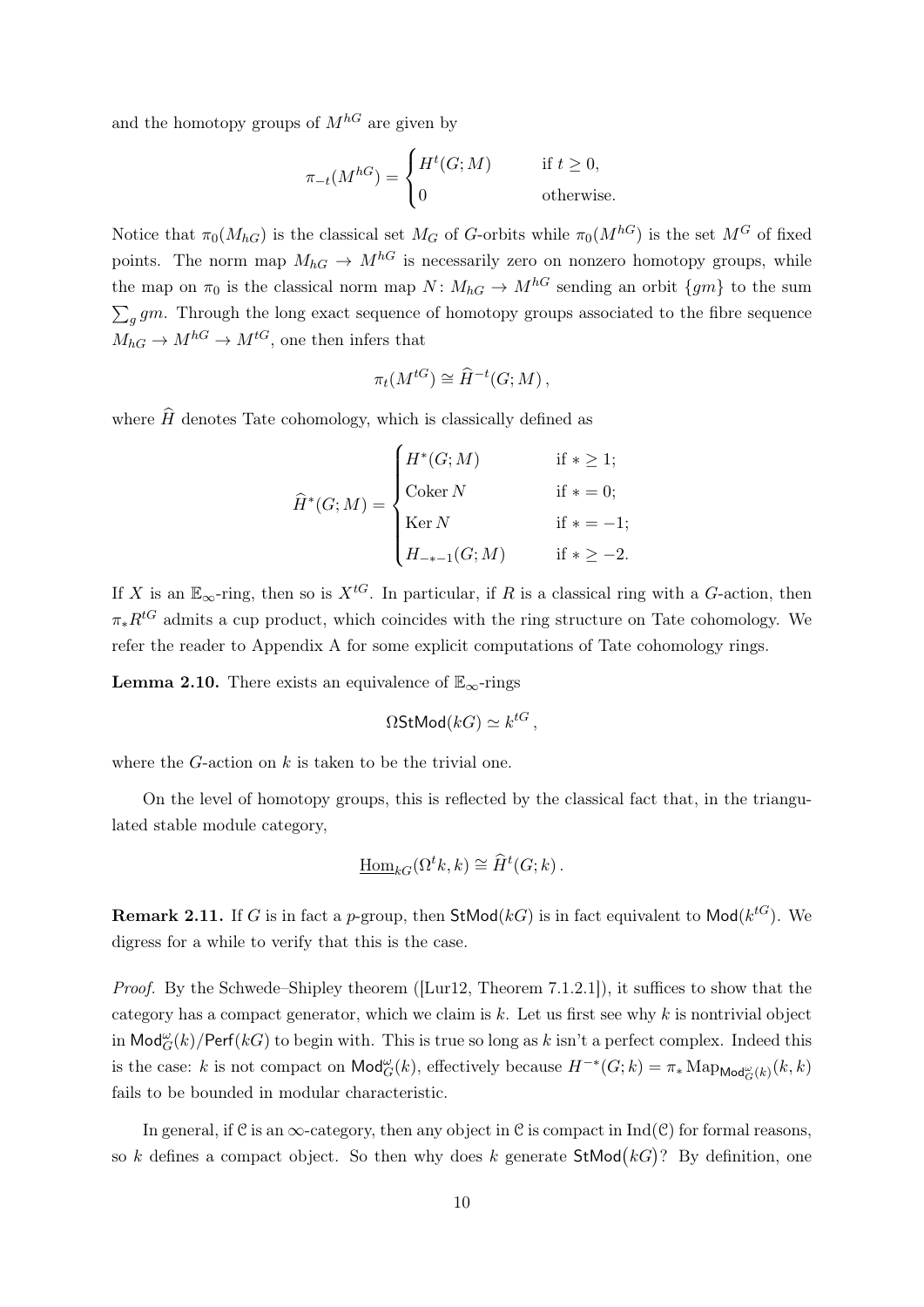must verify that, for any object M, if  $Hom(k, \Sigma^i M) = 0$  for all  $i \in \mathbb{Z}$ , then  $M \simeq 0$ . We may represent the  $\Sigma^i M$  as kG-representations, so that the existence of a nonzero map  $k \to \Sigma^i M$ may be identified with the existence of a fixed vector in the  $kG$ -representation  $\Sigma^i M$ . However, such nonzero maps always exist because  $k$ G-representations have a nonzero fixed vector. To see this, reduce to the case  $k = \mathbb{F}_p$  by inspecting the underlying  $\mathbb{F}_p$ -vector space, and then apply a counting argument. This concludes the claim.  $\Box$ 

Let us go back to Eq.  $(2)$  again. In all examples of interest, we will take  $A$  to be a family of elementary abelian subgroups. In view of Lemma [2.3](#page-5-1) and Lemma [2.10,](#page-9-0) the higher homotopy groups of  $\mathfrak{pic}$  StMod $(kH)$  are well-understood: they are given by Tate cohomology groups of elementary abeian groups. But what about the 0-th homotopy groups of  $\mathfrak{pic}(StMod(kH))$ , i.e. the Picard groups? The endotrivial modules of elementary abelian groups are understood via a result by a theorem of Dade, which states that the Picard group is necessarily generated by the suspension of the unit. We will take the computation of the Picard group for elementary abelians as a starting point, working our way up from there. Let's capture it as a lemma.

<span id="page-10-0"></span>Lemma 2.12 ([\[Dad78\]](#page-44-0)). The Picard group of the stable module category of elementary abelian groups is described as follows:

$$
\pi_0 \operatorname{pic} \operatorname{StMod}(kC_p^n) \cong \begin{cases} 0 & \text{if } p = 2 \text{ and } n = 1; \\ C_2 & \text{if } p \text{ is odd and } n = 1; \\ \mathbb{Z} & \text{if } n \ge 2. \end{cases}
$$

Let us revisit what we know so far. We have our spectral sequence Eq. [\(2\)](#page-7-2), and we can compare this spectral sequence functorially with an analogous spectral sequence for  $\Omega$ StMod(kG). The latter has a multiplicative structure, and the  $E_2$ -page can be described in terms of Tate cohomology groups. In fact, the spectral sequence may be recognised as a rather classical one. To see this, let's suppose we may take G to be a finite p-group with a single normal elementary abelian p-subgroup H. Then  $\mathcal{O}_{\mathcal{A}}(G) \simeq B(G/H)$ , and the limit spectral sequence for  $\Omega$ StMod(kG) reads

$$
E_2^{st} = H^s(G/H; \widehat{H}^{-t}(H;k)) \Rightarrow \widehat{H}^{s-t}(G;k).
$$

For nonpositive  $t$ , the spectral sequence is indeed isomorphic to the Hochschild–Serre spectral sequence associated to the extension  $H \to G \to G/H$ . This spectral sequence is sufficiently well-studied that the differentials are known in all examples of interest. Via the Tate duality pairing (cf. Lemma [A.1\)](#page-36-1) this allows us to deduce the differentials for positive t as well.

From a homotopical viewpoint, the comparison with the Hochschild–Serre spectral sequence can be seen by considering the natural map  $k^{hH} \to k^{tH}$ . The map is  $G/H$ -equivariant and induces an isomorphism on nonnegative homotopy groups, so that their limit spectral sequence may be compared. Applied to  $k^{hH}$ , this is the homotopy fixed points spectral sequence, and it converges to the homotopy groups of  $(k^{hH})^{hG/H}$ , which is naturally isomorphic to  $k^{hG}$ .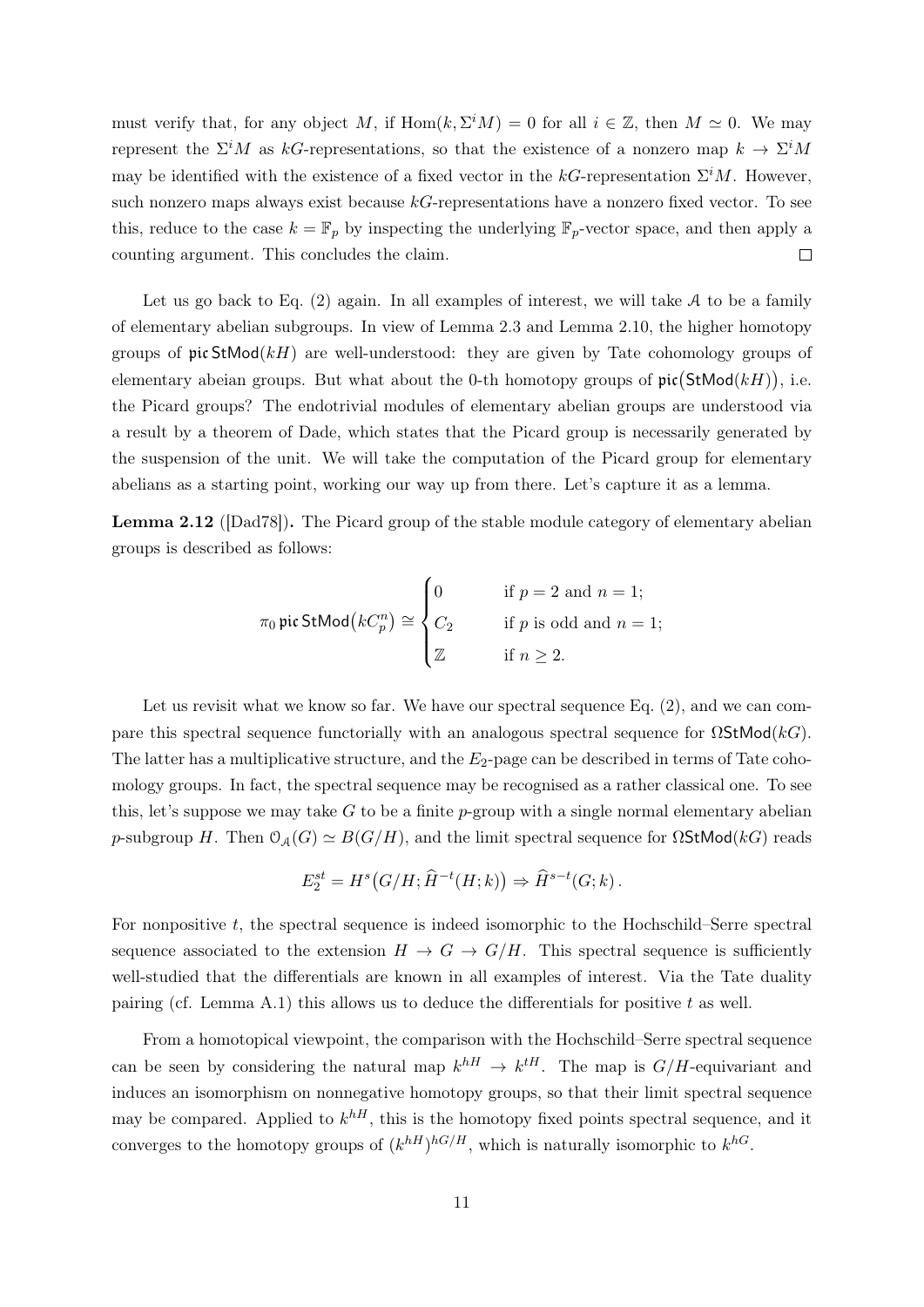Although a large swathe of differentials can now be understood using Theorem [2.9](#page-8-0) and the comparison with the Hochschild–Serre spectral sequence, we will often find that there's a particular differential which strongly influences the development of the 0-line but which just barely falls outside the range of Theorem [2.9.](#page-8-0) For these differentials, we use an elegant formula of Mathew–Stojanoska. To match their statement with ours, let's assume that the diagram I consists of a single object so that the limit spectral sequences becomes an HFPSS.

<span id="page-11-2"></span>**Theorem 2.13** ([\[MS16,](#page-44-5) Theorem 6.1.1]). Let the notation be as in Theorem [2.9.](#page-8-0) Assume that J has a single object so that we may identify the limit spectral sequences with homotopy fixed point spectral sequences. Then we have the formula

$$
d_r^{rr}(\text{pic})(x) = d_r^{r,r-1}(\Omega)(x) + x^2,
$$

where the square refers to the multiplicative structure in the limit spectral sequence for  $\Omega$ .

**Remark 2.14.** The classes of p-groups that are considered in this paper (cyclic p-groups and generalized quaternion groups) have a single elementary abelian  $p$ -subgroup. As a result, we can identify the limit spectral sequence with the homotopy fixed point spectral sequence and use Theorem [2.13.](#page-11-2) However, analogous methods apply to more complicated groups as well. This is currently work in progress.

# <span id="page-11-1"></span><span id="page-11-0"></span>3 Galois descent

## 3.1 Stratification as Galois descent

<span id="page-11-3"></span>Mathew's Theorem [2.7](#page-7-4) becomes especially simple when we may take the family  $A$  to consist of a single (necessarily normal) subgroup  $H$ . In such examples, the decomposition reduces to the much simpler

$$
\text{StMod}(k) \simeq \text{StMod}(k)^{hG/H} \,. \tag{3}
$$

Throughout this paper, we will consider the two families of p-groups where this phenomenon occurs:

- The cyclic p-groups  $C_{p^n}$ , and
- the generalized quaternion groups  $Q_{2^n}$ .

The cyclic p-groups obviously have a single elementary abelian subgroup  $H$ , which is isomorphic to  $C_p$ . As for the generalized quaternion groups, we recall that these may defined e.g. algebraically as the groups

$$
Q_8 \cong \langle \theta, \tau | \theta^4 = 1, \theta^2 = \tau^2, \tau \theta \tau^{-1} = \theta^{-1} \rangle.
$$
  

$$
Q_{2^n} \cong \langle \theta, \tau | \theta^{2^{n-1}} = \tau^4 = 1, \theta^{2^{n-2}} = \tau^2, \tau \theta \tau^{-1} = \theta^{-1} \rangle.
$$

The centre  $H = Z(Q_{2^n})$  is the only nontrivial elementary abelian subgroup, being isomorphic to  $C_2$ , and the quotient is isomorphic to the Klein four-group  $(C_2)^2$  or the dihedral group  $D_{2^{n-1}}$ .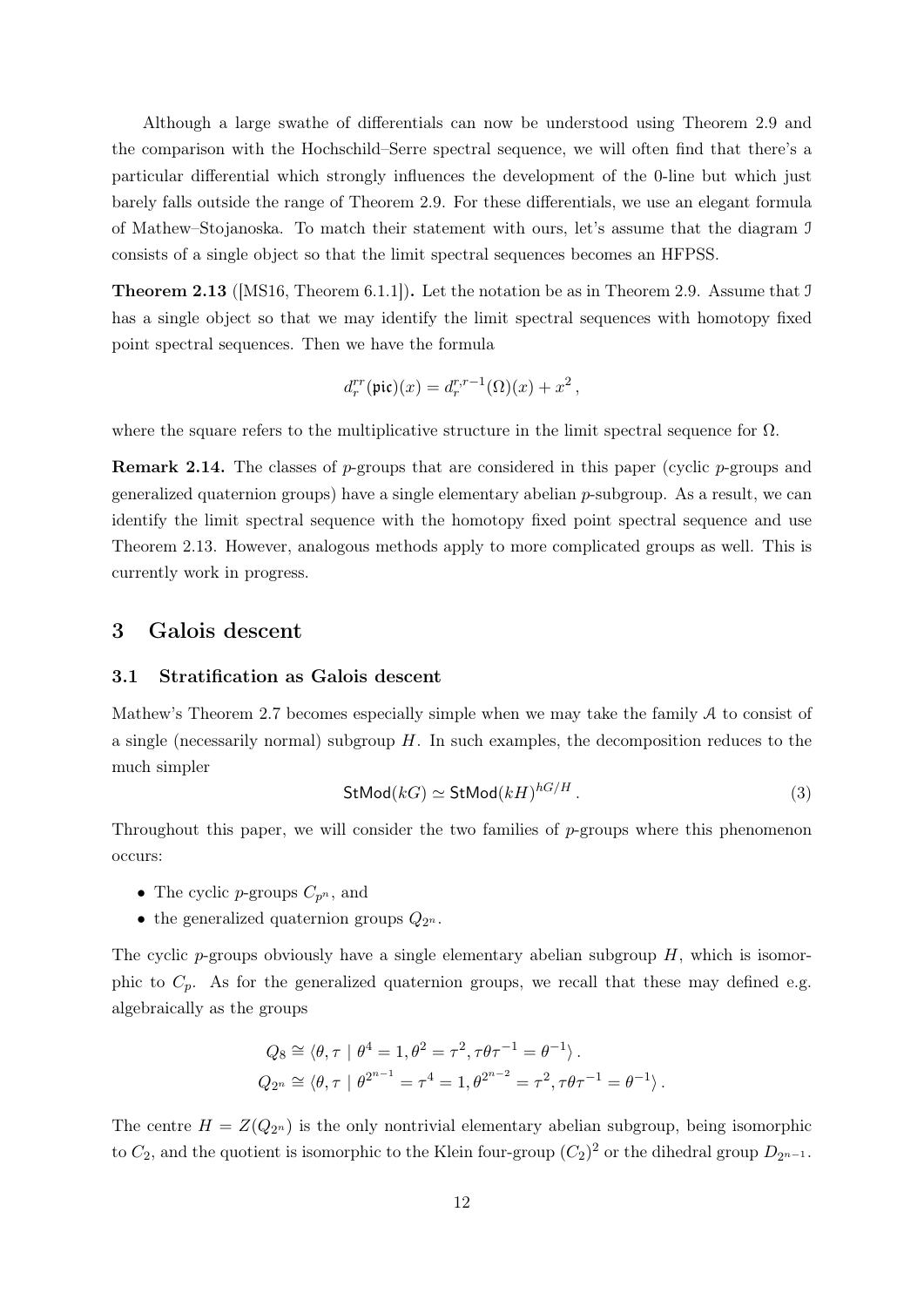As it happens, we may re-interpret the decomposition as an instance of what is known as faithful Galois descent. We begin with the relevant definitions. Let  $f: R \to S$  be a map of  $\mathbb{E}_{\infty}$ -ring spectra. Then we call f a G-Galois extension if there is a G-action on S such that the natural maps  $R \to S^{hG}$  and  $S \otimes_R S \to F(G_+, S)$  are weak equivalences. We say that the Galois extension is **faithful** if  $S$  is moreover faithful as an  $R$ -module.

Whenever we have a faithful Galois extension, we have a good theory of descent called Galois descent, which has been studied by Gepner–Lawson [\[GL16\]](#page-44-11) and Mathew–Stojanoska [\[MS16\]](#page-44-5), among others:

**Theorem 3.1.** If  $f: R \to S$  is a faithful G-Galois extension of  $\mathbb{E}_{\infty}$ -rings, then we have a natural equivalence of ∞-categories

$$
\mathsf{Mod}(R) \simeq \mathsf{Mod}(S)^{hG}.
$$

In view of Lemma [2.10](#page-9-0) and Eq. [\(3\)](#page-11-3), it is clear that we expect a certain faithful  $G/H$ -Galois extension  $k^{tG} \to k^{tH}$  whenever G is any of the aforementioned groups. In the next subsection, we go about to prove this assertion, thus yielding a different proof of Theorem [2.7](#page-7-4) for these specific groups. This proof, we will find, is purely homotopical.

Remark 3.2. Lemma [2.12](#page-10-0) is also known to have a proof using Galois descent, or rather, reverse Galois descent; see [\[Mat15\]](#page-44-12). Briefly, if A is an abelian p-group of p-rank n, then one can construct a fiber sequence of classifying spaces

$$
B\mathbb{Z}^n \to BA \to B^2\mathbb{Z}^n \simeq B\mathbb{T}^n,
$$

where  $\mathbb{T}^n$  denotes the *n*-torus, which Mathew uses to prove that there exist faithful  $\mathbb{T}^n$ -Galois extensions of ring spectra

$$
k^{h\mathbb{T}^n} \to k^{hA}
$$
 and  $k^{t\mathbb{T}^n} \to k^{tA}$ .

In this case, it is the source rather than the target which is understood well, and Mathew proves conditions for an element in the Picard group of  $k^{tT^n}$  to descend to the Picard group of  $k^{tA}$ . This, along with a computation of  $Pic(k^{t\mathbb{T}^n})$ , shows that  $Pic(k^{tA})$  is cyclic.

## <span id="page-12-0"></span>3.2 Galois extensions for cochain algebras

In this section, we prove that for a p-group  $G$  of p-rank 1 and with unique nontrivial elementary abelian subgroup H, we have natural maps  $k^{tG} \to k^{tH}$  that are  $G/H$ -Galois extensions. We first show that we have Galois extension  $k^{hG} \to k^{hH}$  on homotopy fixed points, and then invoke a base change argument to deduce the desired result. Our main tool is the following result of Rognes.

<span id="page-12-1"></span>**Theorem 3.3** ([\[Rog08,](#page-45-2) Prop. 5.6.3]). Let Γ be a finite discrete group, and  $P \to X$  a principal Γ-bundle. Suppose that X is path-connected and  $\pi_1(X)$  acts nilpotently on  $H_*(\Gamma; k)$ . Then the map of cochain k-algebras  $F(X_+, k) \to F(P_+, k)$  is a Γ-Galois extension.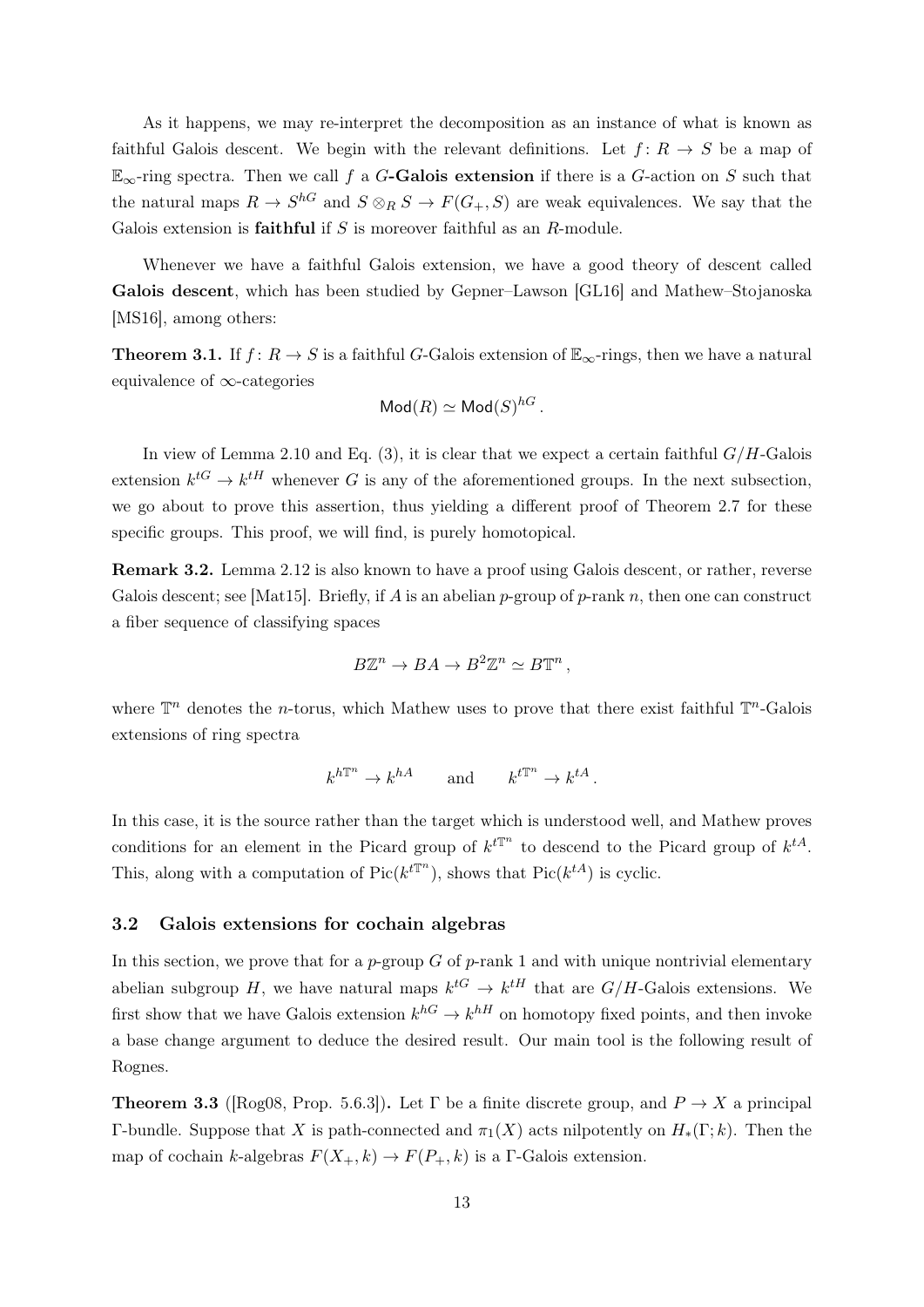We sketch the idea of the proof. To see that  $F(X_+, k) \simeq F(P_+, k)^{h\Gamma}$  follows from properties of principal Γ-bundles. Namely, we have that the (right) action of Γ on P induces a left Γ action on  $F(P_+, k)$ , which is compatible with the identification  $X \simeq P_{h\Gamma}$ . That is, of X as the homotopy orbits of the action of  $\Gamma$  on  $P$ .

The interesting part is showing that

$$
F(P_+,k) \otimes_{F(X_+,k)} F(P_+,k) \simeq F(\Gamma_+,F(P_+,k))
$$

As a tensor product of ring spectra, the homotopy groups of the left-hand side may be computed using the Künneth spectral sequence

$$
E_{s,t}^2 \cong \mathrm{Tor}_{s,t}^{\pi_*(A)}(\pi_*(B),\pi_*(B)) \Rightarrow \pi_{s+t}(B \otimes_A B).
$$

Meanwhile, via the identification  $F(\Gamma_+, F(P_+, k)) \simeq F((\Gamma \times P)_+, k)$ , the homotopy groups of the right-hand side can be computed using the Eilenberg–Moore spectral sequence with kcoefficients,

$$
E_{s,t}^{2} \cong \text{Tor}_{s,t}^{H^{*}(X;k)}\left(H^{*}(P;k), H^{*}(P;k)\right) \Rightarrow H^{-(s+t)}(P \times_{X} P;k).
$$

Since  $\pi_*(F(X_+,k)) \cong H^*(X;k)$ , we see that the  $E_2$ -pages of these spectral sequences agree. The filtrations are identified as well, as both can be viewed as being derived from the cobar construction. Therefore, if both spectral sequences converge strongly, then we obtain an equivalence between their targets, which is what we desired. Luckily, the Künneth spectral sequence is always strongly convergent, and a theorem of Shipley [\[Shi96\]](#page-45-3) guarantees convergence of the Eilenberg–Moore spectral sequence if the hypotheses of Theorem [3.3](#page-12-1) are satisfied.

We apply Theorem [3.3](#page-12-1) to the fibre sequence  $G/H \to BH \to BG$ , where G is a cyclic pgroup or a generalised quaternion group, and  $H$  is its elementary abelian p-subgroup. Notice that BG is path-connected, and G, as a p-group, acts nilpotently on  $H_*(G/H; k)$ . We deduce that we have a  $G/H$ -Galois extension  $F(BG_+, k) \to F(BH_+, k)$ . Now since G acts trivially on  $k$ , these function spectra are naturally identified with homotopy fixed points, so we have proved the following results:

**Theorem 3.4.** The natural ring map  $k^{hC_{p^n}} \to k^{hC_p}$  is a  $C_{p^{n-1}}$ -Galois extension of  $\mathbb{E}_{\infty}$ -rings.

**Theorem 3.5.** The natural ring map  $k^{hQ_{2n}} \to k^{hC_2}$  is a  $Q_{2n}/C_2$ -Galois extension of  $\mathbb{E}_{\infty}$ -rings.

We proceed to use this to show that we have Galois extensions  $k^{tG} \rightarrow k^{tH}$  for all aforementioned G and H. First, observe that given a Galois extension  $R \to S$  and a map of ring spectra  $R \to Q$ , we can take the pushout along these maps to form the base-change  $Q \to S \otimes_R Q$ . The following result of Rognes provides conditions for this map to be a Galois extension.

<span id="page-13-0"></span>Lemma 3.6 ([\[Rog08,](#page-45-2) Section 7.1]). G-Galois extensions are stable under dualizable base-change. Faithful G-Galois extensions are stable under arbitrary base-change.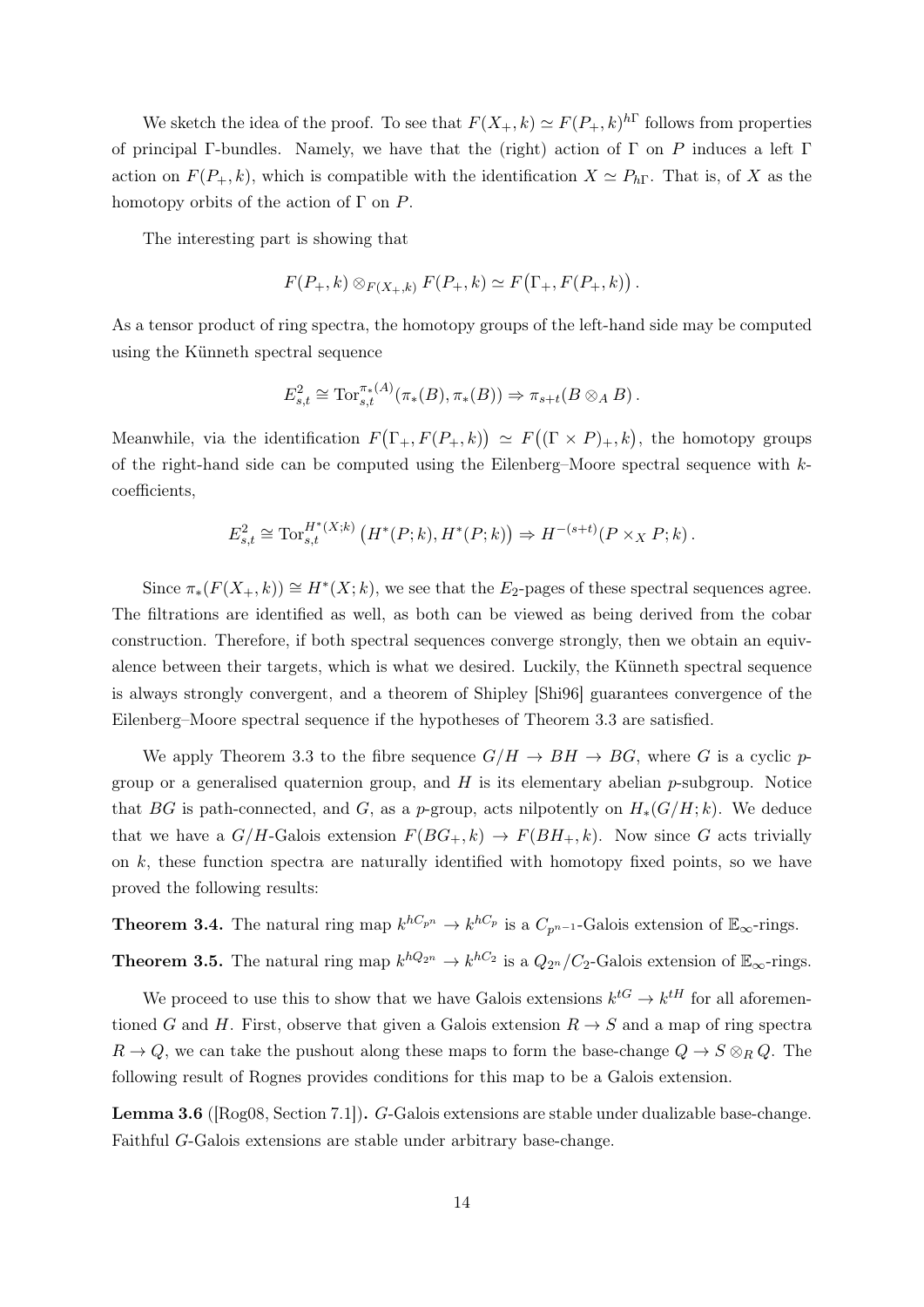From material that we discuss in the appendix, it turns out that in the cases we consider, one can identify the Tate constructions  $k^{tG} \to k^{tH}$  as a (dualizable) base-change of  $k^{hG} \to k^{hH}$ . Indeed, work of Greenlees (Theorem [A.5\)](#page-39-0) allows us to view  $k^{tG}$  as a localization of  $k^{hG}$  away from the augmentation ideal I. This construction depends only on the radical of the ideal I. Now, since the groups  $C_p$ ,  $C_{p^n}$ , and  $Q_{2^n}$  are Cohen–Macualay,  $\pi_{-*}(k^{hG})$  is free over a polynomial subalgebra  $A \cong k[x]$ . The radical of the ideal  $(x)$  is the same as the radical of the augmentation ideal I, and so we obtain the following pushout diagrams of ring spectra.



In both cases the Tate constructions  $k^{tG}$  and  $k^{tH}$  are both formed by the same finite localizations (away from the ideal  $(x)$ ). Since  $k^{tG}$  can be identified as a finite localization of  $k^{hG}$ , it is therefore dualizable. The discussion above therefore proves the following theorems:

<span id="page-14-0"></span>**Theorem 3.7.** The natural ring map  $k^{tC_{p^n}} \to k^{tC_p}$  is a  $C_{p^{n-1}}$ -Galois extension of  $\mathbb{E}_{\infty}$ -rings. **Theorem 3.8.** The natural ring map  $k^{tQ_{2n}} \to k^{tC_2}$  is a  $Q_{2n}/C_2$ -Galois extension of  $\mathbb{E}_{\infty}$ -rings.

Remark 3.9. This approach holds more generally than for the groups we consider in this paper. For example, this argument in fact shows that if  $A$  is an abelian p-group with maximal elementary subgroup  $(C_p)^n$ , then the natural ring map  $k^{tA} \to k^{t(C_p)^n}$  is a  $A/(C_p)^n$ -Galois extension of  $\mathbb{E}_{\infty}$ rings.

The key idea is to show that the image under the restriction map of the radical of the augmentation ideal I in  $k^{hG}$  is the radical of the augmentation ideal J in  $k^{hH}$ .

This is essentially the idea of Quillen's F-isomorphism theorem [\[Qui71,](#page-44-13) Theorem 7.1], which discusses how for a certain family of elementary abelian subgroups  $\mathcal{E}_p(G)$ , the restriction map

$$
H^*(G;k) \to \prod_{E \in \mathcal{E}_p(G)} H^*(E;k)
$$

is an isomorphism up to radicals. Determining to which extent (e.g. the precise groups for which this method holds) is current work in progress.

Remark 3.10. It is interesting to compare these results to Mathew's [\[Mat16,](#page-44-8) Thm. 9.17], where it's proved that the étale fundamental group of  $\mathsf{StMod}(kG)$  identifies with the profinite completion of  $\pi_1 |O_{\mathcal{A}}(G)|$ , which of course simplifies to  $G/H$  if  $\mathcal{A} = \langle H \rangle$ . In particular,  $k^{tG} \to$  $k^{tH}$  can be viewed as the universal cover of  $k^{tG}$ .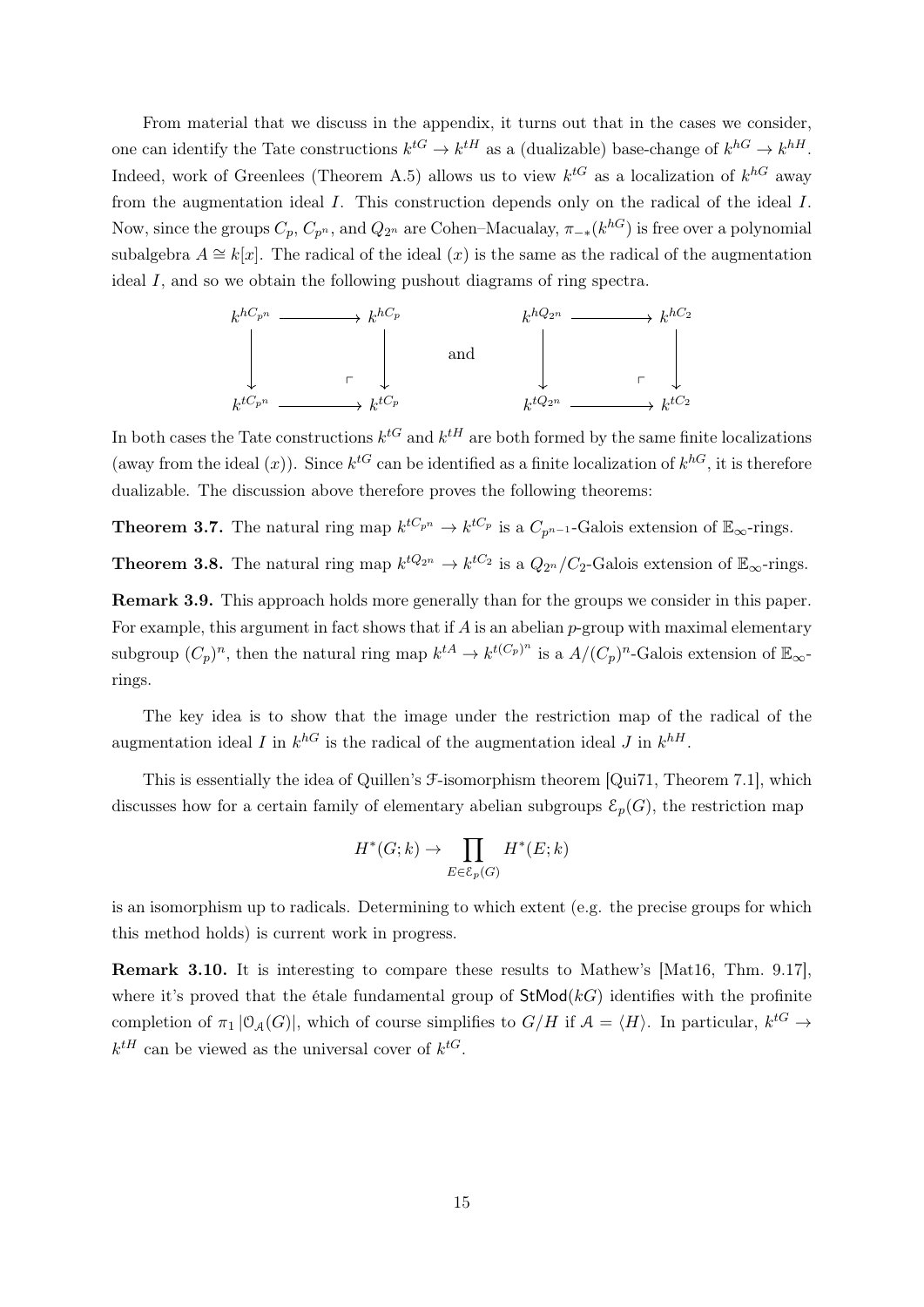#### <span id="page-15-0"></span>3.3 Faithful Galois extensions

Our next goal is to prove that the Galois extensions  $k^{tC_{p^n}} \to k^{tC_p}$  and  $k^{tQ_{2^n}} \to k^{tC_n}$  are faithful. We will repeatedly invoke the following criterion of Rognes to show that our Galois extensions are faithful.

<span id="page-15-2"></span>**Theorem 3.11** ([\[Rog08,](#page-45-2) Prop. 6.3.3]). A G-Galois extension  $f: R \rightarrow S$  is faithful if and only if the Tate construction  $S^{tG}$  is contractible.

This is especially useful because of the existence of the multiplicative Tate spectral sequence: if X is a spectrum with a G-action for some group  $G$ , then there is a spectral sequence

$$
E_2^{st} = \widehat{H}^s(G; \pi_t(X)) \Rightarrow \pi_{t-s}(X^{tG}),
$$

with differentials  $d_r: E_r^{s,t} \to E_r^{s+r,t+r-1}$ , which lets us compute the homotopy groups of  $X^{tG}$  in terms of more readily accessible Tate cohomology groups. Moreover, we can leverage naturality and the cofibre sequence  $X_{hG} \to X^{hG} \to X^{tG}$  to compare and import many differentials between the homotopy orbit spectral sequence, the homotopy fixed point spectral sequence, and the Tate spectral sequence.

**Remark 3.12.** We remark that it suffices to show that  $k^{h} \to k^{h}$  is a faithful  $G/H$ -Galois extension. By Lemma [3.6,](#page-13-0) this implies that Galois descent holds for  $k^{tC_{p^n}} \to k^{tC_p}$  and  $k^{tQ_{2^n}} \to$  $k^{tC_2}$ . However, the proof would proceed in exactly the same way (i.e. computing the Tate spectral sequence). Furthermore, we require the HFPSS calculations involving  $k^{tC_{p^n}} \to k^{tC_p}$ and  $k^{tQ_{2^n}} \to k^{tC_2}$  in our Picard spectral sequence calculations.

# <span id="page-15-1"></span>3.4 The case of cyclic  $p$ -groups

**Theorem 3.13.** The  $C_{p^{n-1}}$ -Galois extension  $k^{tC_{p^n}} \to k^{tC_p}$  of  $\mathbb{E}_{\infty}$ -rings is faithful.

Proof. Our goal is to compute the Tate spectral sequence

$$
E_2^{st} \cong \widehat{H}^s(C_{p^{n-1}}; \pi_t k^{tC_p}) \Rightarrow \pi_{t-s}(k^{tC_p})^{tC_{p^{n-1}}}
$$

and show that the Tate spectrum  $(k^{tC_p})^{tC_{p^{n-1}}}$  is contractible. To do so, we recall that the natural map  $k^{hG} \to k^{tG}$  from homotopy fixed points to Tate fixed points allows us to import differentials from the HFPSS

$$
E_2^{st} = H^s(C_{p^{n-1}}; \pi_t k^{hC_p}) \Rightarrow \pi_{t-s}(k^{hC_p})^{hC_{p^{n-1}}}.
$$

Note that  $(k^{hC_p})^{hC_{p^{n-1}}}\simeq k^{hC_{p^n}}$ . In fact, this spectral sequence can be identified with the Lyndon–Hochschild–Serre spectral sequence associated to the (central) extension  $C_p \rightarrow C_{p^n} \rightarrow$  $C_{n^{n-1}}$ , which is well-understood. We review this spectral sequence, distinguishing between the cases where  $p = 2$  and p is odd.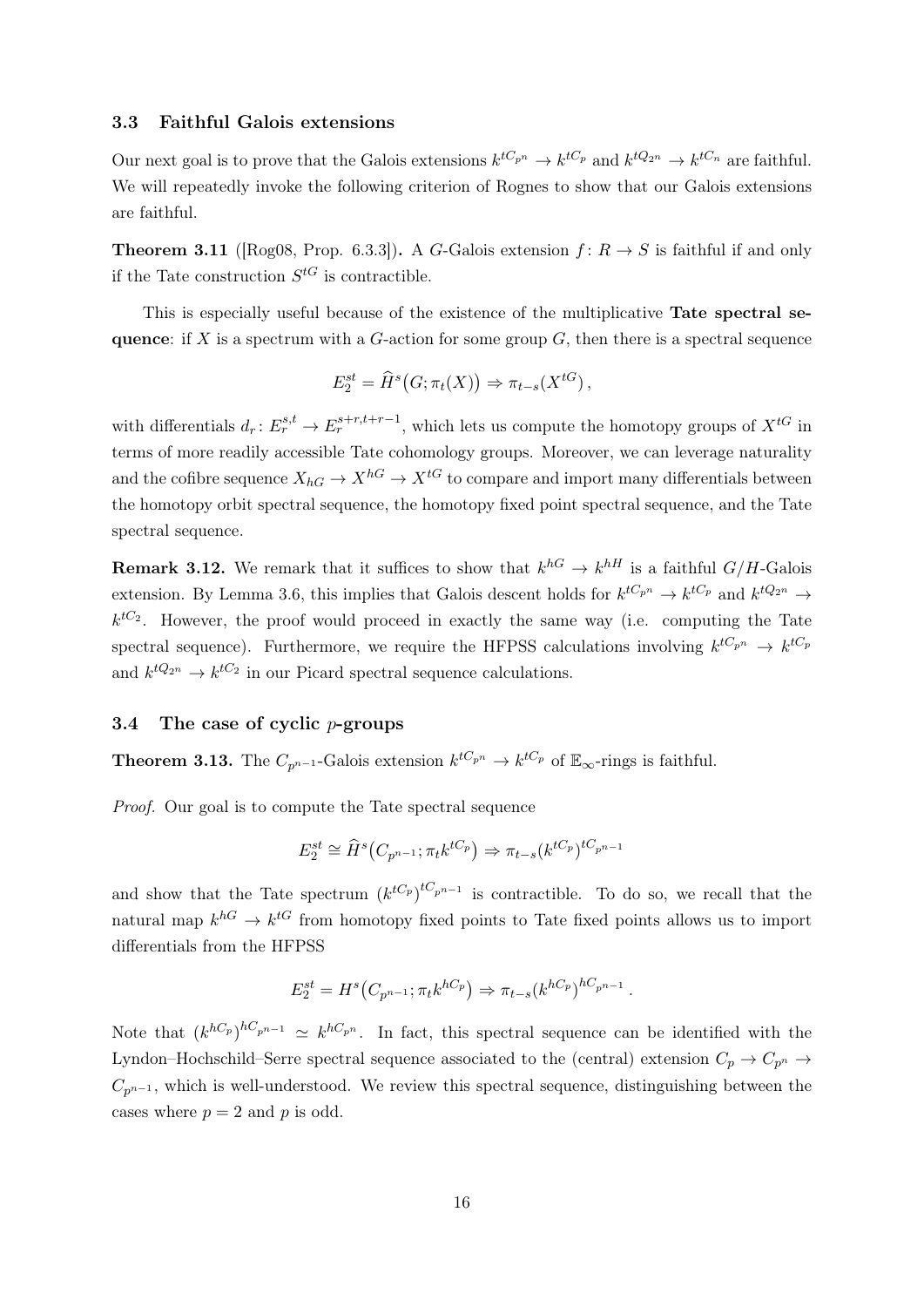

<span id="page-16-0"></span>Figure 3.1: The Adams-graded  $E_2$ -page of the Hochschild–Serre spectral sequence associated to the extension  $C_2 \to C_{2^n} \to C_{2^{n-1}}$ . The circles denote a k-summand, and the nonzero differentials have been drawn.



<span id="page-16-1"></span>Figure 3.2: The E3-page of the Hochschild–Serre spectral sequence associated to the extension  $C_2 \to C_{2^n} \to C_{2^{n-1}}$ . There are no remaining differentials, and the spectral sequence collapses.

If  $p = 2$ , then the  $E_2$ -page of the Hochschild–Serre spectral sequence, depicted in Fig. [3.1,](#page-16-0) is of the form

$$
E_2^{st} \cong H^s(C_{2^{n-1}}; k) \otimes H^{-t}(C_2; k) \cong \begin{cases} k[x_1] \otimes k[t_1] & n=2\\ k[x_2] \otimes \Lambda(x_1) \otimes k[t_1] & n \ge 3 \end{cases}
$$

Here,  $x_1$  is of Adams degree  $(-1, 1)$ ,  $x_2$  is of degree  $(-2, 2)$ , and  $t_1$  is of Adams degree  $(-1, 0)$ . A standard argument shows that  $d_2(t_1)$  is nontrivial, whereas  $d_2$  vanishes on the remaining generators for degree reasons. By multiplicativity, this determines the remaining differentials. The E3-page has been illustrated in Fig. [3.2,](#page-16-1) and the spectral sequence collapses.

We can now leverage this information to the HFPSS computing  $\pi_*(k^{tC_{2^n}})$ . Recall from Lemma [A.1](#page-36-1) that the ring  $\pi_*(k^{tC_2})$  is isomorphic to  $k[t_1^{\pm 1}]$ , so the  $E_2$ -page, illustrated in Fig. [3.3,](#page-17-0)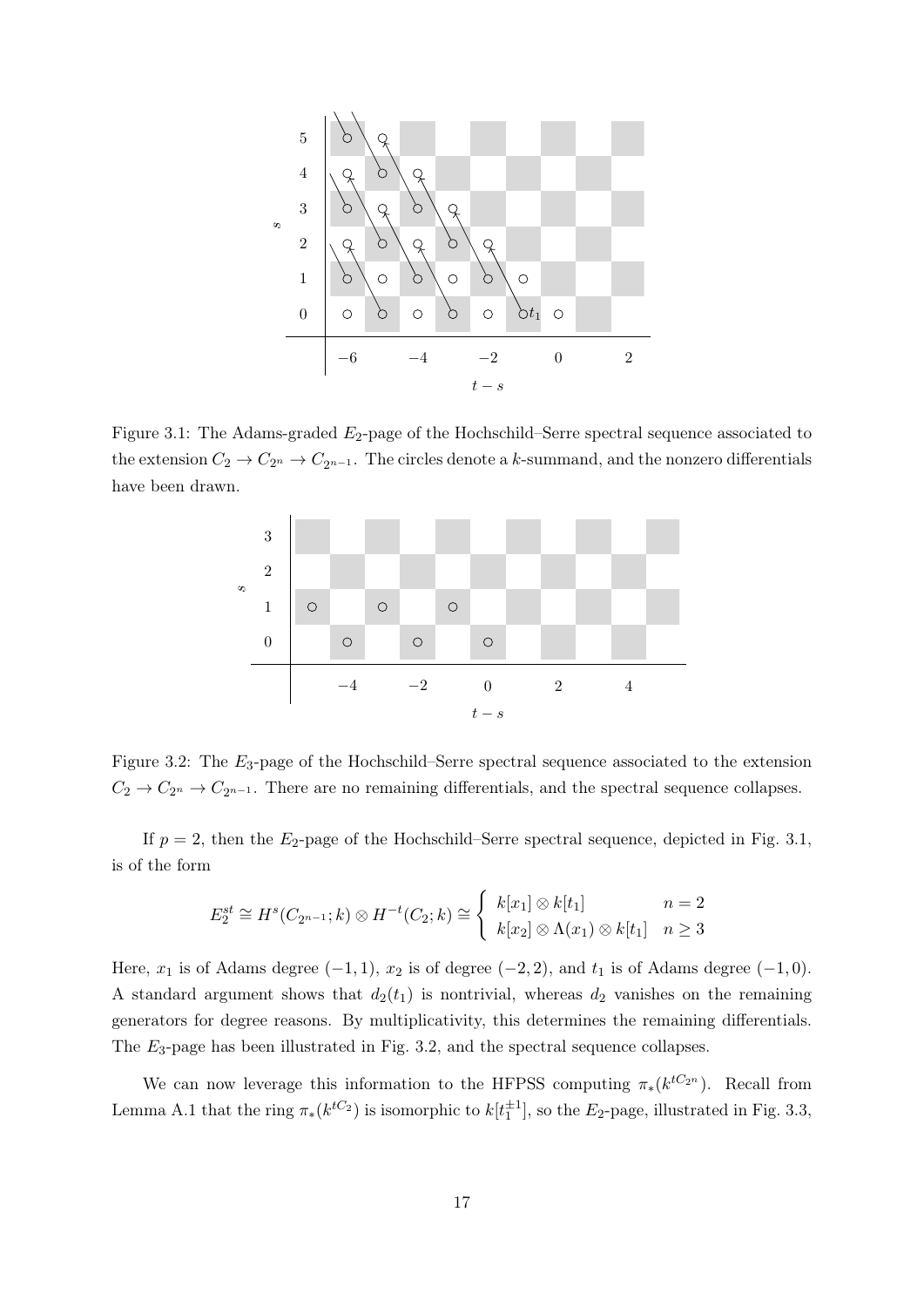t − s s−2 0 2 4 0 1 2 3 4

Figure 3.3: The Adams-graded  $E_2$ -page of the HFPSS computing the homotopy groups  $\pi_*(k^{tC_{2^n}})$ for  $n \geq 2$ . It is effectively just Fig. [3.1](#page-16-0) extended to another quadrant.

<span id="page-17-0"></span>

<span id="page-17-1"></span>Figure 3.4: The  $E_3$ -page of the HFPSS computing  $\pi_*(k^{tC_{2^n}})$ . There are no remaining differentials, and the spectral sequence collapses.

is now given by

$$
E_2^{s,t} \cong H^s(C_{2^{n-1}}; \pi_t(k^{tC_2})) \cong \begin{cases} k[x_1] \otimes k[t_1^{\pm 1}] & n=2\\ k[x_2] \otimes \Lambda(x_1) \otimes k[t_1^{\pm 1}] & n \ge 3 \end{cases}
$$

By multiplicativity, we can simply extend the differentials of Fig. [3.1](#page-16-0) to negative powers of  $t_1$ using the Leibniz rule. The  $E_3$ -page has been drawn out in Fig. [3.4,](#page-17-1) where it collapses.

We now use this information to compute the Tate spectral sequence. From Lemma [A.1](#page-36-1) we see that passing to Tate cohomology again amounts to inverting the relevant generators on cohomology (namely,  $x_1$ ), and so we simply take the differentials of the HPFSS, and extend to negative s-degree by multiplicativity. The  $E_2$ -page has been drawn in Fig. [3.5.](#page-18-1) We see that every summand is now killed by a nontrivial differential. The  $E_3$ -page is therefore empty, and the Tate construction is contractible. By Theorem [3.11,](#page-15-2) we have therefore shown that  $k^{tC_{2^n}} \to k^{tC_2}$  is a faithful Galois extension.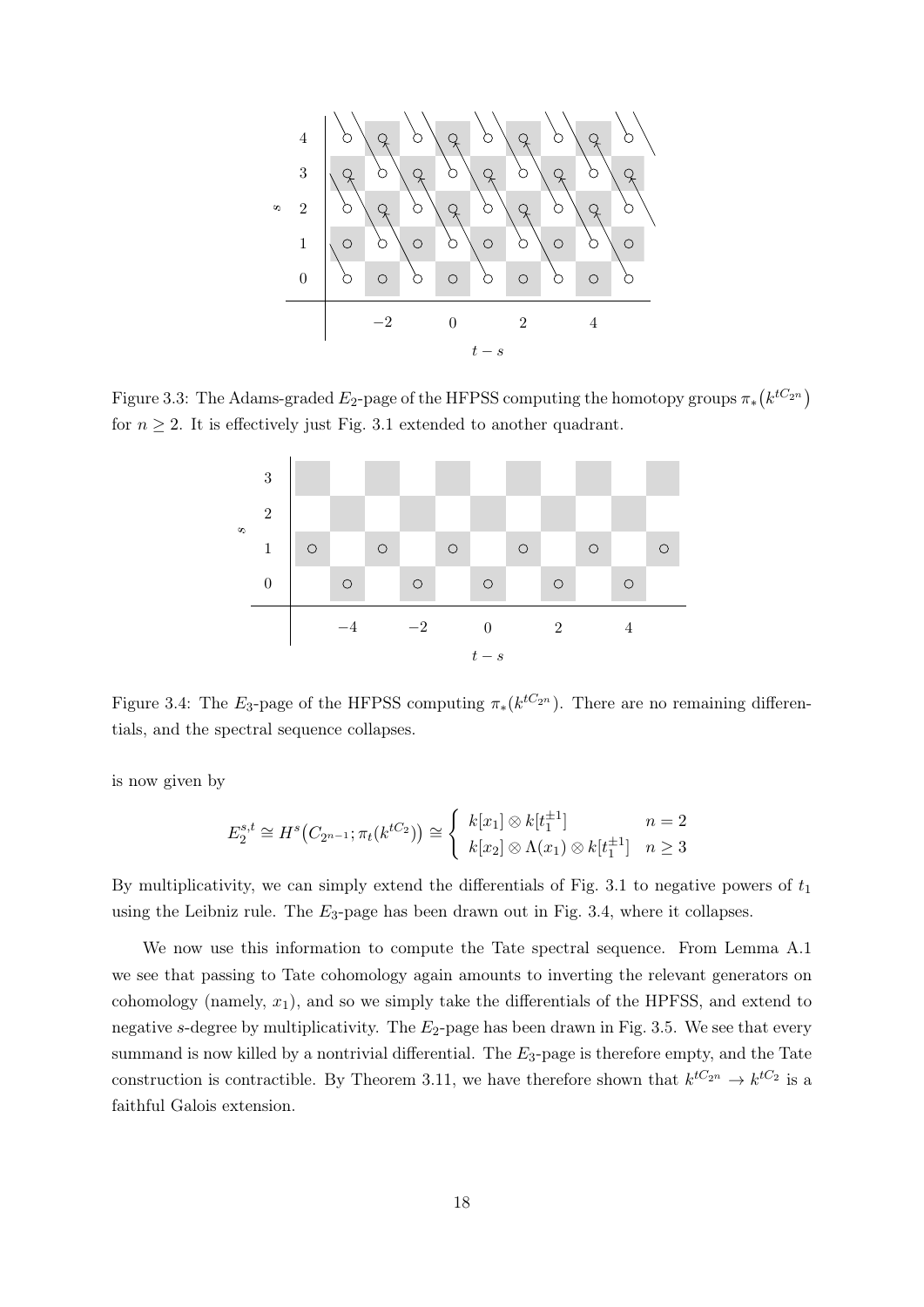

<span id="page-18-1"></span>Figure 3.5: The Adams-graded  $E_2$ -page of the Tate spectral sequence computing the homotopy groups  $\pi_*((k^{tC_p})^{tC_{p^{n-1}}})$  for  $n \geq 2$ .

If  $p$  is odd, the proof technique is the same, though the multiplicative structure of the Hochschild–Serre spectral sequence changes. One now has

$$
E_2^{st} \cong H^s(C_{p^{n-1}}; k) \otimes H^{-t}(C_p; k) \cong k[x_2] \otimes \Lambda(x_1) \otimes k[t_2] \otimes \Lambda(t_1),
$$

with nontrivial differential  $d_2(t_1) = x_2$ . The  $E_2$ -page looks identical to Fig. [3.1,](#page-16-0) and the  $E_3$ -page to Fig. [3.2.](#page-16-1)

As before, by multiplicativity we can extend this to positive  $(t-s)$ -degree into the HFPSS for Tate spectra. Similarly, we can then further extend to negative s-degree into the Tate spectral sequence. The  $E_2$ -page of the latter looks identical to Fig. [3.5,](#page-18-1) and we conclude that the Tate construction is again contractible. Therefore,  $k^{tC_{p^n}} \to k^{tC_p}$  is a faithful Galois extension.  $\Box$ 

## <span id="page-18-0"></span>3.5 The case of the quaternion group

**Theorem 3.14.** The natural ring map  $k^{tQ_8} \rightarrow k^{tC_2}$  is a *faithful*  $(C_2)^2$ -Galois extension of  $\mathbb{E}_{\infty}$ -rings.

The reason we treat the  $Q_8$  case separately from the generalized quaternion case  $Q_{2^n}$  is because the group cohomology and Tate cohomology rings differ between these two cases, as do the resulting differentials.

*Proof.* Our method is the same as in the cyclic  $p$ -group case: we first study the Hochschild–Serre spectral sequence associated to the extension  $C_2 \to Q_8 \to (C_2)^2$ , which can be identified with the HFPSS computing  $\pi_*(k^{hQ_8})$ . We then leverage multiplicativity twice to compute the Tate spectral sequence

$$
E_2^{st} \cong \widehat{H}^s((C_2)^2; \pi_t k^{tC_2}) \Rightarrow \pi_{t-s}(k^{tC_2})^{t(C_2)^2}.
$$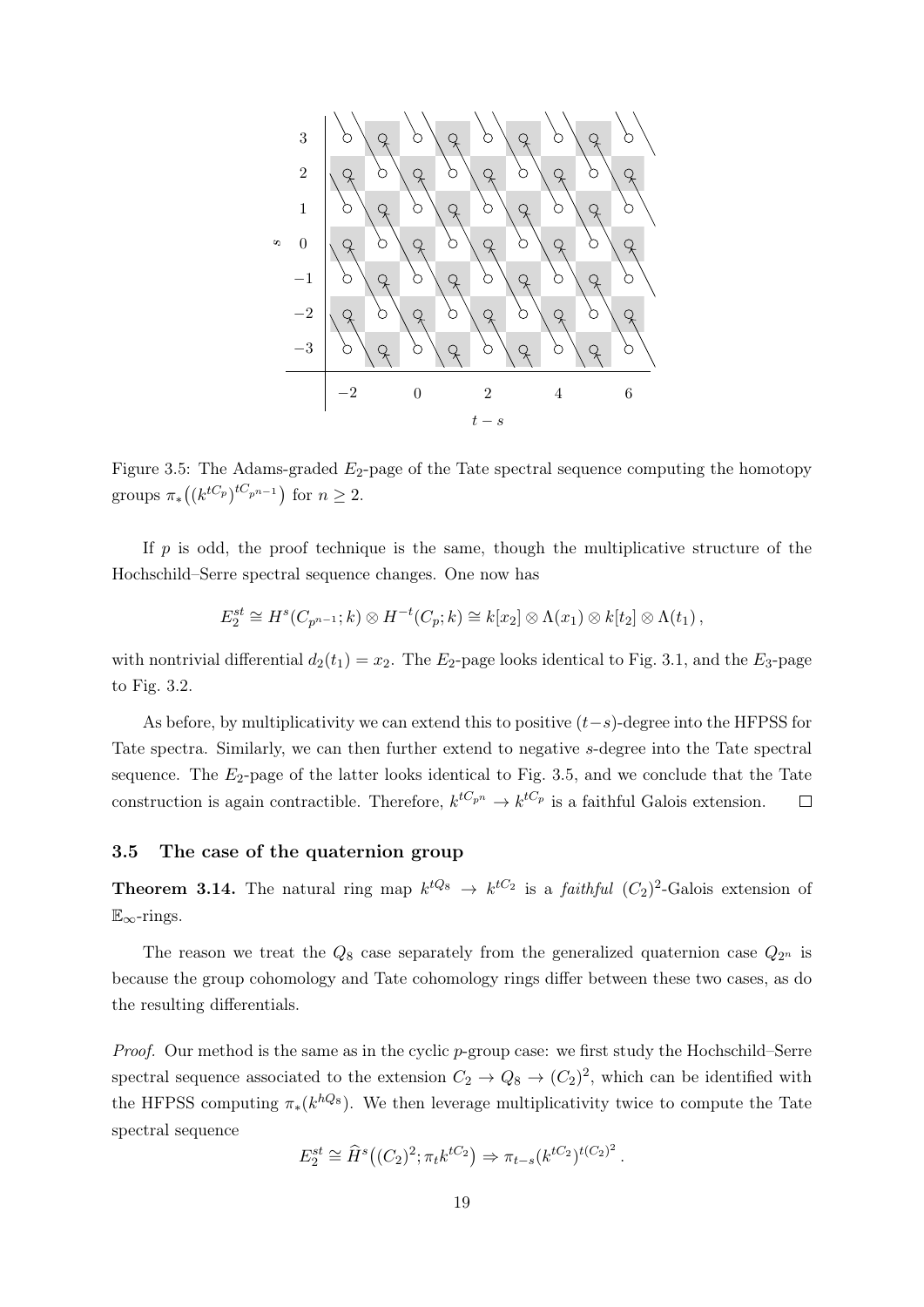

<span id="page-19-0"></span>Figure 3.6:  $E_2$ -page of the Hochschild–Serre spectral sequence, or equivalently, the  $(C_2)^2$ -HFPSS, associated to the extension  $C_2 \to Q_8 \to (C_2)^2$ . To prevent cluttering, we have only illustrated the nonzero differentials for small  $s$ . Each circle represents a  $k$ -summand.

The Hochschild–Serre spectral sequence, regraded to match with the grading conventions of the HFPSS, has  $E_2$ -page of the form

$$
E_2^{s,t} \cong H^s((C_2)^2; k) \otimes \pi_t(k^{hC_2}) \cong k[x_1, y_1] \otimes k[t_1].
$$

where  $x_1$  and  $y_1$  are in Adams degree  $(-1, 1)$  and  $t_1$  is in Adams degree  $(-1, 0)$ . To understand the differentials, one can restrict to appropriate subgroups of  $Q_8$ , which yield natural maps of extensions. For example, one has



These extentions induce comparison maps of Hochschild–Serre spectral sequences for  $Q_8$  and for  $C_4$ . The spectral sequence for  $C_4$  had been outlined in the previous section, and we infer that  $d_2(t_1) = x_1^2 + x_1y_1 + y_1^2$ . The  $E_2$ -page has been drawn out in Fig. [3.6.](#page-19-0) By e.g. Kudo transgression one then finds that  $d_3(t_1^2) = Sq^1(d_2(t_1)) = x_1^2y_1 + x_1y_1^2$ . The E<sub>3</sub>-page and E<sub>4</sub>-page have been drawn in Fig. [3.7](#page-20-0) and Fig. [3.8,](#page-20-1) respectively. Observe that the spectral sequence collapses on the  $E_4$ -page.

We can now again compute  $\pi_*(k^{tQ_8})$  via the HFPSS. Since the ring structure of  $\pi_*(k^{tC_2})$  is given simply by  $k[t_1^{\pm 1}]$ , we may again import all differentials from the Hochschild–Serre spectral sequence and extend using multiplicativity. The  $E_2$ -page is illustrated in Fig. [3.9.](#page-20-2) It develops in the expected way: the  $E_3$ -page is outlined in Fig. [3.10,](#page-21-0) and the  $E_4$ -page in Fig. [3.11.](#page-21-1)

We further extend to negative s-degree so as to obtain the Tate spectral sequence

$$
E_2^{st} \cong \widehat{H}^{-s}((C_2)^2, \pi_{t-s}(k^{tC_2})) \Rightarrow \pi_{t-s}((k^{tC_2})^{t(C_2)^2}).
$$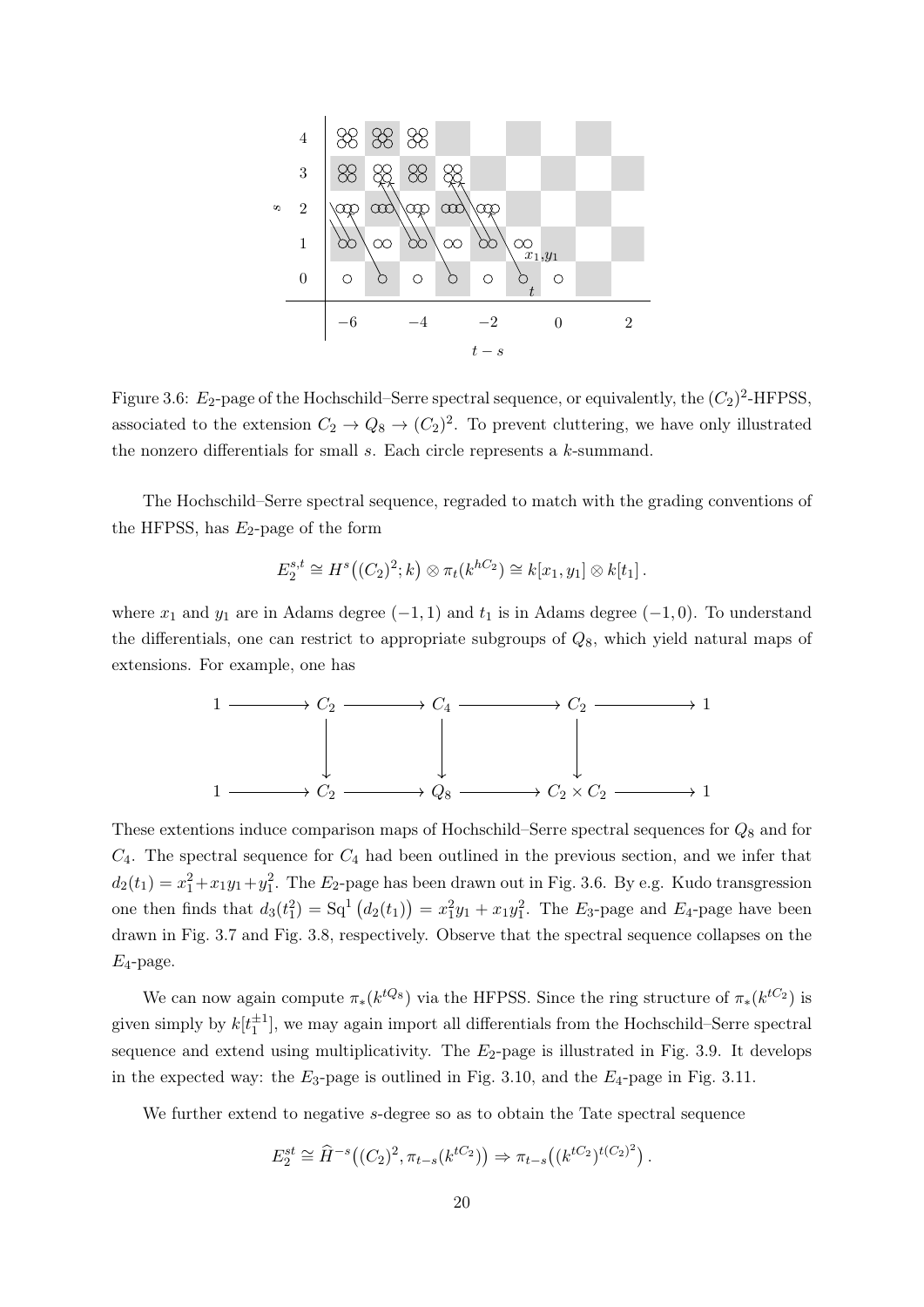

Figure 3.7:  $E_3$ -page of the Hochschild–Serre spectral sequence for  $C_2 \rightarrow Q_8 \rightarrow (C_2)^2$ .

<span id="page-20-0"></span>

Figure 3.8:  $E_4$ -page of the Hochschild–Serre spectral sequence for  $C_2 \rightarrow Q_8 \rightarrow (C_2)^2$ . There are no remaining differentials, and the spectral sequence collapses.

<span id="page-20-1"></span>

<span id="page-20-2"></span>Figure 3.9: E<sub>2</sub>-page of the  $(C_2)^2$ -HFPSS computing  $\pi_*(k^{tQ_8})$ . It is obtained from Fig. [3.6](#page-19-0) by inverting t.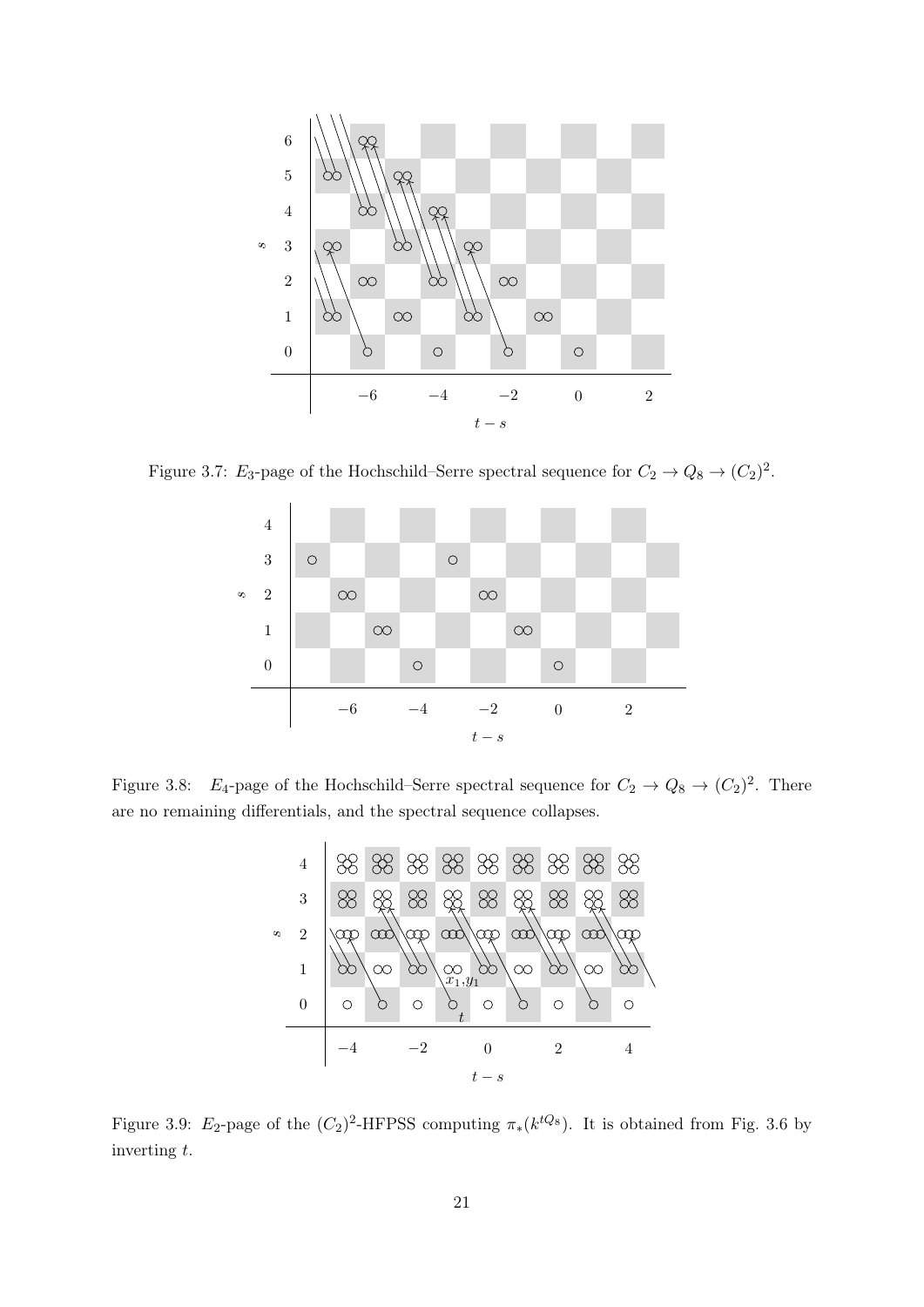

<span id="page-21-0"></span>Figure 3.10: E<sub>3</sub>-page of the  $(C_2)^2$ -HFPSS computing  $\pi_*(k^{tQ_8})$ .



<span id="page-21-1"></span>Figure 3.11:  $E_4$ -page of the  $(C_2)^2$ -HFPSS computing  $\pi_*(k^{tQ_8})$ . Compare with Fig. [3.8.](#page-20-1)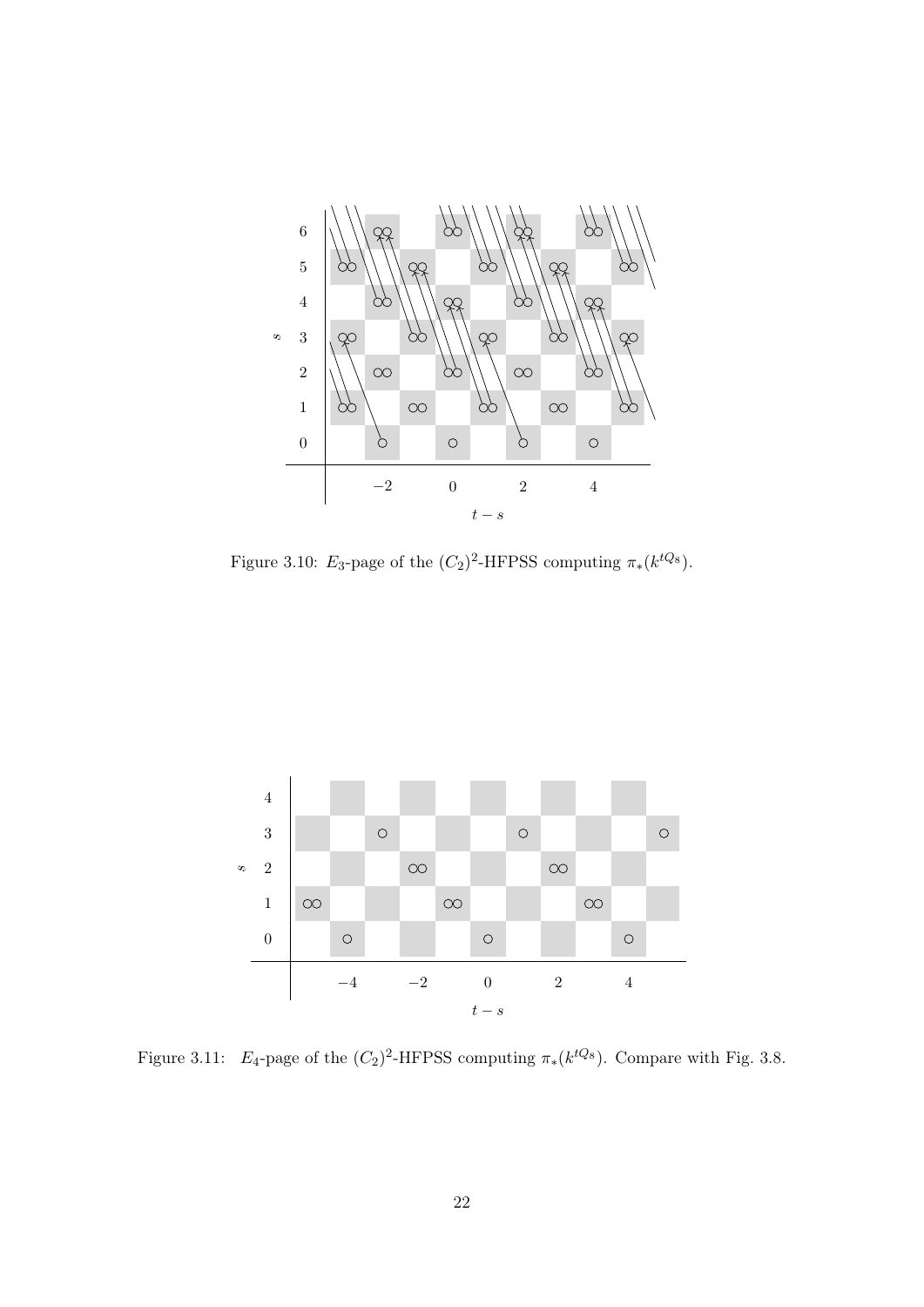

<span id="page-22-0"></span>Figure 3.12:  $E_2$ -page of the Tate spectral sequence computing the homotopy groups  $\pi_*((k^{tC_2})^{t(C_2)^2})$ . To prevent cluttering, only the nonzero differentials for small s are drawn.

Here, some care must be taken in extending to the Tate spectral sequence, as the Tate cohomology ring of  $(C_2)^2$  isn't just given by a naive Laurent polynomial ring. As computed in Appendix [A,](#page-36-0) the multiplicative structure in nonnegative degree is identified with that of the cohomology ring. But in negative degrees, we have the following. There is a distinguished element  $\alpha$  $\inf \widehat{H}^{-1}((C_2)^2; k)$ , and the cup product yields a perfect pairing  $\widehat{H}^r((C_2)^2; k) \otimes \widehat{H}^{-r-1}((C_2)^2; k) \to$  $\widehat{H}^{-1}((C_2)^2; k) \cong \langle \alpha \rangle$ . The remaining cup products, in particular all products of negative-degree elements, are zero. In view of the perfect pairing, we denote the negative-degree classes by  $\alpha x_1^{-a} y_1^{-b}$ , though it is not a cup product of  $\alpha$  by some element  $x_1^{-a} y_1^{-b}$ .

It is thanks to the pairing that we can extend the differentials to negative s-degree. For instance, we have

$$
d_2(\alpha x_1^{-a} y_1^{-b} \otimes t_1^{-1}) = d_2(t_1^{-1}) \cdot \alpha x_1^{-a} y_1^{-b}
$$
  
=  $\alpha x_1^{2-a} x_2^{-b} + \alpha x_1^{1-a} x_2^{1-b} + \alpha x_1^{-a} x_2^{2-b}$ 

We've drawn the  $E_2$ -page on Fig. [3.12.](#page-22-0) The  $E_3$ -page and  $E_4$ -page of the Tate spectral sequence have been drawn in Fig. [3.13](#page-23-0) and Fig. [3.14.](#page-23-1)

In the HFPSS, the spectral sequence collapses at the  $E_4$ -page for degree reasons, but in the Tate spectral sequence, there's room for nontrivial  $d_4$ -differentials. We claim that these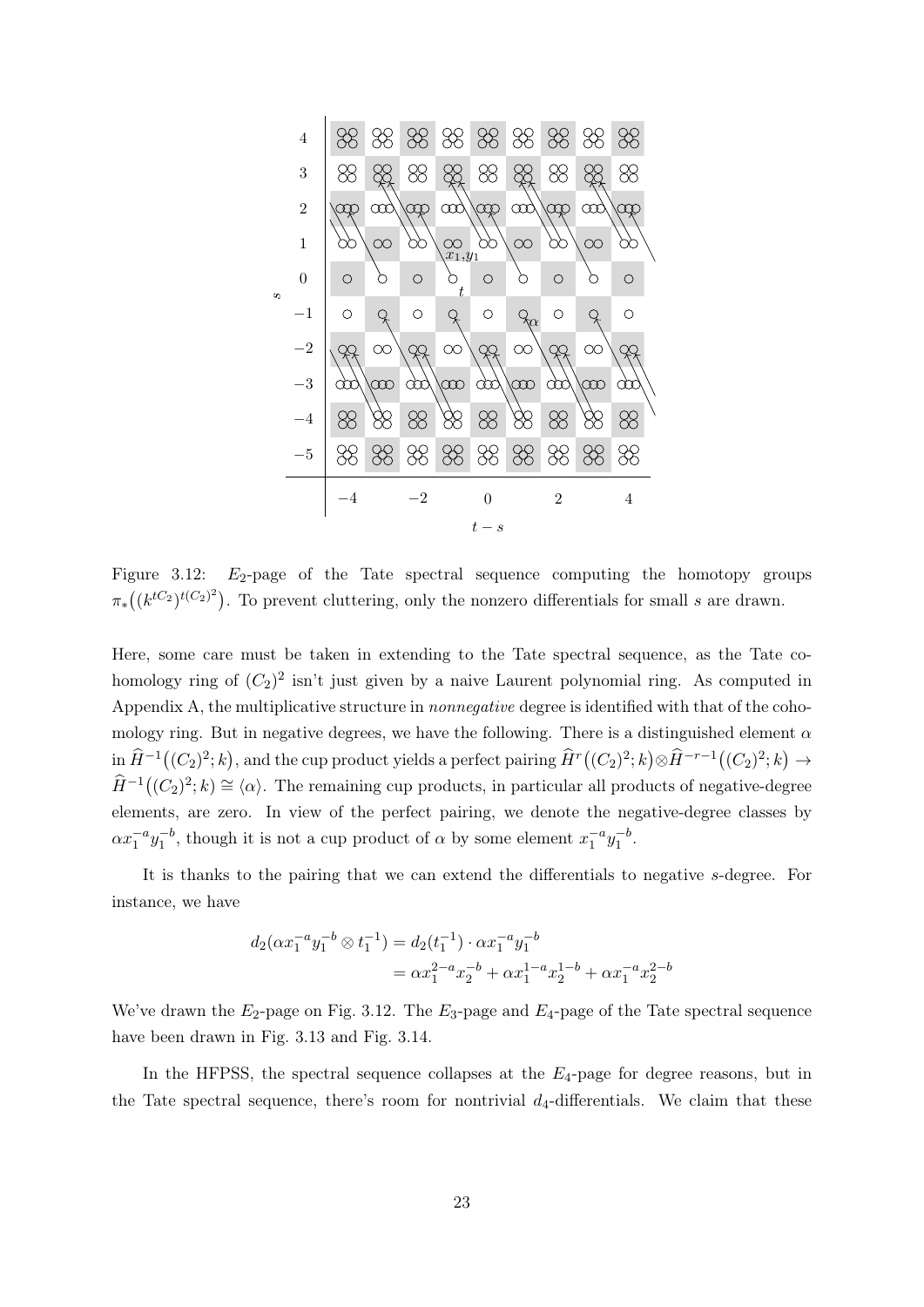

Figure 3.13:  $E_3$ -page of the Tate spectral sequence computing the homotopy groups  $\pi_*((k^{tC_2})^{t(C_2)^2})$ . All nonzero differentials have been illustrated.

<span id="page-23-0"></span>

<span id="page-23-1"></span>Figure 3.14:  $E_4$ -page of the Tate spectral sequence computing the homotopy groups  $\pi_*((k^{tC_2})^{t(C_2)^2})$ . These nontrivial differentials do not come from the HFPSS.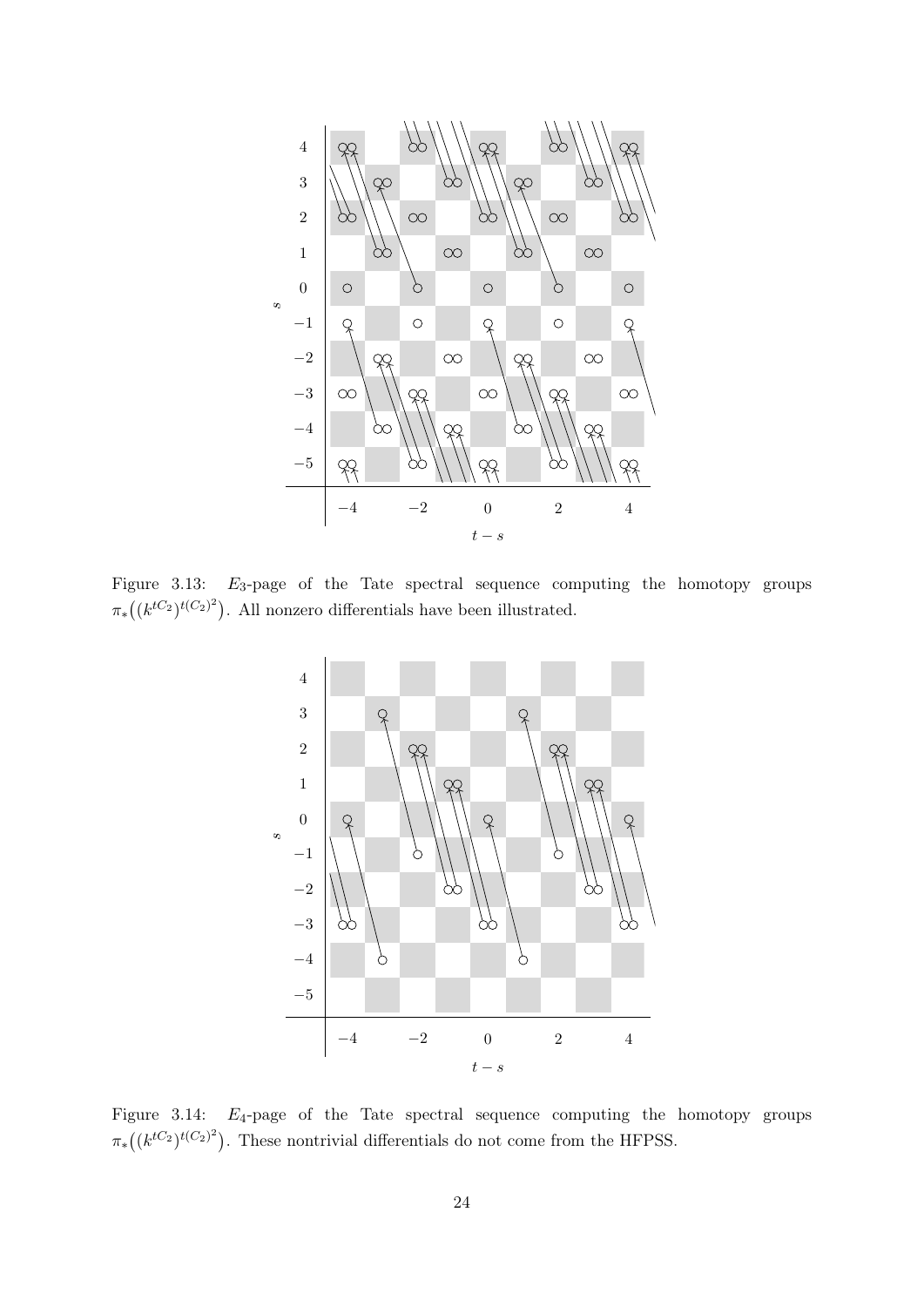differentials are indeed nontrivial. We begin with the following square of cofiber sequences.



We can identify the middle term as  $k^{hQ_8}$  and the bottom left term as  $k_{hQ_8}$ . Moreover, thanks to Theorem [3.8](#page-14-0) we can identify the top middle term with  $k^{tQ_8}$ . This simplifies the diagram to



This forces the map  $(k^{hC_2})^{t(C_2)^2} \rightarrow (k^{tC_2})^{t(C_2)^2}$  to be an isomorphism. Now, to both we may functorially asssociate a Tate spectral sequence. The  $E_4$ -page of  $(k^{tC_2})^{t(C_2)^2}$  has been illustrated in Fig. [3.14,](#page-23-1) and that of  $(k^{hC_2})^{t(C_2)^2}$  is the same but truncated so as to live in t-degree  $\leq 0$ . The comparison map of spectral sequences is the obvious one. This comparison forces the  $d_4$ -differentials in Fig. [3.14](#page-23-1) for  $t - s > 1$  to be nontrivial, and by multiplicativity, this nontriviality propagates to negative  $(t - s)$ -degree.

Therefore, the  $E_{\infty}$ -page empty and the Tate construction  $(k^{tC_2})^{t(C_2)^2}$  is contractible. Therefore,  $k^{tQ_8} \rightarrow k^{tC_2}$  is a faithful Galois extension.  $\Box$ 

**Remark 3.15.** This argument also implies that  $k^{hQ_8} \rightarrow k^{hC_2}$  is a faithful Galois extension, and by the commutative square above, we also have equivalences  $(k^{hC_2})_{h(C_2)^2} \simeq (k^{hC_2})^{h(C_2)^2}$  and  $(k^{tC_2})_{h(C_2)^2} \simeq (k^{tC_2})^{h(C_2)^2}.$ 

## <span id="page-24-0"></span>3.6 The case of generalized quaternion groups

**Theorem 3.16.** The natural ring map  $k^{tQ_{2^n}} \to k^{tC_2}$  is a *faithful*  $Q_{2^n}/C_2$ -Galois extension of  $\mathbb{E}_{\infty}$ -rings.

Proof. Our method is the same as in the previous cases. In fact, the associated spectral sequence diagrams look exactly the same as in the  $Q_8$  case; the only difference is that the multiplicative structure changes.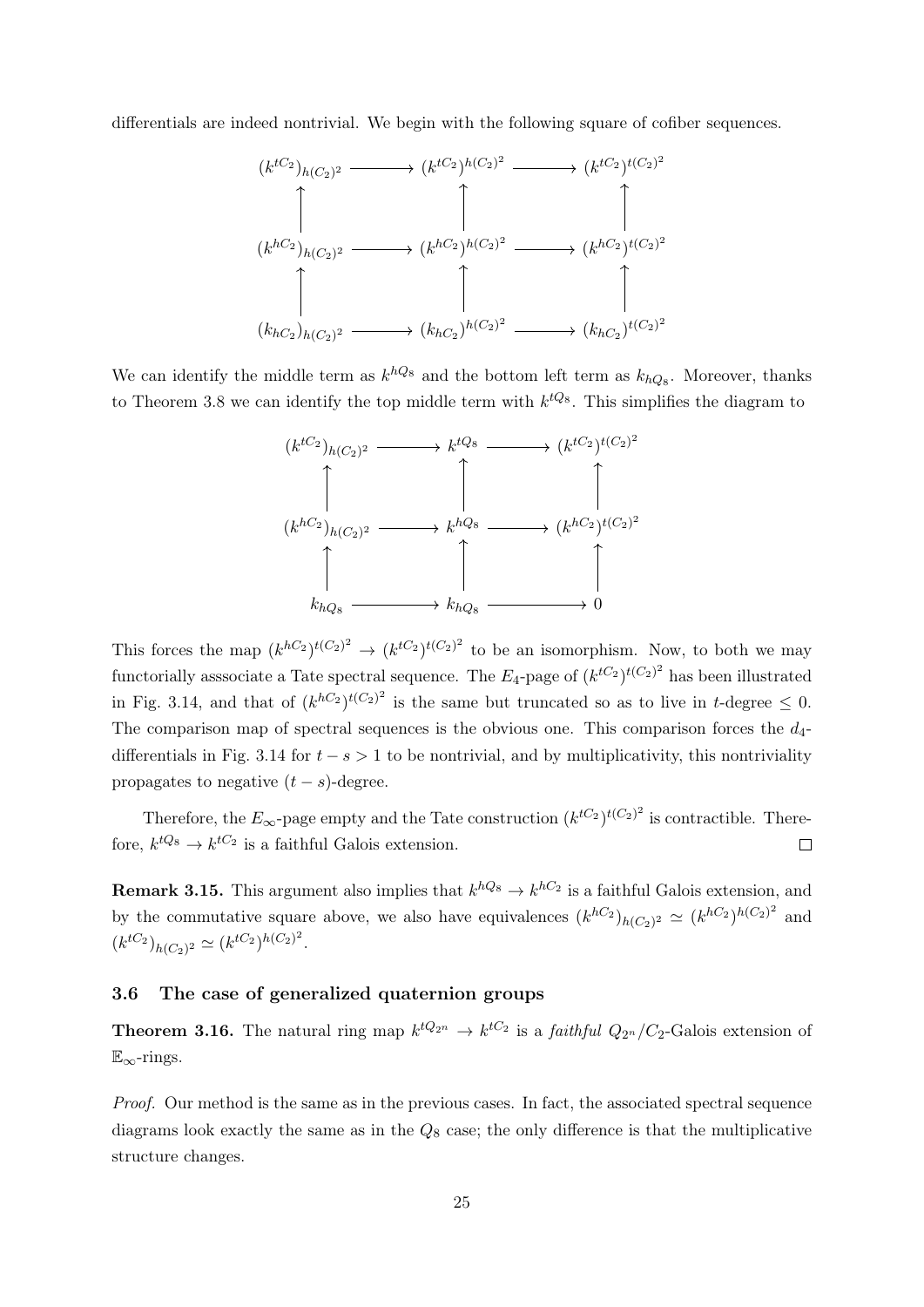We first study the Hochschild–Serre spectral sequence associated to the extension  $C_2 \rightarrow$  $Q_{2^n} \rightarrow D_{2^{n-1}}$ , and then we extend this spectral sequence to produce the four-quadrant Tate spectral sequence

$$
E_2^{st} \cong \widehat{H}^s(D_{2^{n-1}}; \pi_t k^{tC_2}) \Rightarrow \pi_{t-s}(k^{tC_2})^{tD_{2^{n-1}}}.
$$

For all  $n \geq 4$ , the cohomology ring  $H^*(D_{2^{n-1}}; k)$  is given by  $k[x_1, y_1, z_2]/(x_1y_1)$ , where  $|x_1| =$  $|y_1| = 1$  and  $|z_2| = 2$ . Moreover,  $Sq^1(z_2) = (x_1 + y_1)z_2$ . It is convenient to set  $u_1 = x_1 + y_1$  and write the cohomology ring as  $k[x_1, u_1, z_2]/(u_1x_1 + x_1^2)$ .

Since  $C_2$  is central in  $Q_{2^n}$ , the  $E_2$ -page of the Hochschild–Serre spectral sequence has the form

$$
E_2^{st} \cong H^s(D_{2^{n-1}}; k) \otimes \pi_t(k^{hC_2}) \cong k[x_1, u_1, z_2]/(u_1x_1 + x_1^2) \otimes k[t_1].
$$

We have a nontrivial  $d_2$ -differential  $d_2(t_1) = u_1^2 + z_2$ , as can be computed by restricting to appropriate subgroups of  $Q_{2^n}$ , and by Kudo transgression, we have  $d_3(t_1^2) = u_1 z_2$ . These again spawn all the other differentials via the Leibniz rule. Although the multiplicative generators are different, the  $E_2$ -,  $E_3$ -, and  $E_4$ -page look exactly the same as those for  $Q_8$  — cf. Fig. [3.6,](#page-19-0) Fig. [3.7,](#page-20-0) and Fig. [3.8.](#page-20-1)

We extend the spectral sequence using multiplicativity to the HFPSS computing  $\pi_*(k^{tQ_{2^n}})$ . Again, since  $\pi_*(k^{tC_2})$  is simply  $k[t_1^{\pm 1}]$ , we can extend without much issue. The pages are again identical to  $Q_8$ , and are illustrated in Fig. [3.9,](#page-20-2) Fig. [3.10,](#page-21-0) and Fig. [3.11.](#page-21-1) We then further extend to the Tate spectral sequence. As in the  $Q_8$  case, some care must be taken when extending, because the multiplicative structure of  $\widehat{H}^*(D_{2^{n-1}}; k)$  is nontrivial. As shown in Lemma [A.1,](#page-36-1) the Tate cohomology ring is the usual cohomology ring in positive degrees, and there's again a perfect pairing onto  $\widehat{H}^{-1}(D_{2^{n-1}}; k) \cong \langle \alpha \rangle$ , and we use the perfect pairing to extend the differentials to negative s-degree. The  $E_2$ - and  $E_3$ -page look the same as in Fig. [3.12](#page-22-0) and Fig. [3.13.](#page-23-0)

For the same reason as in  $Q_8$ , there is room for nontrivial differentials on the  $E_4$ -page of the Tate spectral sequence. The proof that they are indeed nontrivial is exactly the same: one has the square of cofibre sequences



<span id="page-25-0"></span>which implies that the map  $(k^{hC_2})^{tD_{2^{n-1}}}\to (k^{tC_2})^{tD_{2^{n-1}}}$  is an equivalence. This forces the nontriviality of some  $d_4$ -differentials, and the nontriviality of all other differentials then follows by multiplicativity. Thus the Tate construction is again contractible. Therefore,  $k^{tQ_{2^n}} \to k^{tC_2}$ is a faithful Galois extension.  $\Box$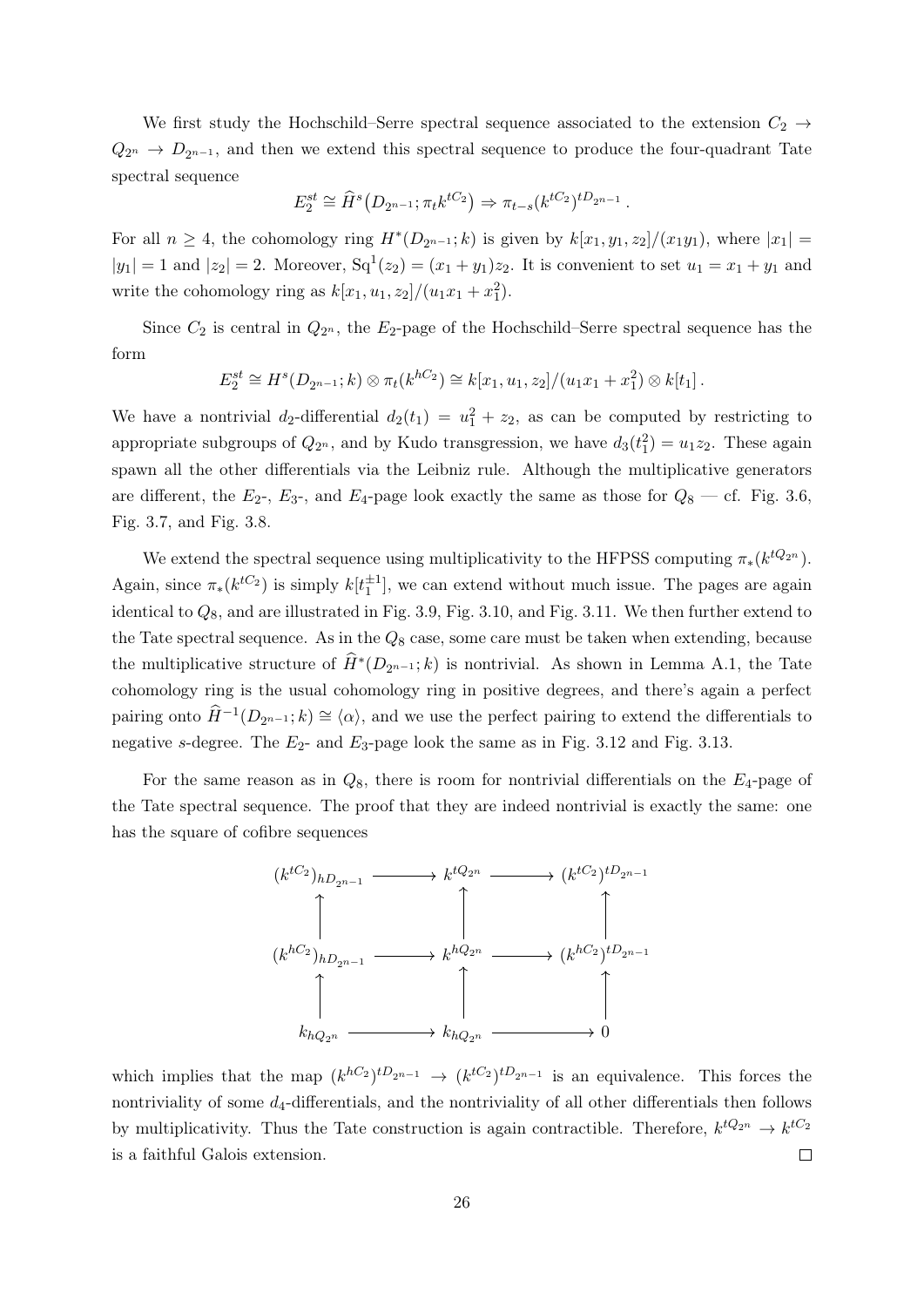Remark 3.17. Though we have provided explicit proofs that these Galois extensions are faithful, this is abstractly true through descent theory, which we now sketch. We are grateful to Akhil Mathew for pointing out this argument.

Recall that we say that a commutative algebra object  $A \in \mathcal{C}$  admits descent if the thick  $\otimes$ -ideal generated by A is all of C. The following proposition follows from a standard thick tensor ideal argument.

**Proposition 3.18.** [\[Mat16,](#page-44-8) Prop. 3.19]] If  $A \in CAlg(\mathcal{C})$  admits descent, then A is faithful.

Let  $\mathcal{E}_p$  be the family of elementary abelian p-subgroups of G. For each subgroup  $H \in \mathcal{E}_p$ , we can form the commutative algebra object  $A_H := \prod_{G/H} k \in \text{CAlg}(\text{Fun}(BG, \text{Mod}(k)))$ .

Proposition 3.19 ([\[Mat16,](#page-44-8) Prop. 9.13]). The commutative algebra object

$$
A := \prod_{H \in \mathcal{E}_p} \big( \prod_{G/H} k \big) \in \mathsf{CAlg}(\mathsf{Fun}(BG, \mathsf{Mod}(k)))
$$

admits descent.

Recall that we have a localization functor  $\text{Fun}(BG, \text{Mod}(k)) \to \text{StMod}(k)$ . We denote the image of  $A_H$  and A under this functor by  $A_H$  and A respectively. It follows that A is descendable in StMod( $kG$ ). In fact, by work of Balmer [\[Bal13\]](#page-44-9) (cf. [\[Mat16\]](#page-44-8) 9.12), we have an equivalence  $\mathsf{Mod}_{\mathsf{StMod}(kG)}(\mathcal{A}_H) \simeq \mathsf{StMod}(kH)$ . Moreover, we can identity the adjunction  $\mathsf{StMod}(kG) \rightleftarrows$  $\mathsf{Mod}_{\mathsf{StMod}(kG)}(\mathcal{A}_H)$  with the restriction-coinduction adjunction  $\mathsf{StMod}(kG) \rightleftarrows \mathsf{StMod}(kH)$ .

For the groups we consider (cyclic p-groups and generalized quaternion groups), there is a single elementary abelian p-subgroup. Thus  $A = A_H$ , and the cobar construction for A exhibits the equivalence  $\text{StMod}(k) \simeq \text{StMod}(k)^{hG/H}$ . In particular, this implies that the morphism  $k^{tG} \rightarrow k^{tH}$  admits descent, and hence  $k^{tH}$  is faithful.

# <span id="page-26-0"></span>4 Computation of endotrivial modules

In this chapter, we will evaluate the limit spectral sequence to compute the group of endotrivial modules for the cyclic p-groups and generalized quaternion groups. In these cases, we saw that the limit decomposition can be re-interpreted as an instance of Galois descent.

Accordingly, the limit spectral sequence for  $\Omega$  is a familiar object. Indeed, by Lemma [2.10,](#page-9-0)  $\Omega$ StMod(kG) is simply  $k^{tG}$ , and the limit spectral sequence is simply an extension of the Hochschild–Serre spectral sequence to two quadrants. We have already evaluated this spec-tral sequence in Section [3,](#page-11-0) under the guise of an HFPSS computing  $\pi_*(k^{tG})$ .

We can thus compute the homotopy groups of the Picard spectrum via the homotopy fixed point spectral sequence (see Eq.  $(2)$ ), which takes the form

$$
E_2^{st} = H^s\bigl(G/H; \pi_t \mathfrak{picStMod}(kH)\bigr) \Rightarrow \pi_{t-s}\bigl(\mathfrak{pic}\mathop{\mathrm{StMod}}\nolimits(kG)\bigr) \ .
$$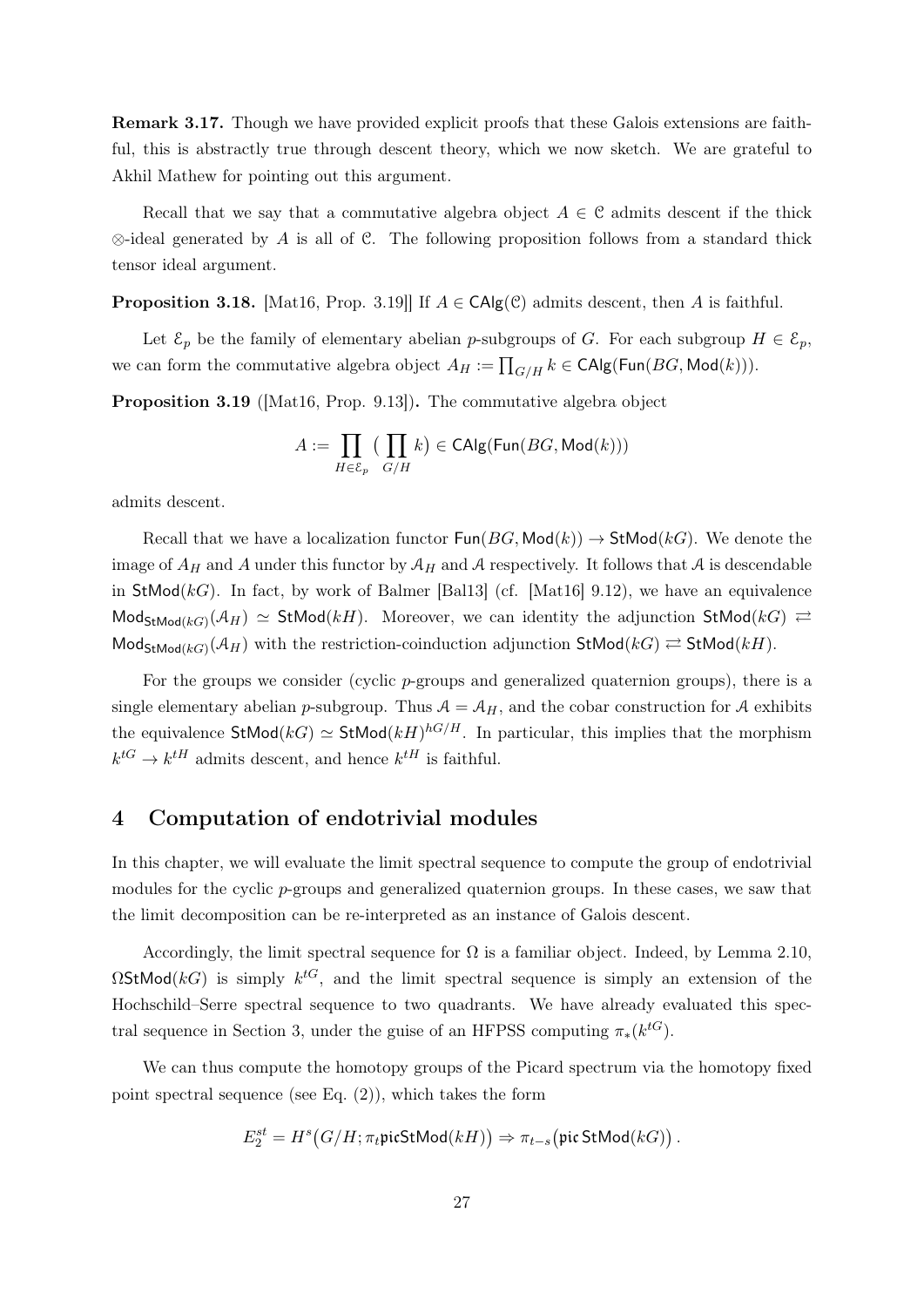Recall that we understand the  $E_2$  page of the spectral sequence well by Lemma [2.3.](#page-5-1) In Section [3.4,](#page-15-1) we have already computed  $\pi_n(k^{tC_p}) \cong k$  for all p and n. It remains to compute  $\pi_0(\text{pic}(k^{tC_p})) \cong \text{Pic}(k^{tC_p}),$  but this is the content of Dade's theorem (Lemma [2.12\)](#page-10-0).

**Proposition 4.1.** The homotopy groups of  $\text{pic}(k^{tC_p})$  are given by:

$$
\pi_*(\text{pic}(k^{tC_p})) \cong \begin{cases} \text{Pic}(k^{tC_p}) \cong 1 & * = 0, \ p = 2 \\ \text{Pic}(k^{tC_p}) \cong C_2 & * = 0, \ p > 2 \\ k^{\times} & * = 1 \\ k & * \ge 2 \end{cases}
$$

Moreover, the identification of the limit spectral sequence directly brings at our disposal the comparison tools of Mathew–Stojanoska, Theorem [2.9](#page-8-0) and Theorem [2.13,](#page-11-2) which allows us to import differentials from the analogous spectral sequence computing the homotopy groups of  $\Omega \mathcal{C} := \text{End}(\mathbf{1}_{\mathcal{C}})$ . In view of this, we will see that most of the work which remains will be to compute some unstable differentials.

## <span id="page-27-0"></span>4.1 The case of cyclic p-groups

In this section, our aim is to compute the Picard group of  $\mathsf{StMod}(kC_{p^n})$ . The limit spectral sequence of Eq. [\(2\)](#page-7-2) reads

$$
E_2^{st}=H^s(C_{p^{n-1}};\pi_t\mathfrak{pic}\mathop{\mathrm{StMod}}\nolimits(kC_p))\Rightarrow \pi_{t-s}\mathfrak{pic}\mathop{\mathrm{StMod}}\nolimits\bigl(kC_{p^n}\bigr)\,.
$$

Because the groups involved are abelian, all conjugation actions are trivial, hence so is the action of  $C_{p^{n-1}}$  on the  $\pi_t$ . The E<sub>2</sub>-page has been sketched in Fig. [4.1.](#page-28-0) Let's take a look at the differentials, distinguishing between the cases  $p = 2$  and odd p.

Let's start with the case  $p = 2$ . Differentials in the stable range may be compared with the differentials of the multiplicative spectral sequence

$$
E_2^{st} = H^s(C_{p^{n-1}}; \pi_t \Omega \text{StMod}(kC_p)) \Rightarrow \pi_{t-s} \Omega \text{StMod}(kC_{p^n})
$$

using Theorem [2.9.](#page-8-0) But this spectral sequence we have evaluated in Section [3.4:](#page-15-1) the  $E_2$ -page and  $E_3$ -page are sketched in Fig. [3.3](#page-17-0) and Fig. [3.2.](#page-16-1)

The only relevant differentials which remain are  $d_2^{01}$  and  $d_2^{22}$ . The former is zero, because  $k^{\times}$  has no 2-torsion. (In addition, we know that the 1-line should have a surviving  $k^{\times}$  anyhow.) The latter may be understood via Theorem [2.13.](#page-11-2) The corresponding differential  $d_2^{21}(\Omega)$  of the spectral sequence for  $\Omega$ StMod $(kC_{2^n})$  was the linear map  $\langle t_1^{-1}x_1^2 \rangle \to \langle t_1^{-2}x_1^4 \rangle$  sending  $t_1^{-1}x_1^2$  to  $t_1^{-2}x_1^4$ . Consequently, Theorem [2.13](#page-11-2) tells us  $d_2^{22}$  in the limit spectral sequence for Picard spectra is the map sending a scalar  $\alpha$  in k to  $\alpha + \alpha^2$ . The kernel of this map is given by the elements  $\alpha$  such that  $\alpha + \alpha^2 = \alpha(\alpha + 1) = 0$ , of which there's only two, namely 0 and 1. Therefore the kernel is  $C_2$ , irrespective of the underlying field k.

<span id="page-27-1"></span>The  $E_3$ -page is now summarised in Fig. [4.2.](#page-28-1) It's easily seen that, from the 0-line upward, no nontrivial differentials can exist, and we deduce the following.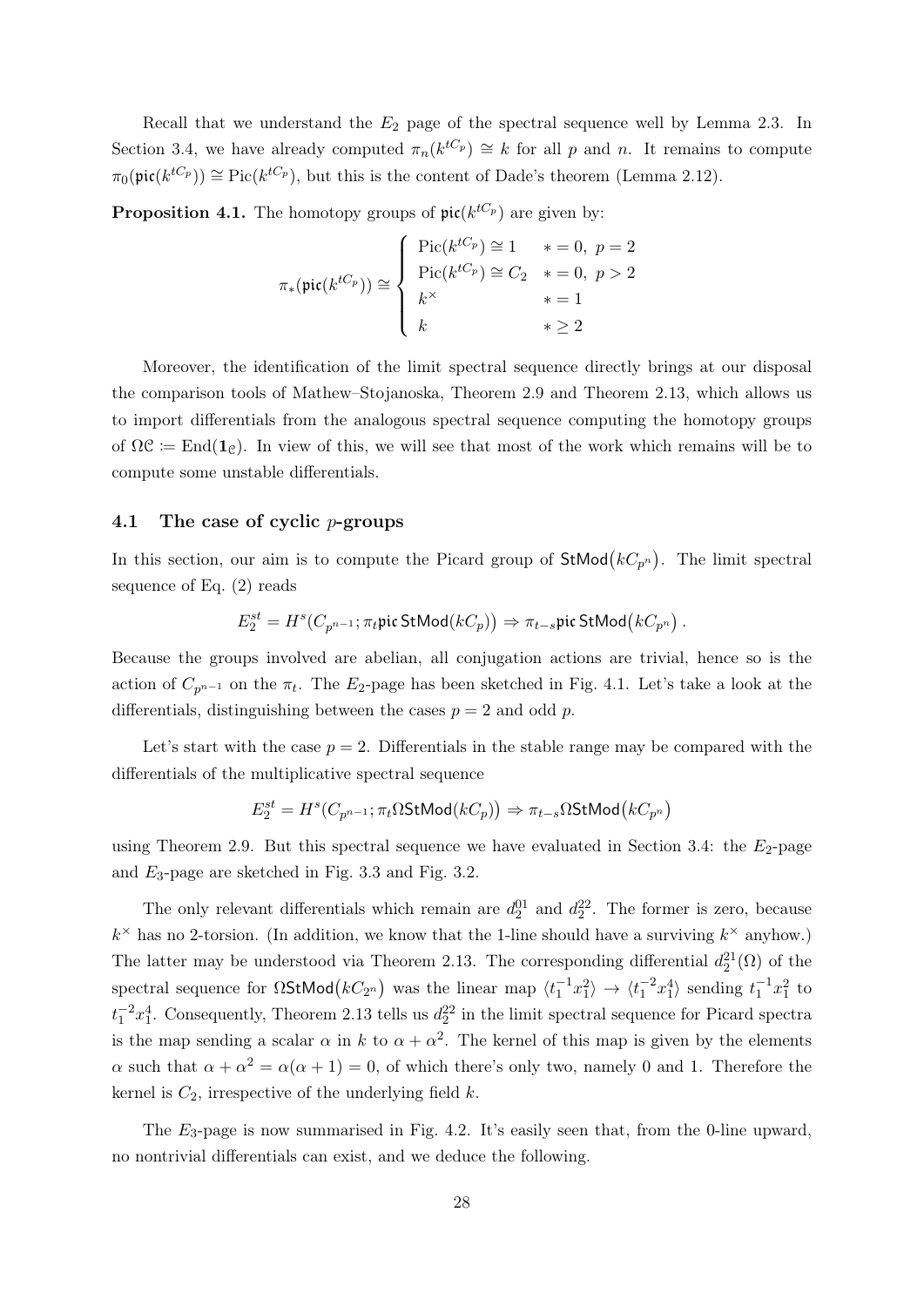

<span id="page-28-0"></span>Figure 4.1:  $E_2$ -page of the limit spectral sequence for the Picard spectrum of StMod $(kC_{p^n})$ . The circles denote a k-summand again. The black square is 0 if  $p = 2$  and  $C_2$  if p is odd. The black diamond is the group  $k^{\times}/(k^{\times})^{p^{n-1}}$ . The known nonzero differentials have been illustrated. The dashed differential is of special interest, as it falls within the range of Theorem [2.13.](#page-11-2)



<span id="page-28-1"></span>Figure 4.2:  $E_3$ -page of the limit spectral sequence for StMod $(kC_{2^n})$ . Notice that the 0-line has only one nonzero group remaining. The black diamond is the group  $E_3^{43}$ , which is the quotient of k by the subgroup of those c for which the equation  $x^2 + x + c$  has a root in k. Classes indicated by a question mark have unknown value, as they fall outside the range where we can understand the differentials.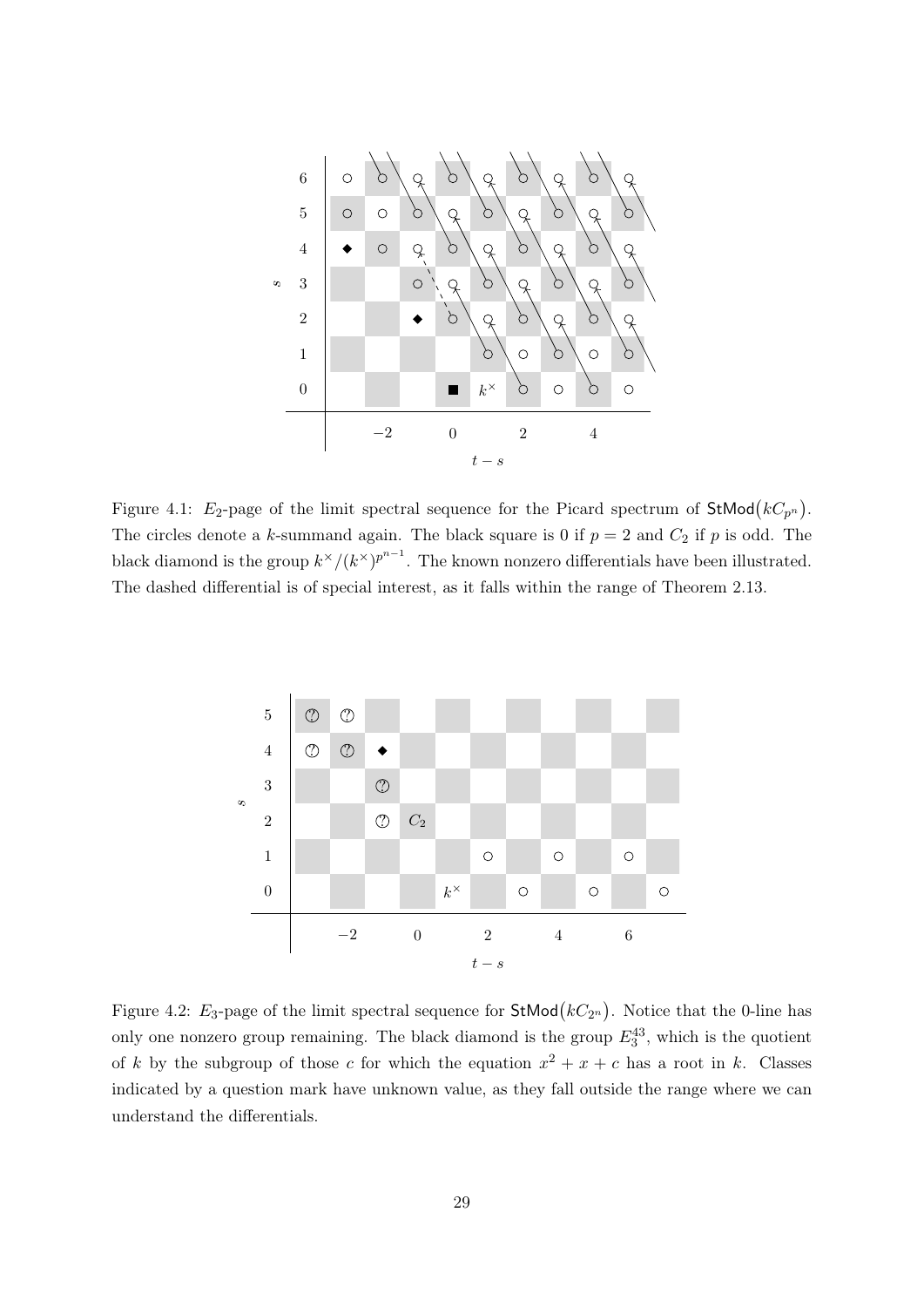

<span id="page-29-1"></span>Figure 4.3:  $E_3$ -page of the limit spectral sequence for  $\text{StMod}(kC_{p^n})$  for p odd. Compare with Fig. [4.2.](#page-28-1) The only differential with possibly nontrivial domain and codomain is  $d_3^{0,0}$  $v_3^{0,0}$ , but this differential must be 0, as  $E_3^{3,2}$  $3^{3,2}_{3}$ , arising as a subgroup of  $E_2^{2,2}$  $z_2^{2,2} \cong k$ , has no 2-torsion.

**Theorem 4.2.** For all fields  $k$  of characteristic 2, and all  $n \geq 2$ , the Picard group of  $\mathsf{StMod}\bigl(kC_{2^n}\bigr)$ is isomorphic to  $C_2$ .

We now turn to the case where  $p$  is odd. Several minor differences arise.

- The Picard group of  $\text{StMod}(kC_p)$  is  $C_2$  rather than 0 if the prime p is odd.
- As observed in Section [3.4,](#page-15-1) the cup product structure on  $H^*(C_{p^{n-1}}; k)$  is different.
- The squaring operation in Theorem [2.13](#page-11-2) dies in the context of odd characteristic, which alters the outcome of the Adams-graded  $(0, 2)$ -position of the spectral sequence.

The second point causes the odd-prime analogue of the  $E_2$ -page of the Hochschild–Serre spectral sequence to have different multiplicative generators, but as we found in Section [3.4,](#page-15-1) both the  $E_2$ -page and  $E_3$ -pages of the Hochschild–Serre spectral sequence look exactly the same as the  $p = 2$  case — see Fig. [3.3](#page-17-0) and Fig. [3.2.](#page-16-1)

To compute the Picard spectral sequence for  $p$  odd in Fig. [4.1,](#page-28-0) we can again import differentials in the stable range. It remains to study the unstable differentials. As before,  $d_2^{01}$  is necessarily trivial.  $d_2^{00}$  is trivial as well, because  $k^{\times}/(k^{\times})^{p^{n-1}}$  has no 2-torsion, and so the  $C_2$ in  $E_2^{00}$  survives. The differential  $d_2^{22}$  is again governed by Theorem [2.13.](#page-11-2) Since we're in odd characteristic, the squaring operation vanishes, and the differential  $d_2^{22}$  is identified with the corresponding differential  $d_2^2(\Omega)$  of Fig. [3.3,](#page-17-0) which is seen to be an isomorphism  $k \to k$ , and hence  $E_3^{22}$  is 0 rather than  $C_2$ .

The  $E_3$ -page is summarised in Fig. [4.3.](#page-29-1) As before, there are no more nontrivial differentials that can alter the outcome, and we deduce the following result.

<span id="page-29-0"></span>**Theorem 4.3.** For all fields k of odd characteristic p and all  $n \geq 2$ , the Picard group of StMod $(kC_{p^n})$  is isomorphic to  $C_2$ .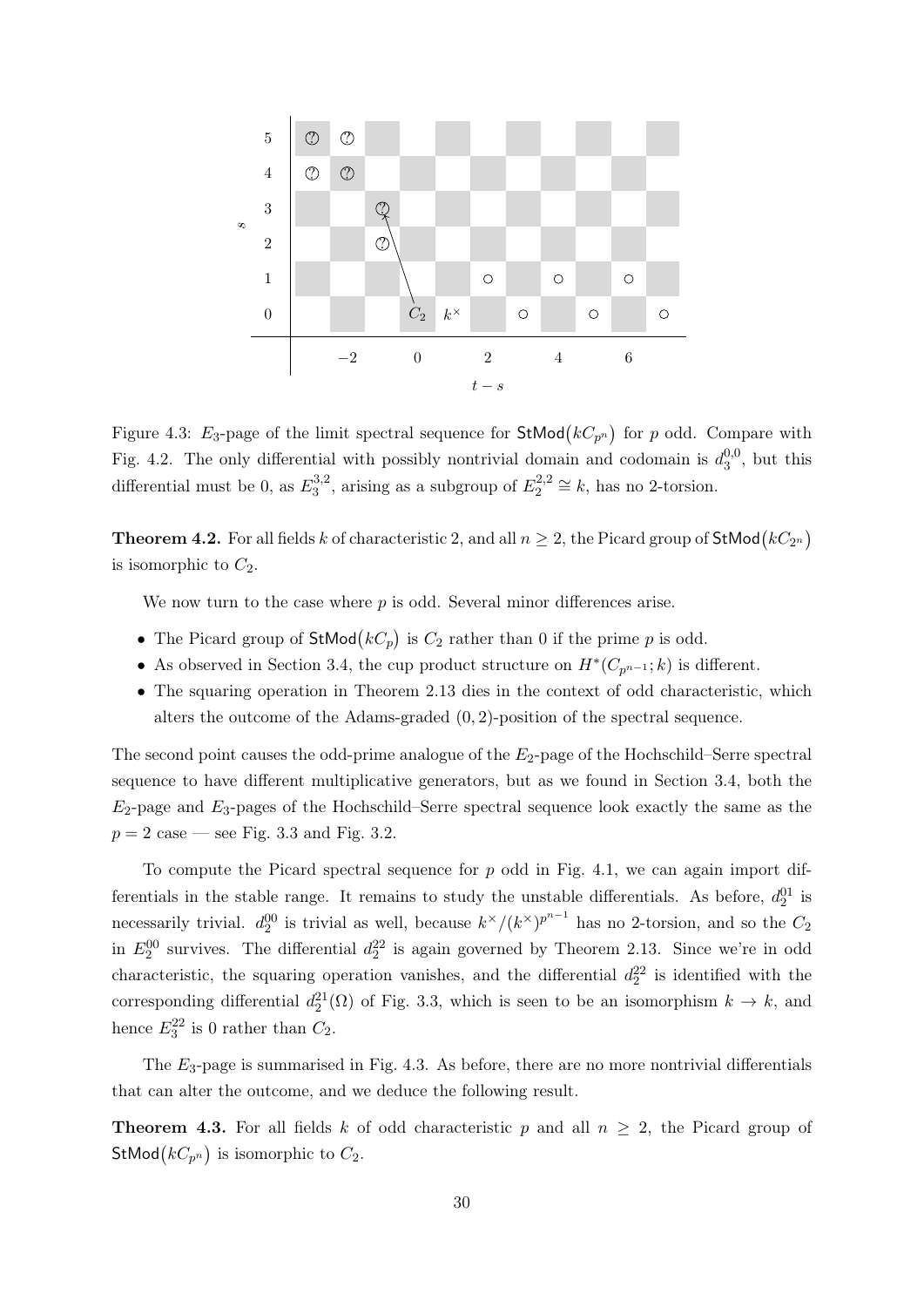

<span id="page-30-1"></span>Figure 4.4:  $E_2$ -page of the limit spectral sequence for computing the Picard group of StMod $(kQ_8)$ . The nontrivial differential has been illustrated. The group indicated by the black diamond is trivial if  $k$  is a perfect field. Known nonzero diagonals have been illustrated only for small s to prevent cluttering; the dashed diagonal is governed by Theorem [2.13.](#page-11-2)

## <span id="page-30-0"></span>4.2 The case of the quaternion group

We will now calculate the Picard spectral sequence

$$
E_2^{st} = H^s((C_2)^2; \pi_t \text{pic StMod}(kC_2)) \Rightarrow \pi_{t-s} \text{pic StMod}(kQ_8).
$$

The  $E_2$ -page has been illustrated in Fig. [4.4.](#page-30-1) The terms for  $t \geq 2$  are cohomology groups, which we have also encountered in Section [3.5.](#page-18-0) As for  $t = 1$ , we notice that the crucial term  $E_2^{11} = H^1((C_2)^2; k^{\times})$  is zero; indeed, there are no nontrivial maps  $(C_2)^2 \to k^{\times}$  because  $k^{\times}$  never has any 2-torsion.

Using Theorem [2.9,](#page-8-0) the differentials in the stable range may be directly imported from the HFPSS computing  $\pi_*(k^{tQ_8})$ , which we have investigated in Section [3.5.](#page-18-0) The  $E_2$ -page, illustrated in Fig. [3.9,](#page-20-2) was given by

$$
E_2^{st} \cong k[x_1, y_1] \otimes k[t_1],
$$

with  $d_2(t_1) = x_1^2 + x_1y_1 + y_1^2$  and  $d_3(t_1^2) = x_1^2y_1 + x_1y_1^2$ .

There is an unstable differential  $d_2^{22}(\text{pic})$ , which by Theorem [2.13](#page-11-2) we may compare to  $d_2^{21}(\Omega)$ . The differential  $d_2^{21}(\Omega)$  of the Hochschild–Serre spectral sequence is a k-linear map  $k^3 \to k^5$ defined by

$$
d_2^{21}(\Omega): \begin{cases} t_1^{-1}x_1^2 & \mapsto t_1^{-2}(x_1^2 + x_1y_1 + y_1^2)x_1^2 \\ t_1^{-1}x_1y_1 & \mapsto t_1^{-2}(x_1^2 + x_1y_1 + y_1^2)x_1y_1 \\ t_1^{-1}y_1^2 & \mapsto t_1^{-2}(x_1^2 + x_1y_1 + y_1^2)y_1^2 \end{cases}
$$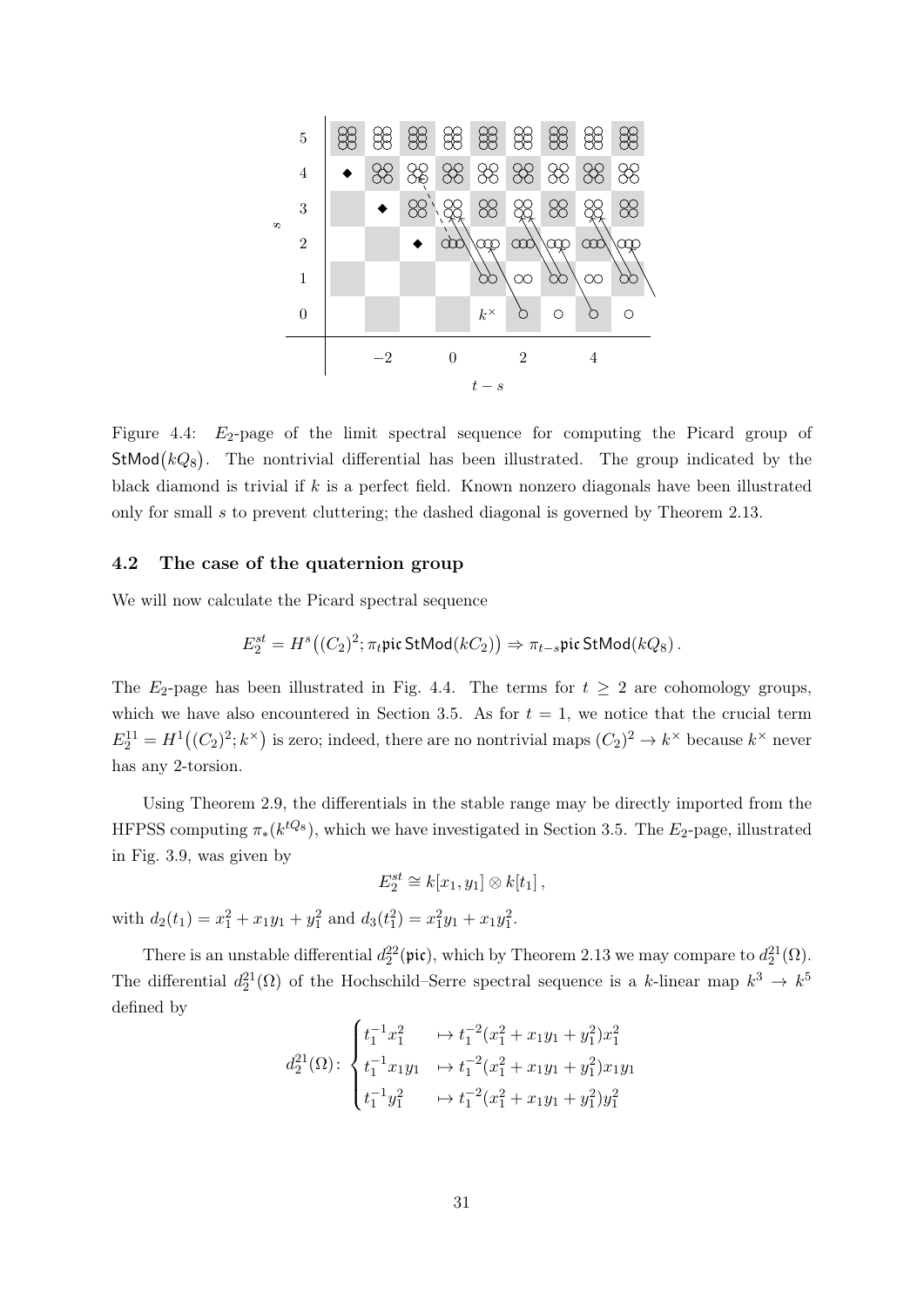$$
\begin{array}{c|ccccc}\n& t_1^{-2}x_1^4 & t_1^{-2}x_1^3y_1 & t_1^{-2}x_1^2y_1^2 & t_1^{-2}x_1y_1^3 & t_1^{-2}y_1^4 \\
\hline\n\lambda t_1^{-1}x_1^2 & \mapsto & \lambda + \lambda^2 & \lambda & \lambda & \\
\mu t_1^{-1}x_1y_1 & \mapsto & \mu & \mu + \mu^2 & \mu & \\
& \nu t_1^{-1}y_1^2 & \mapsto & \nu & \nu & \nu + \nu^2 & \\
& & \nu & \nu & \nu + \nu^2 & \n\end{array}
$$

<span id="page-31-0"></span>Table 4.1: Behaviour of  $d_2^{22}(\text{pic})$  in the limit spectral sequence for  $Q_8$ . Here  $\lambda$  denotes a scalar in k. Notice that the differential is not k-linear, although it is  $\mathbb{F}_2$ -linear.



<span id="page-31-1"></span>Figure 4.5: E3-page of the limit spectral sequence for computing the Picard group of StMod $(kQ_8)$ . The nontrivial differentials have been illustrated. The group illustrated by the black diamond is the cokernel of the nonlinear map described by Table [4.1.](#page-31-0)

The resulting differential  $d_2^2(\text{pic})$  may now be computed by hand. It has been described diagramatically in Table [4.1.](#page-31-0) We easily see that there's only one possible nonzero element in the kernel, namely  $x_1^2 + x_1y_1 + y_1^2$ , and hence the kernel is  $C_2$  regardless of the field k.

On the  $E_3$ -page, which has been illustrated in Fig. [4.5,](#page-31-1) a similar situation arises: the stable differentials are imported from Fig. [3.10,](#page-21-0) but there's a possibly nontrivial unstable differential  $d_3^{33}(\text{pic})$ . The corresponding differential  $d_3^{32}(\Omega)$  from the Hochschild–Serre spectral sequence is the k-linear map

$$
d_3^{32}(\Omega) \colon \begin{cases} t_1^{-2}[x_1y_1^2] & \mapsto t_1^{-4}([x_1^3y_1^3]+[x_1^2y_1^4]) \\ t_1^{-2}[x_1^2y_1] & \mapsto t_1^{-4}([x_1^4y_1^2]+[x_1^3y_1^3]) \end{cases}
$$

<span id="page-31-2"></span>Using this, we readily compute to find the following result.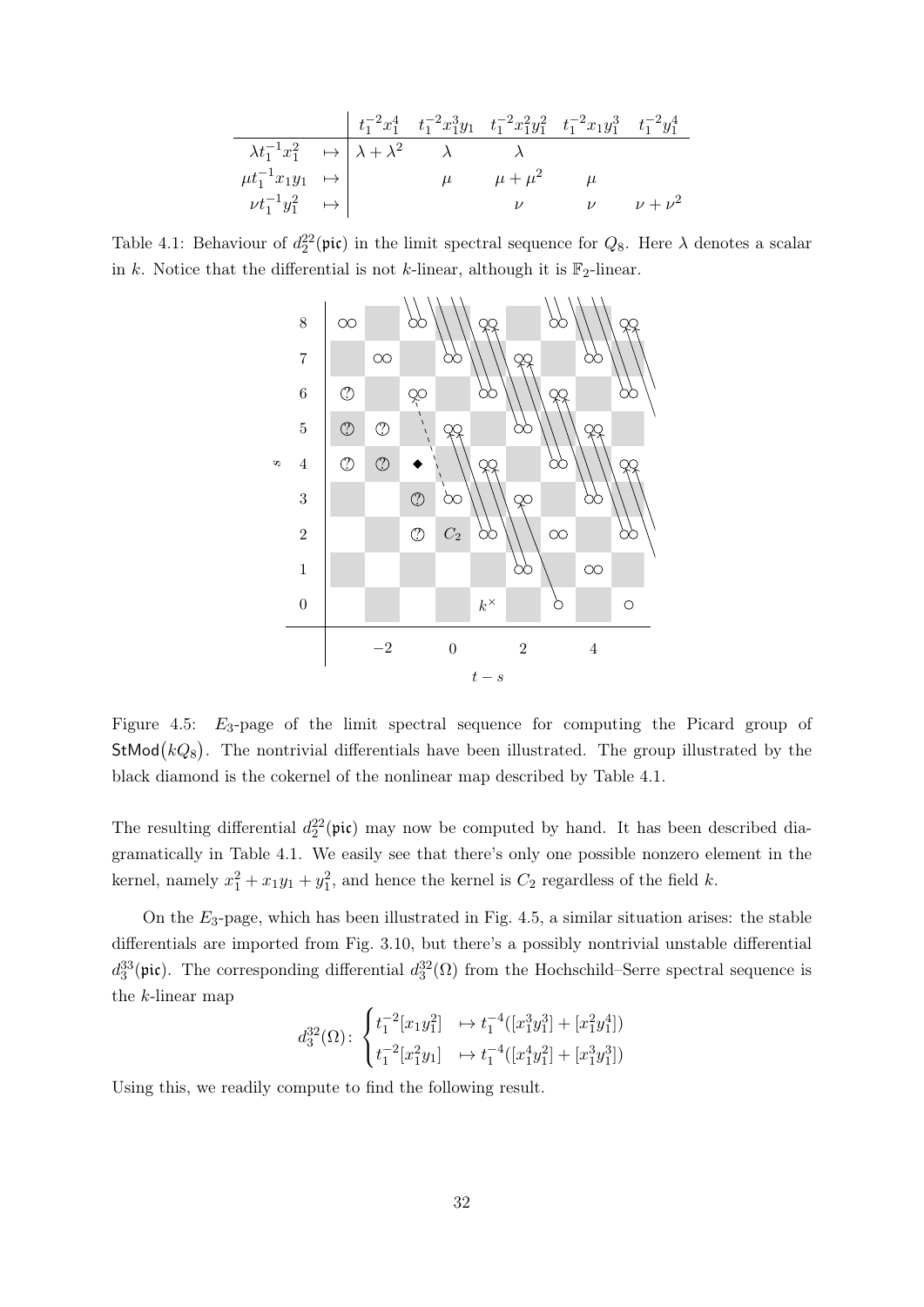

<span id="page-32-0"></span>Figure 4.6: E4-page of the limit spectral sequence for computing the Picard group of  $StMod(kQ_8)$ . There are no remaining differentials, and the spectral sequence collapses. The black square is  $E_3^{33}$ , and it depends on the structure of the field k. It is either  $C_2$  or  $(C_2)^2$ . The groups illustrated by the black diamonds are the cokernels of the nonlinear maps  $d_2^{22}$  and  $d_3^{33}$ .

**Proposition 4.4.** The behavior of the  $d_3^{33}(\pi \mathbf{i})$  differential is described by

$$
d_3^{33}(\text{pic}) : \begin{cases} \lambda t_1^{-2}[x_1y_1^2] & \mapsto \lambda t_1^{-4}[x_1^2y_1^4] + \lambda^2 t_1^{-4}[x_1^4y_1^2] \\ \mu t_1^{-2}[x_1^2y_1] & \mapsto \mu^2 t_1^{-4}[x_1^2y_1^4] + \mu t_1^{-4}[x_1^4y_1^2] \end{cases}
$$

Elements in the kernel of this differential correspond to pairs  $(\lambda, \mu)$  such that  $\lambda + \mu^2 = 0$  and  $\lambda^2 + \mu = 0$ . Since k is of characteristic 2, this corresponds to pairs  $(\lambda, \lambda^2)$  such that  $\lambda + \lambda^4 = 0$ . Clearly, there are trivial solutions  $\lambda = 0$  and  $\lambda = 1$ , but if k contains a primitive cube root of unity  $\omega$ , then we may also take  $\lambda = \omega$  and  $\lambda = \omega^2$ . We thus find that

$$
\operatorname{Ker} d_3^{33} \cong \begin{cases} C_2 \oplus C_2 & \text{if } k \text{ has a third root of unity;} \\ C_2 & \text{otherwise.} \end{cases}
$$

We're now ready to write out the  $E_4$ -page of the limit spectral sequence. A portion of it has been illustrated in Fig. [4.6.](#page-32-0) The spectral sequence collapses — at least in the relevant range  $t - s \geq 0$  — and we find that the line  $t - s = 0$  depends on the structure of the field. If k has a third root of unity, then there's a copy of  $C_2$  and a copy of  $C_2 \oplus C_2$  on the 0-line, while if k does not have a third root of unity, there's two surviving copies of  $C_2$ .

In both cases, there's room for nontrivial extension problems. Nonetheless it's easy to overcome these problems: The 4-fold periodicity of the homotopy groups of  $k^{tQ_8}$  implies that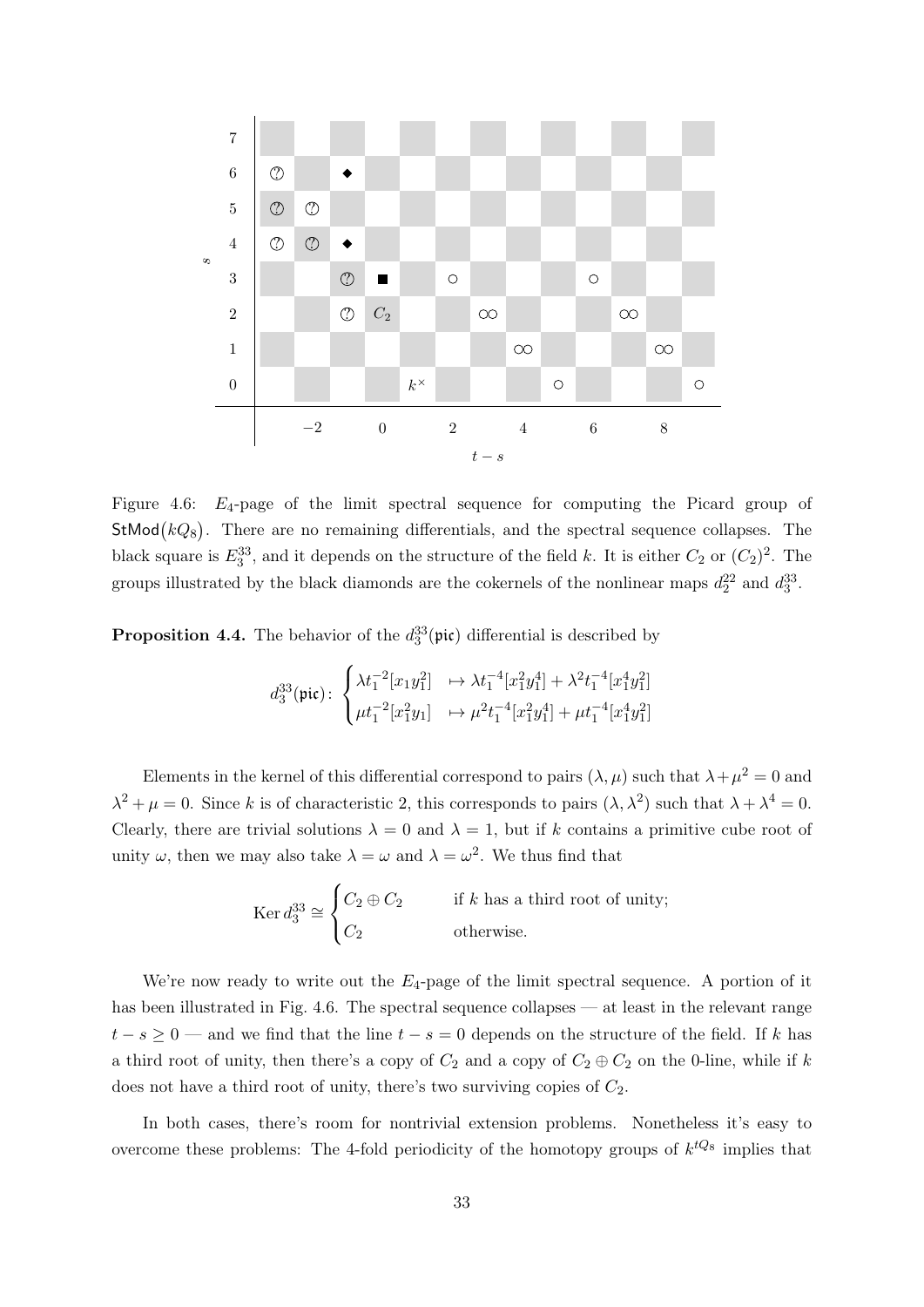the unit is an element of order 4 in the Picard group. The only groups with the indicated extensions and an element of order 4 are  $C_4$  and  $C_4 \oplus C_2$ , hence we deduce the following result.

<span id="page-33-1"></span>**Theorem 4.5.** Let  $k$  a field of characteristic 2. Then

$$
Pic(\text{StMod}(kQ_8)) \cong \begin{cases} C_4 \oplus C_2 & \text{if } k \text{ has a primitive cube root of unity;} \\ C_4 & \text{otherwise.} \end{cases}
$$

**Remark 4.6.** The exotic generator of the Picard group of  $\text{StMod}(kQ_8)$  has a known explicit description as a G-representation. It is captured by the associations

$$
i \mapsto \begin{pmatrix} 1 & 0 & 0 \\ 1 & 1 & 0 \\ 0 & 1 & 1 \end{pmatrix} \quad \text{and} \quad j \mapsto \begin{pmatrix} 1 & 0 & 0 \\ \omega & 1 & 0 \\ 0 & \omega^2 & 1 \end{pmatrix},
$$

where  $\omega$  denotes a principal cube root of unity. It would be interesting to have a homotopical construction of this object.

<span id="page-33-2"></span>Remark 4.7. This method of computing the group of endotrivial modules differs dramatically from the work of Carlson–Thévenaz [\[CT00\]](#page-44-1), who used representation-theoretic techniques (namely, the theory of support varieties). In the case of the quaternion group  $Q_8$ , they explicitly construct the endotrivial modules above, and prove that no other endotrivial modules exist.

However, our method allows us to compute the group of endotrivial modules a priori. Indeed, our method is non-constructive, and moreover it provides a conceptual explanation for why the cube root of unity  $\omega$  is significant in the case  $G \cong Q_8$ : it arises due to the existence of a nonlinear  $d_3$  differential in the Picard spectral sequence (Proposition [4.4\)](#page-31-2), whose kernel depends on the existence of a cube root of unity.

#### <span id="page-33-0"></span>4.3 The case of generalized quaternion groups

We shall now calculate the Picard spectral sequence

$$
E_2^{st}=H^s\big(D_{2^{n-1}};\pi_t\mathfrak{pic}\mathop{\mathrm{StMod}}\nolimits(kC_2)\big)\Rightarrow \pi_{t-s}\mathfrak{pic}\mathop{\mathrm{StMod}}\nolimits(kQ_{2^n})\,.
$$

The  $E_2$ -page, illustrated on Fig. [4.7,](#page-34-0) looks effectively the same as that of  $Q_8$ , and indeed is computed in the same way. The differentials in the stable range are imported from the associated **HFPSS** 

$$
E_2^{st} \cong H^s(D_{2^{n-1}}; k) \otimes \pi_t(k^{tC_2})
$$
  
\n
$$
\cong k[x_1, u_1, z_2]/(u_1x_1 + x_1^2) \otimes k[t^{\pm 1}] \Rightarrow \pi_*(k^{tQ_{2^n}})
$$

which we computed in Section [3.6.](#page-24-0) We found that  $d_2(t_1) = u_1^2 + z_2$  and  $d_3(t_1^2) = u_1 z_2$ , and that the pages looked identical to the analogous spectral sequences for  $Q_8$ , which were illustrated in Fig. [3.9](#page-20-2) and Fig. [3.10.](#page-21-0)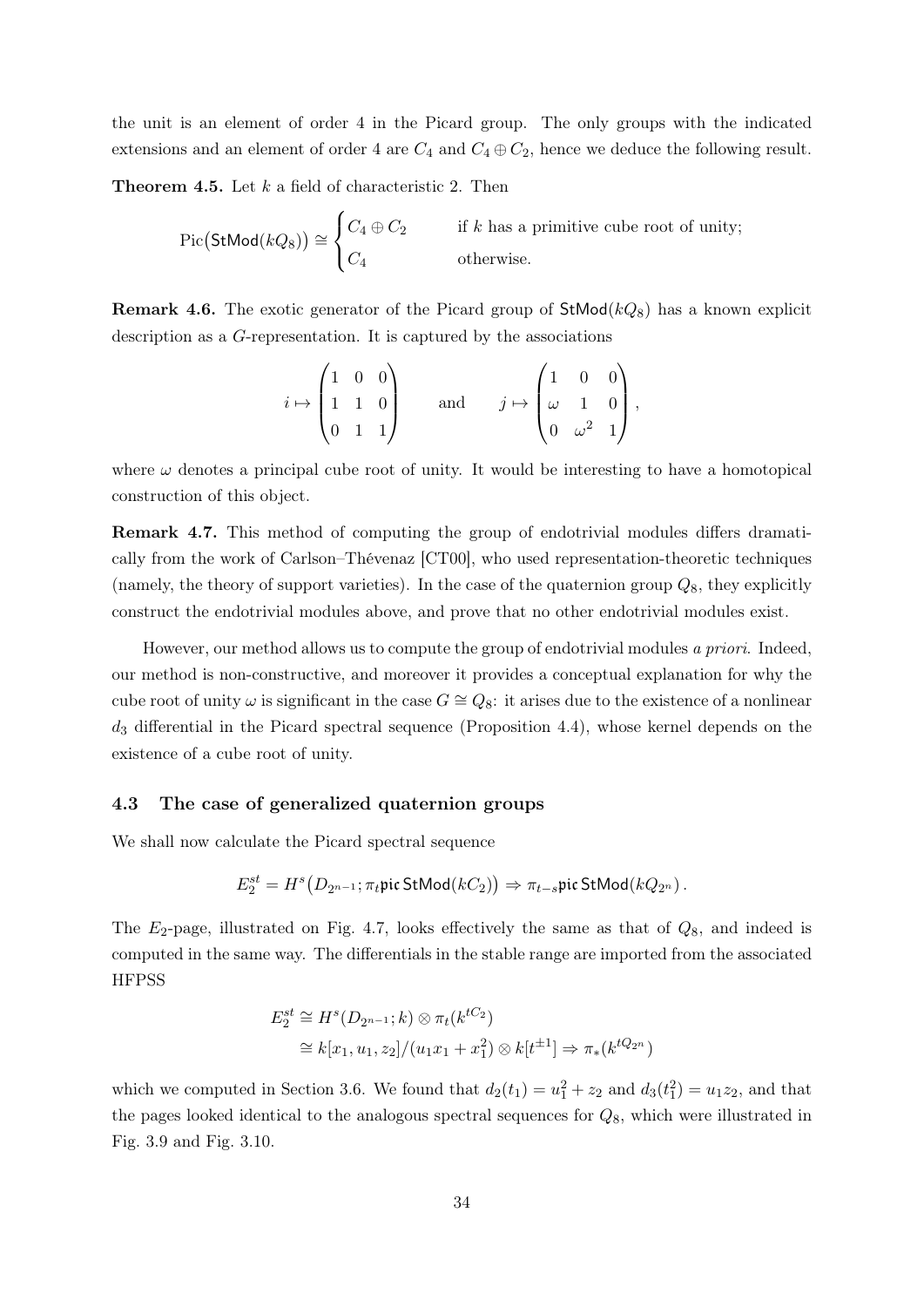

<span id="page-34-0"></span>Figure 4.7:  $E_2$ -page of the limit spectral sequence for computing the Picard group of **StMod** $(kQ_{2^n})$ . The nontrivial differential has been illustrated. Terms indicated by a question mark are the higher cohomology of  $D_{2^{n-1}}$  with coefficients in  $k^{\times}$ , and are likely well-behaved when  $k$  is perfect. The dashed diagonal is governed by Theorem [2.13.](#page-11-2)

$$
\begin{array}{c|cccc}\n & t_1^{-2}u^4 & t_1^{-2}u_1^2z_2 & t_1^{-2}z_2^2 & t_1^{-2}u_1^3x_1 & t_1^{-2}u_1z_2x_1 \\
\hline\n\lambda t_1^{-1}u_1^2 & \mapsto & \lambda + \lambda^2 & \lambda & \\
\lambda t_1^{-1}z_2 & \mapsto & & \lambda & \lambda + \lambda^2 & \\
\lambda t_1^{-1}u_1x_1 & \mapsto & & & \lambda + \lambda^2 & \lambda\n\end{array}
$$

<span id="page-34-1"></span>Table 4.2: Behaviour of  $d_2^2(\text{pic})$  in the limit spectral sequence for  $Q_{2^n}$ . Here  $\lambda$  denotes a scalar in k. Compare with Table [4.1.](#page-31-0)

The crucial unstable differential is again  $d_2^{22}(\text{pic})$ , which we compute through Theorem [2.13.](#page-11-2) The differential  $d_2^{21}(\Omega)$  is the k-linear map  $k^3 \to k^5$  defined by

$$
d_2^{21}(\Omega): \begin{cases} t^{-1}u^2 & \mapsto t^{-2}(u^2+z)u^2 \\ t^{-1}z & \mapsto t^{-2}(u^2+z)z \\ t^{-1}ux_1 & \mapsto t^{-2}(u^2+z)ux_1 \end{cases}
$$

We use this to compute  $d_2^2$  by hand; the result has been indicated in Table [4.2.](#page-34-1) The only nonzero element in the kernel is  $t_1^{-1}(u_1^2 + z_2)$ , so the kernel is  $C_2$  regardless of the field k. This brings us to the  $E_3$ -page, illustrated in Fig. [4.8.](#page-35-2)

On the  $E_3$ -page there's again an unstable differential,  $d_3^{33}(\text{pic})$ . In the analaysis of the HFPSS, the differential  $d_3^3(\Omega)$  was determined to be the map  $k^2 \to k^2$  defined by

$$
d_3^{32}(\Omega) \colon \begin{cases} t_1^{-2}[u_1z_2] & \mapsto t_1^{-4}[u_1^2z_2^2] \\ t_1^{-2}[z_2x_1] & \mapsto t_1^{-4}[u_1z_2^2x_1] \end{cases}
$$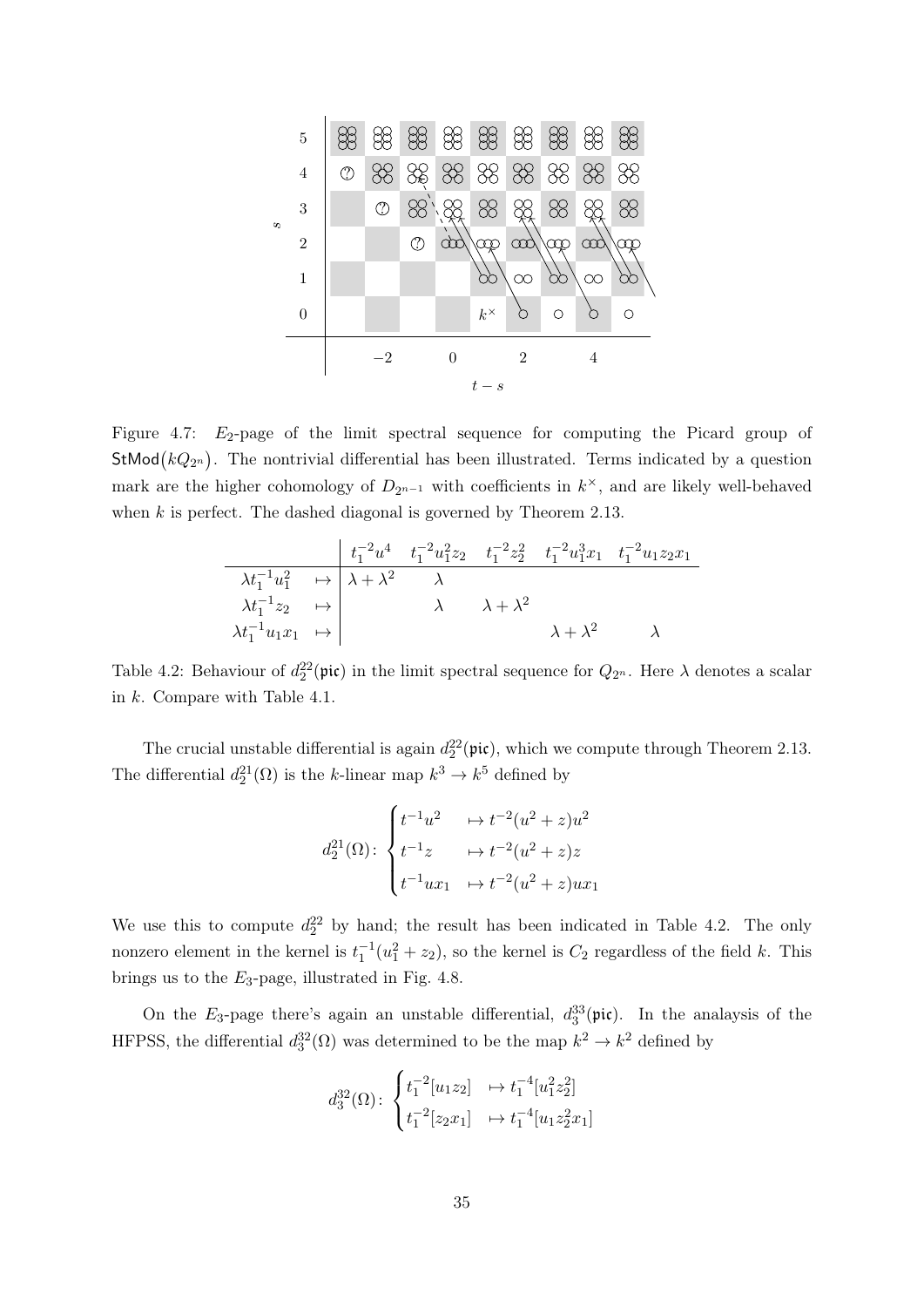

<span id="page-35-2"></span>Figure 4.8:  $E_3$ -page of the limit spectral sequence for computing the Picard group of **StMod** $(kQ_{2^n})$ . The nontrivial differentials have been illustrated. The group illustrated by the black diamond is the cokernel of the nonlinear map described by Table [4.2.](#page-34-1)

Using Theorem [2.13](#page-11-2) again, we compute  $d_3^{33}(\text{pic})$  by hand again to find that

$$
d_3^{33}(\text{pic})\colon\begin{cases} \lambda t_1^{-2}[u_1z_2] &\mapsto \lambda t_1^{-4}[u_1^2z_2^2]+\lambda t_1^{-4}[u_1z_2^2x_1] \\ \mu t_1^{-2}[z_2x_1] &\mapsto \mu^2 t_1^{-4}[u_1^2z_2^2]+\mu^2 t_1^{-4}[u_1z_2^2x_1] \end{cases}
$$

We see that for an element to be in the kernel of  $d_3^{33}$ , we need  $\lambda + \lambda^2$  and  $\mu + \mu^2$  to be 0. Therefore, both  $\lambda$  and  $\mu$  can be either 0 or 1, so that the kernel is isomorphic to  $(C_2)^2$ , irrespective of the field  $k$ .

The relevant portion of  $E_4$ -page is now in Fig. [4.9.](#page-36-2) There are no further differentials which may influence the line  $t - s = 0$ . As in the case of  $Q_8$ , there's room for a nontrivial extension problem, which is resolved by observing the 4-fold periodicity of the Tate cohomology of  $Q_{2^n}$ . We thus conclude the following result.

<span id="page-35-0"></span>**Theorem 4.8.** The Picard group of  $\text{StMod}(kQ_{2^n})$ , where  $n \geq 4$ , is given by  $C_2 \oplus C_4$  for all fields k of characteristic 2.

<span id="page-35-1"></span>Remark 4.9. To compute the group of endotrivial modules of the generalized quaternion groups, Carlson–Thévenaz rely on the computation for  $Q_8$ . More precisely, they prove the following theorem:

**Theorem** ([\[CT00,](#page-44-1) Thm. 2.7]). Let G be a non-cyclic p-group, and let  $\mathcal{E}$  denote the family of subgroups H such that H is an extraspecial 2-group that is not isomorphic to  $D_8$ , or an almost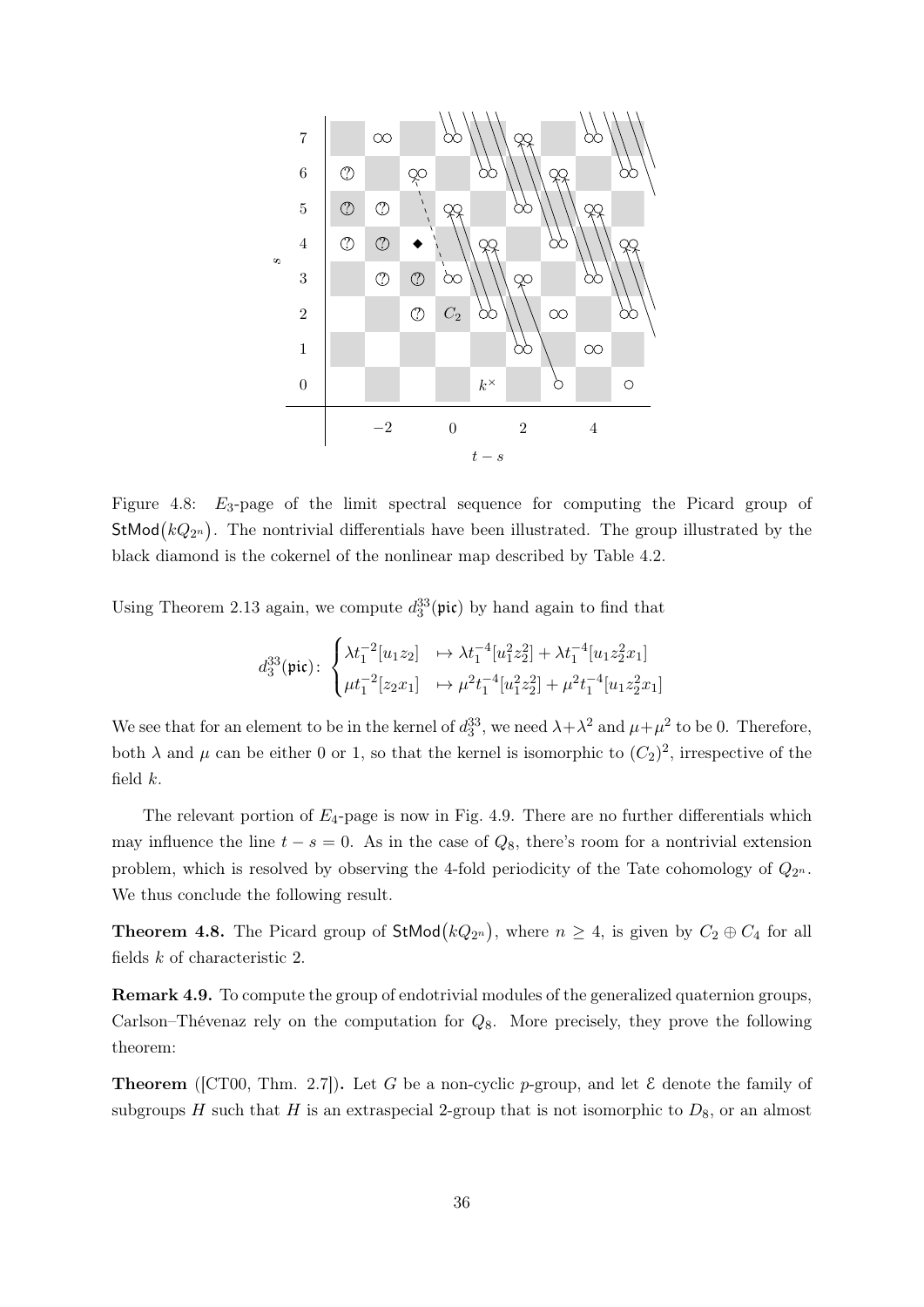

<span id="page-36-2"></span>Figure 4.9:  $E_4$ -page of the limit spectral sequence for computing the Picard group of StMod $(kQ_{2^n})$ . There are no remaining differentials, and the spectral sequence collapses. The groups illustrated by the black diamonds are the cokernels of the nonlinear maps  $d_2^{22}$  and  $d_3^{33}$ .

extraspecial 2-group, or an elementary abelian group of rank 2. Then the restriction map

$$
\text{Res}\colon \text{Pic}\big(\text{StMod}(kG)\big) \to \prod_{H \in \mathcal{E}} \text{Pic}\big(\text{StMod}(kH)\big)
$$

is injective.

They then apply it to  $Q_{2^n}$ : Noting that  $Q_8$  naturally sits in  $Q_{2^n}$  as a subgroup, they study this restriction map to explicitly construct the endotrivial modules for  $Q_{2^n}$ . In contrast, with our method, the computations for the generalized quaternion groups are logically independent of the computations for  $Q_8$ .

# <span id="page-36-0"></span>A Appendix: Products in Tate Cohomology

In this section, we describe the multiplicative structure of  $\pi_{-*}(k^{tG}) = \widehat{H}^*(G; k)$  for certain classes of p-groups G (namely, for G Cohen–Macaulay). These ideas are certainly not new or original, but are necessary for our Tate spectral sequence calculations.

First recall that for  $G$  a cyclic  $p$ -group, the Tate cohomology rings can be obtained by inverting the polynomial generator in the group cohomology ring  $H^*(G;k)$ . One can show this by computing explicit resolutions, or via spectral sequence computations as we did in Section [3.](#page-11-0)

<span id="page-36-1"></span>**Lemma A.1.** The ring structure on Tate cohomology  $\widehat{H}^*(C_{p^n}; k)$  is described as follows.

$$
\widehat{H}^*(C_{p^n}; k) \cong k[e^{\pm 1}] \qquad \text{if } p^n = 2; \\
\widehat{H}^*(C_{p^n}; k) \cong k[e_1, e_2^{\pm 1}]/(e_1^2) \qquad \text{if } p^n \ge 3.
$$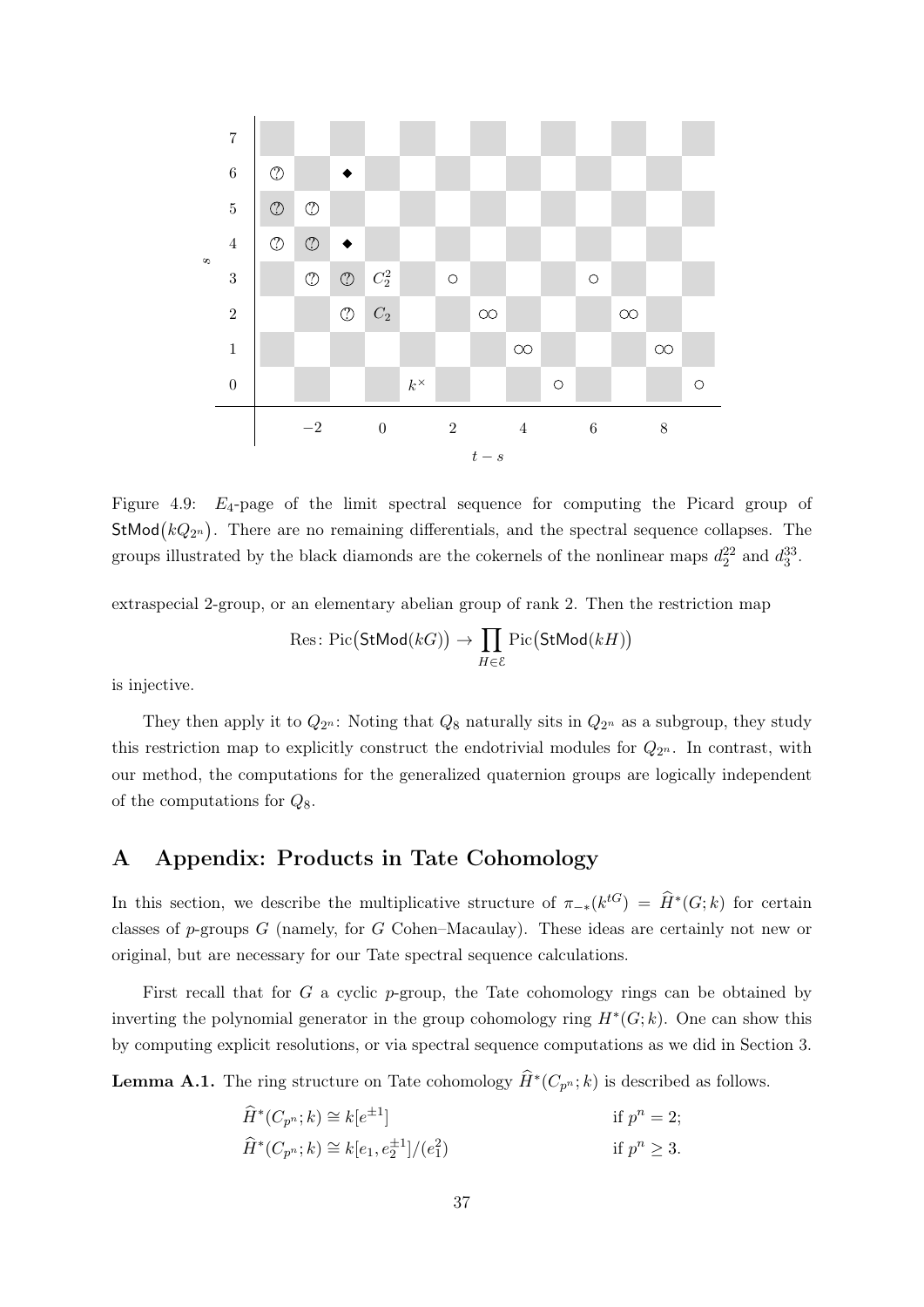Here  $|e| = 1$ ,  $|e_1| = 1$ , and  $|e_2| = 2$ , and they may be identified with the generators on group cohomology.

For elementary abelian groups  $G \cong (C_p)^n$  with  $n \geq 2$ , the ring structure can also be derived from the product in group cohomology  $H^*((C_p)^n; k)$ , but is more complicated. For example,  $\widehat{H}^*((C_p)^n; k)$  is not finitely generated as a ring or a module over  $H^*((C_p)^n; k)$ . This follows from work of Benson-Carlson, who in fact prove that for a group of p-rank at least 2, there are no non-zero products in negative Tate cohomology:

<span id="page-37-1"></span>**Theorem A.2** ([\[BC92,](#page-44-14) Theorem 3.1]). Suppose that the *p*-rank of G is two or more. If  $H^*(G;k)$ is Cohen-Macaulay, then

$$
\widehat{H}^m(G;k) \cdot \widehat{H}^n(G;k) = 0
$$

for all  $m, n < 0$ .

**Remark A.3.** Note that the groups G of p-rank 1 are either cyclic or (generalized) quaternion. We saw in Lemma [A.1](#page-36-1) that the Tate cohomology of cyclic groups was periodic. For (generalized) quaternion groups  $Q$ , the Tate cohomology  $\widehat{H}^*(Q; k)$  is also periodic:

$$
\widehat{H}^*(Q_8; k) \cong k[x_1, x_2, e_4^{\pm 1}]/(x_1^2 + x_1x_2 + x_2^2, x_1^2x_2 + x_1x_2^2)
$$
  

$$
\widehat{H}^*(Q_{2^n}; k) \cong k[x_1, x_2, e_4^{\pm 1}]/(x_1x_2, x_1^3 + x_2^3)
$$

For our endo-trivial module calculations, we are especially interested in the ring structure of  $\pi_*(k^{tG})$  in the case that G is elementary abelian or a dihedral p-group. These groups belong to a class of groups called the Cohen–Macaulay groups, whose Tate cohomology rings can be understood especially well. In fact, we will explicitly describe the ring structure on  $\widehat{H}^*(G;k)$ using the Greenlees spectral sequence, thereby recording a proof of Theorem [A.2](#page-37-1) along the way.

#### <span id="page-37-0"></span>A.1 Cohen–Macaulay groups

We begin by recalling the definitions. Recall that if  $R$  is a commutative Noetherian local ring, then we have the notions of depth and Krull dimension.

Let  $\mathfrak m$  be the maximal ideal of a commutative Noetherian local ring R. The **depth** of R is the smallest integer i such that  $\text{Ext}^i_R(R/\mathfrak{m}, R) \neq 0$ . Equivalently, the depth of R is the supremum of the lengths of regular sequences in  $m$ . The Krull dimension of R is the supremum of the lengths of chains of prime ideals in R. In general, depth $(R) \leq \dim(R)$ . If equality holds, we say that  $R$  is a **Cohen–Macaulay** ring.

<span id="page-37-2"></span>We are interested in the case  $R = H^*(G;k)$ . These rings are finitely generated, gradedcommutative k-algebras over  $R_0 = k$ . In this case, one can use Noether normalization to construct a graded polynomial subring  $A = k[x_1, \ldots, x_n]$  such that  $R = H^*(G; k)$  is finitely generated over  $A$ . In this situation, we can easily identify Cohen-Macaulay rings using Hironaka's criterion (also known as miracle flatness).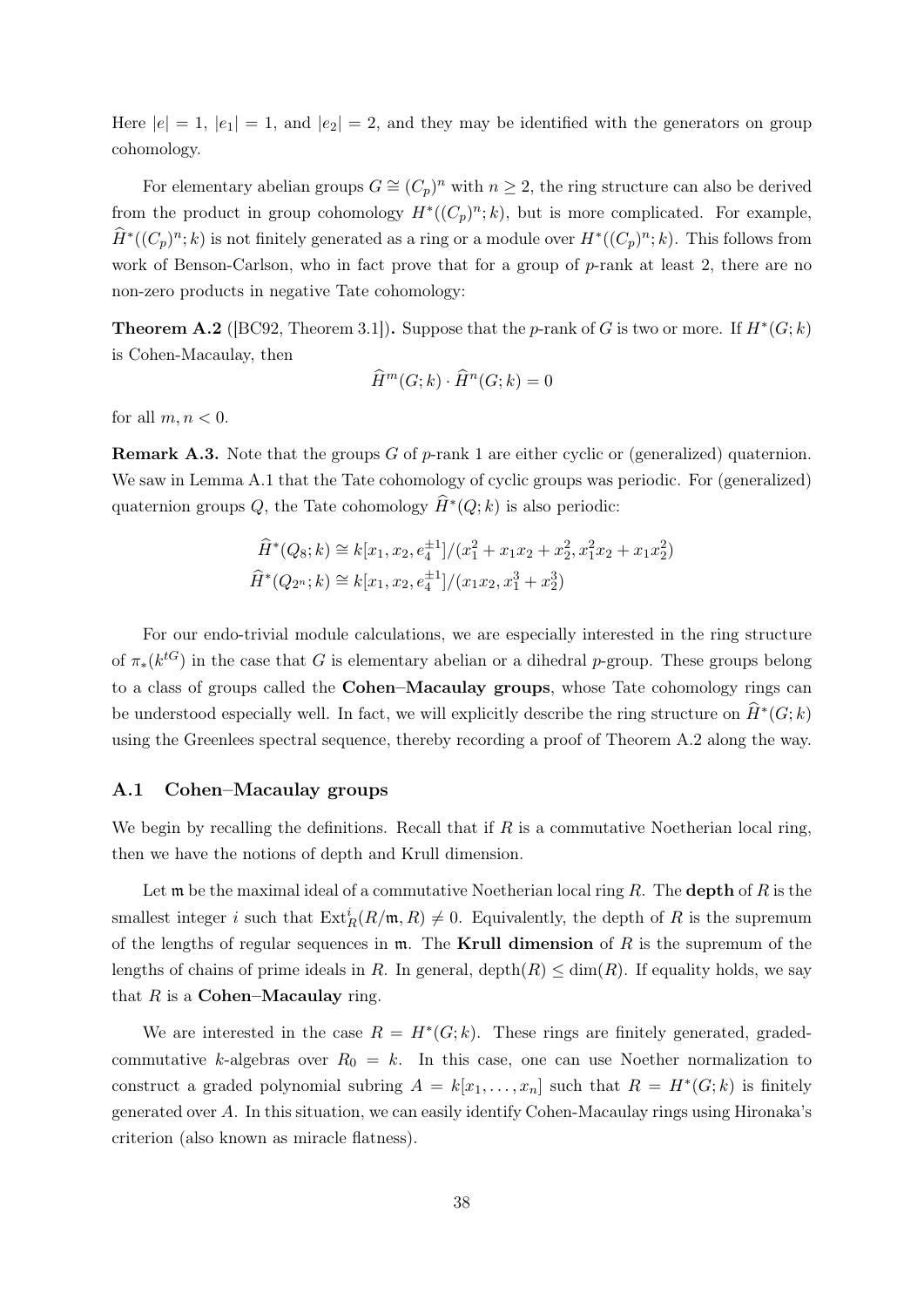**Lemma A.4** ("Miracle Flatness"). Let  $R$  be a finitely generated, graded, commutative  $k$ -algebras over  $R_0 = k$ , with  $R_i = 0$  for  $i < 0$ , that is finitely generated as a module over a graded polynomial subring  $A = k[x_1, \ldots, x_n]$ . Then R is Cohen–Macaulay if and only if R is free over A.

Using this result, direct computations of the cohomology rings make it clear that  $(C_p)^n$ ,  $D_{2^n}$ , and  $Q_{2^n}$  are Cohen–Macaulay:

$$
H^*( (C_p)^n; k) \cong \begin{cases} k[x_1, \dots, x_n] & |x_i| = 1, \ p = 2 \\ k[x_1, \dots, x_n] \otimes \Lambda(y_1, \dots, y_n) & |x_i| = 2, |y_i| = 1, \ p \neq 2 \end{cases}
$$
  

$$
H^*(D_{2^{n-1}}; k) \cong k[x_1, u, z]/(ux_1 + x_1^2)
$$
  

$$
H^*(Q_8; k) \cong k[x_1, x_2, e_4]/(x_1^2 + x_1x_2 + x_2^2, x_1^2x_2 + x_1x_2^2)
$$
  

$$
H^*(Q_{2^n}; k) \cong k[x_1, x_2, e_4]/(x_1x_2, x_1^3 + x_2^3)
$$

In general, the depth and dimension of  $H^*(G;k)$  is closely related to that of the elementary abelian subgroups  $(C_p)^n \subset G$ . For example, Quillen [\[Qui71\]](#page-44-13) proved that the dimension of  $H^*(G;k)$  is equal to the p-rank of the largest elementary abelian subgroup of G. That is, the largest integer n such that  $(C_p)^n$  is a subgroup of G. Furthermore, a theorem of Duflot [\[Duf81\]](#page-44-15) tells us that the depth of  $H^*(G;k)$  is greater than or equal to the p-rank of the largest central elementary abelian subgroup of G. That is, the largest integer n such that  $(C_p)^n$  is a central subgroup of G. The idea is that one can find a homogeneous system of parameters in  $H^*(G;k)$ that restricts to a regular sequence in  $H^*((C_p)^n; k)$ . One then uses induction to show this homogeneous system of parameters is in fact a regular sequence.

As a consequence, if  $H^*(G;k)$  is Cohen–Macaulay, then the depth is equal to the dimension is equal to the p-rank. For  $H^*((C_p)^n; k)$ , the p-rank is n, and for  $H^*(Q_{2^n}; k)$ , the p-rank is 1. Note that for  $H^*(D_{2^{n-1}}; k)$ , the *p*-rank is 2, whereas the central *p*-rank is 1.

# <span id="page-38-0"></span>A.2 The Čech cohomology spectral sequence

We now study multiplication in Tate cohomology of  $p$ -groups  $G$  by studying the ring spectrum  $k^{tG}$ . In particular, we interpret  $k^{tG}$  as a Čech spectrum  $R[I^{-1}]$ , which allows us to do computations using the Čech cohomology spectral sequence. We first discuss the Koszul and Čech constructions of Greenlees–May, cf. [\[GM95\]](#page-44-16). These generalize the notion of the flat stable Koszul chain complex and the Čech complex in commutative algebra.

Let R be an  $\mathbb{E}_{\infty}$ -ring spectrum. Given  $x \in \pi_*(R)$ , we define the Koszul spectrum  $K(x)$  as the fibre occurring in the fibre sequence

$$
K(x) \to R \to R[x^{-1}].
$$

More generally,  $I = (x_1, \ldots, x_n)$  is a finitely generated ideal in  $\pi_*(R)$ , then we define the **Koszul** spectrum  $K(I)$  as a tensor product  $K(x_1) \otimes_R \cdots \otimes_R K(x_n)$ . Up to homotopy, this construction depends only on the radical of the ideal I.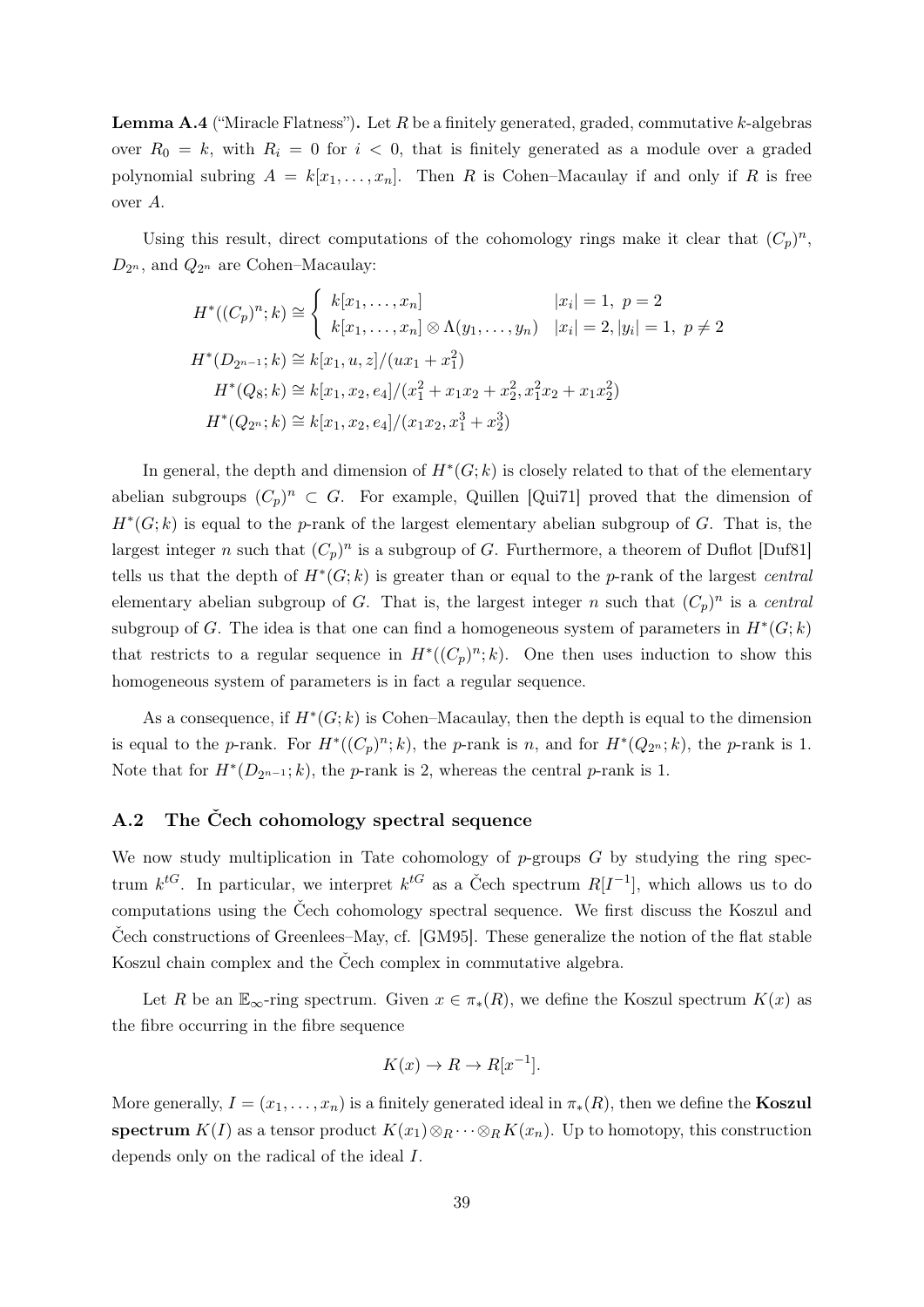We now define the **Čech spectrum**  $R[I^{-1}]$  to be the cofiber of the map  $K(I) \to R$ . We may regard it as the localisation away from the ideal I. Note that if  $I = (x)$  is principal, then the Čech spectrum  $R[I^{-1}]$  is precisely  $R[x^{-1}]$ . However, for an arbitrary finitely generated ideal  $I = (x_1, \ldots, x_n)$ ,  $R[I^{-1}]$  is generally not the same as the localization at a multiplicatively closed subset of  $\pi_*(R)$ , cf. Theorem 5.1 of [\[GM95\]](#page-44-16). Nevertheless, there exists a Čech cohomology spectral sequence

$$
E_2 \cong \check{C}H_I^{-s,-t}\big(\pi_*(R)\big) \Rightarrow \pi_{s+t}\big(R[I^{-1}]\big)\,,
$$

which allows us to compute the homotopy groups of  $R[I^{-1}]$  using methods of commutative algebra.

As it happens, one may identify the Tate fixed points  $k^{tG}$  with a Čech spectrum, thanks to the following theorem of Greenlees.

<span id="page-39-0"></span>**Theorem A.5** ([\[Gre95,](#page-44-17) Thm. 4.1]). Let G be a p-group acting trivially on the Eilenberg– MacLane spectrum k. Let  $R = k^{h}$  be the homotopy fixed points, so that  $\pi_{-*}(R) \cong H^*(G;k)$ . Define I to be the augmentation ideal  $I = \ker(H^*(G; k) \to k)$ . Then there is a homotopy equivalence between  $R[I^{-1}]$  and  $k^{tG}$ .

If  $H^*(G;k)$  is Cohen–Macaulay, then by miracle flatness it is free over a polynomial subalgebra  $A_* \subseteq H^*(G;k)$ , say  $A_* = k[\zeta_1,\ldots,\zeta_n]$ . Note that the radical of the ideal  $J = (\zeta_1,\ldots,\zeta_n)$ is the ideal I of elements in positive degrees. Hence  $k^{tG} \simeq R[I^{-1}] \simeq R[J^{-1}]$ . Moreover, since  $R_* = H^*(G;k)$  is free over  $A_*$ , we can reduce from understanding  $R[I^{-1}]$  to understanding  $A[J^{-1}]$ . Hence we study the Čech cohomology spectral sequence:

$$
E_2 \cong \check{C}H^*_{(\zeta_1,\ldots,\zeta_n)}(k[\zeta_1,\ldots,\zeta_n]) \Rightarrow \pi_*(A[J^{-1}])\,.
$$

It is easy to calculate the  $E_2$  page of this spectral sequence, as we have induced long exact sequences relating Čech cohomology to local cohomology coming from the fiber sequence  $K(I) \rightarrow$  $R \to R[I^{-1}]:$ 

**Theorem A.6** ([\[GM95\]](#page-44-16)). For an R-module M, we have an exact sequence

$$
0 \longrightarrow H_0^I(M) \longrightarrow M \longrightarrow \check{C}H_1^0(M) \longrightarrow H_1^I(M) \longrightarrow 0
$$

and an isomorphism

$$
H_s^I(M) \cong \check{C}H_I^{s-1}(M) \qquad \text{for all } s \ge 1.
$$

Since the  $(\zeta_1,\ldots,\zeta_n)$  form a regular sequence in  $A_*=k[\zeta_1,\ldots,\zeta_n]$ , we observe that  $H^j_J$  $J(A_*) =$ 0 for  $j \neq \dim(A_*) = n$ . Hence the E<sub>2</sub>-page of this spectral sequence is concentrated in two rows, at  $s = 0$  and  $s = n - 1$ , where we have  $\check{C}H_J^0(A_*) \cong A_*,$  and  $\check{C}H_J^{n-1}(A_*) \cong k[x_1^{-1}, \ldots, x_n^{-1}].$ 

The multiplication in the spectral sequnce recovers the multiplication structure on  $A[J^{-1}]$ . This allows us to compute  $\pi_*(R[I^{-1}]) \cong \pi_*(k^{tG}) \cong \widehat{H}^*(G;k)$  for a Cohen–Macaulay group  $G;$ indeed, Lemma [A.4](#page-37-2) tells us that  $\pi_*(k^{tG})$  is free over  $\pi_*(A[J^{-1}])$  so we may tensor up the spectral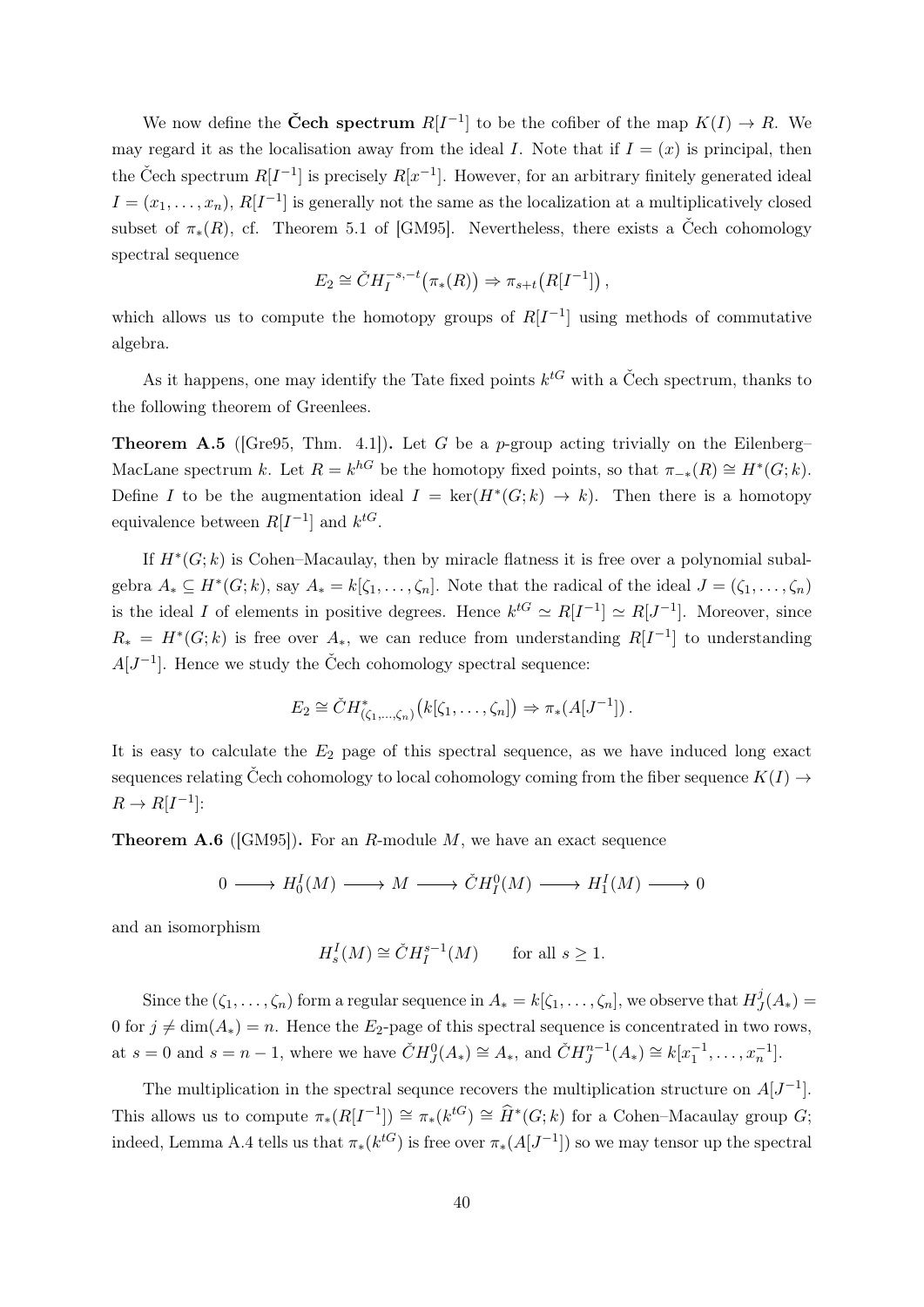| $n-1$ | $k$       | $k^{d_1}$ | $k^{d_2}$ | $k^{d_3}$ |   |   |   |
|-------|-----------|-----------|-----------|-----------|---|---|---|
| 0     | $k^{d_3}$ | $k^{d_2}$ | $k^{d_1}$ | $k$       |   |   |   |
| -3    | -2        | -1        | 0         | 1         | 2 | 3 | 4 |

<span id="page-40-1"></span>Figure A.1: The Adams graded  $E_2 = E_{\infty}$  page of the Čech cohomology spectral sequence computing  $\pi_*(k^{t\mathbb{T}^n})$ , with  $p=2$ . Let  $d_i = \dim(\pi_i(k^{h\mathbb{T}^n})) = \binom{n-1+i}{n-1}$  $\binom{n-1+i}{n-1}$ .

sequence to  $\pi_*(k^{tG})$  without exactness issues. Note that these generators live only in positive degrees in cohomology, and are represented in Adams degree  $(-t_i, 0)$ . That is, they lower  $t - s$ degree, and preserve s degree.

#### <span id="page-40-0"></span>A.3 Tate cohomology of elementary abelian groups

Let us now turn to an explicit description for elementary abelian groups. Recall that if  $k$  is of characteristic p, and  $G \cong (C_p)^n$ , then

$$
H^*(G;k) = \begin{cases} k[x_1, \dots, x_n] & |x_i| = 1, \ p = 2 \\ k[x_1, \dots, x_n] \otimes \Lambda(y_1, \dots, y_n) & |x_i| = 2, |y_i| = 1, \ p \neq 2 \end{cases}
$$

We have a regular sequence  $I = (x_1, \ldots, x_n)$ , and moreover we know that  $A_* = k[x_1, \ldots, x_n]$ corresponds to  $\pi_*(k^{h\mathbb{T}^n}) \cong k[x_1,\ldots,x_n]$  where  $|x_i| = -1$  for  $p = 2$ , and  $|x_i| = -2$  for p odd. To compute  $\pi_*(k^{t(C_p)^n})$ , we first calculate the Čech cohomology spectral sequence

$$
E_2 \cong \check{C}H_I^*\big(\pi_*(k^{h\mathbb{T}^n})\big) \Rightarrow \pi_*(k^{t\mathbb{T}^n}).
$$

As before, the  $E_2$  page of this spectral sequence is concentrated in two rows, at  $s = 0$  and  $s = n - 1$ . In these rows, we have  $CH_I^0(\pi_*(k^{h\mathbb{T}^n})) \cong \pi_*(k^{h\mathbb{T}^n})$  and  $CH_I^{n-1}(\pi_*(k^{h\mathbb{T}^n})) \cong$  $k[x_1^{-1},...,x_n^{-1}]$ , shifted in t-degree by n for  $p=2$  (Figure [A.1\)](#page-40-1), or 2n for p odd (Figure [A.2\)](#page-41-0).

The spectral sequence collapses for degree reasons, and note also that there is nowhere for multiplication by two elements in positive degree to land, and so therefore must vanish. The multiplicative structure on the  $E_{\infty}$ -page gives us the multiplicative structure on  $\pi_*(k^{t})$ , from which we infer the following result.

**Theorem A.7.** The multiplication in  $\pi_*(k^{t\mathbb{T}^n})$  is described in the following way: In negative degrees, multiplication in  $\pi_*(k^{t\mathbb{T}^n})$  is the same as multiplication in  $\pi_*(k^{h\mathbb{T}^n})$ . In positive degrees, we have a class  $\alpha \in \pi_1(k^{t\mathbb{T}^n})$  represented in Adams degree  $(1, n-1)$  for  $p = 2$ , or  $\alpha \in \pi_{n+1}(k^{t\mathbb{T}^n})$ represented in Adams degree  $(n+1, n-1)$  for p odd. This class  $\alpha$  is a generator for the algebra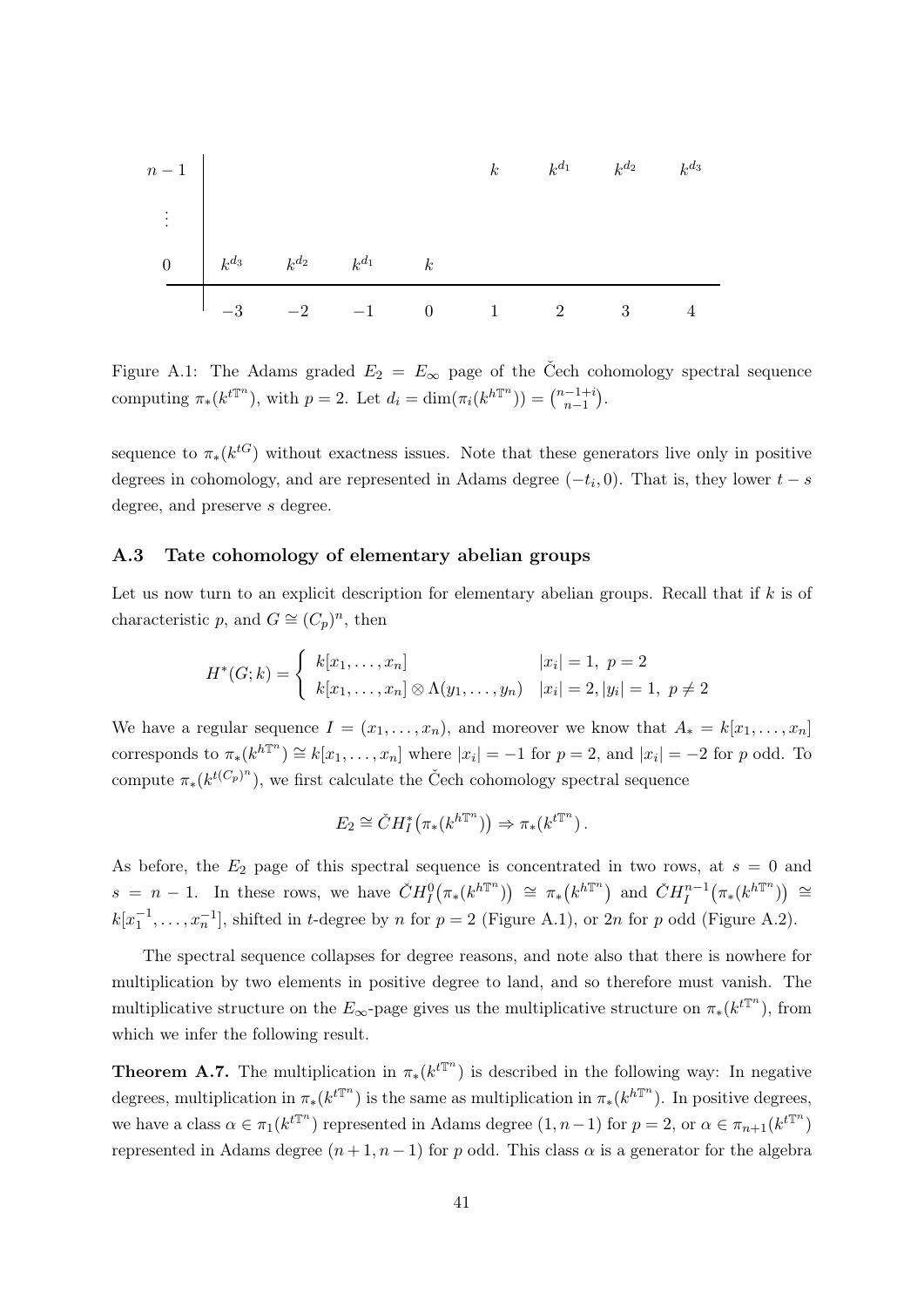n − 1 k k <sup>d</sup><sup>1</sup> k <sup>d</sup><sup>2</sup> k d3 . . . 0 k <sup>d</sup><sup>3</sup> k <sup>d</sup><sup>2</sup> k <sup>d</sup><sup>1</sup> k −6 −4 −2 0 · · · n + 1 n + 3 n + 5 n + 7

<span id="page-41-0"></span>Figure A.2: The Adams graded  $E_2 = E_{\infty}$  page of the Čech cohomology spectral sequence computing  $\pi_*(k^{t\mathbb{T}^n})$ , with p odd. Let  $d_i = \dim(\pi_{2i}(k^{h\mathbb{T}^n})) = \binom{n-1+i}{n-1}$  $\binom{n-1+i}{n-1}$ .



<span id="page-41-1"></span>Figure A.3: The Adams-graded  $E_2$ -page of the Čech cohomology spectral sequence computing  $\pi_*(k^{t(C_2)^2})$ . There are no differentials and the spectral sequence collapses.

 $\check{C}H_J^{n-1}(k^{h\mathbb{T}^n}) \cong k[x_1^{-1},\ldots,x_n^{-1}].$  One has  $\alpha \cup x_i = 0$  and  $\alpha \cup \alpha = 0$ . This, along with the  $\pi_*(k^{h\mathbb{T}^n})$ -algebra structure of  $k[x_1^{-1}, \ldots, x_n^{-1}]$ , determines the multiplication for all the terms in positive degrees.

From this, we infer what the multiplication in  $\pi_{-*}(k^{t(C_p)^n}) \cong \widehat{H}^*((C_p)^n; k)$  must be. For  $p = 2$ , since the group cohomology  $\pi_{-*}(k^{h(C_p)^n}) \cong H^*((C_p)^n; k)$  is precisely the polynomial algebra  $\pi_{-*}(k^{h\mathbb{T}^n})$ , the multiplication in  $\widehat{H}^*((C_p)^n; k)$  is precisely the same as the multiplication in  $\pi_{-*}(k^{t\mathbb{T}^n})$ . In particular, we provide the computation for the Tate cohomology of  $(C_2)^2$ (Figure [A.3\)](#page-41-1).

For p odd, since the group cohomology  $\pi_{-*}(k^{h(C_p)^n}) \cong H^*((C_p)^n; k)$  is free over the polynomial subalgebra  $\pi_{-*}(k^{h\mathbb{T}^n})$ , we simply need to tensor the Čech cohomology spectral sequence computing  $\pi_*(k^{t\mathbb{T}^n})$  with the exterior algebra  $\Lambda(y_1,\ldots,y_n)$  where  $y_i$  is represented in Adams degree  $(-1,0)$  to obtain the multiplication in  $\widehat{H}^*((C_p)^n; k)$ .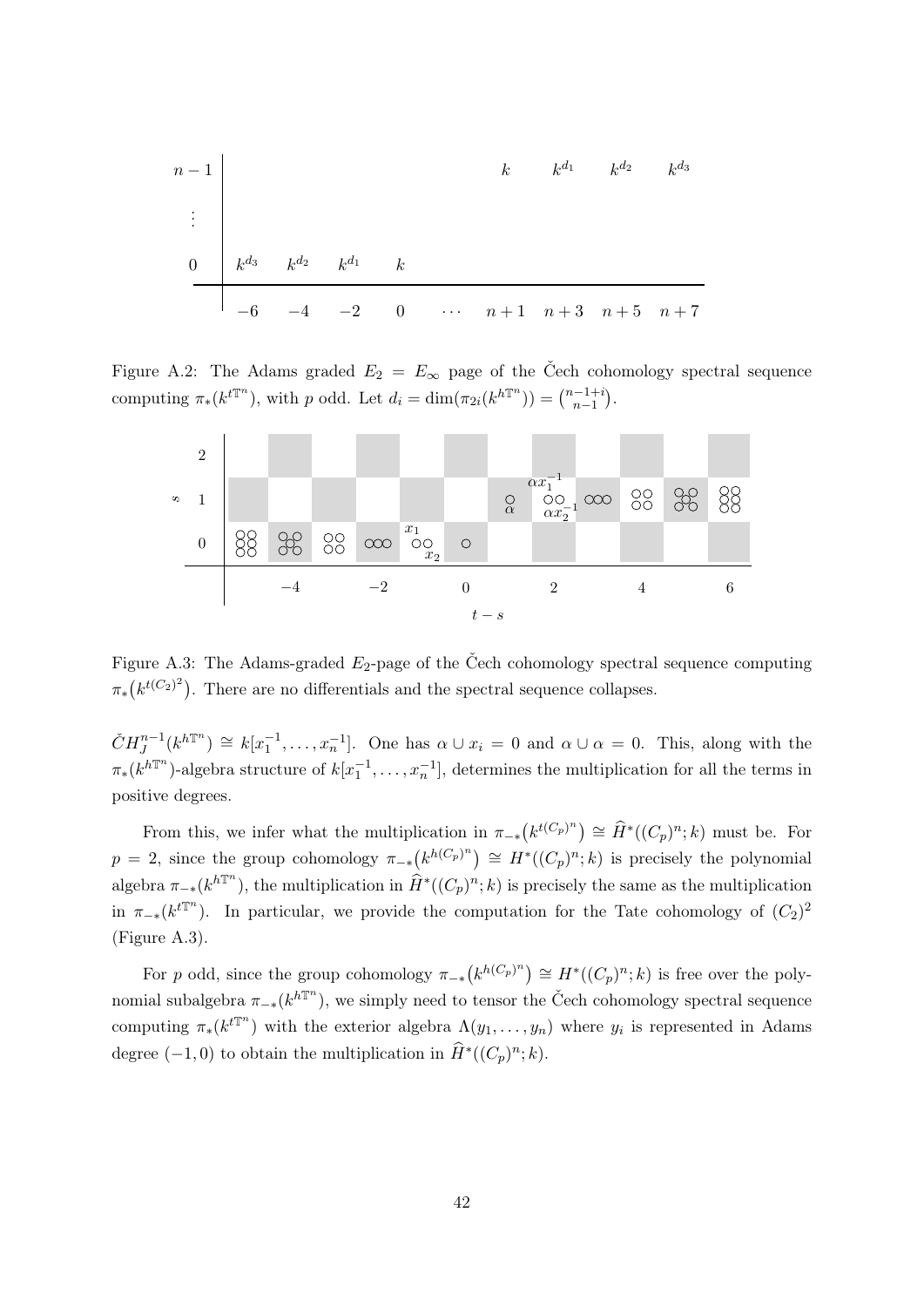

<span id="page-42-1"></span>Figure A.4: The Adams-graded  $E_2$ -page of the Cech cohomology spectral sequence computing  $\pi_*(A[I^{-1}])$ . There are no differentials and the spectral sequence collapses.

## <span id="page-42-0"></span>A.4 Tate cohomology of dihedral  $p$ -groups

Recall that for  $n \geq 3$ ,  $H^*(D_{2^n}; k) \cong k[x_1, x_2, z]/(x_1x_2)$ , where  $|x_i| = 1$  and  $|z| = 2$ . Moreover,  $Sq^{1}(z) = (x_{1} + x_{2})z$ . It is convenient to set  $u = x_{1} + x_{2}$  and write

$$
H^*(D_{2^{n-1}}; k) \cong k[x_1, u, z]/(ux_1 + x_1^2).
$$

This calculation is standard in the literature, by using induction and the cohomological Serre spectral sequence associated to the fibration  $BC_2 \rightarrow BD_{2^n} \rightarrow BD_{2^{n-1}}$ . One can restrict to certain subgroups of  $D_{2^{n-1}}$  to determine the differentials.

Note that  $H^*(D_{2^n}; k)$  is also Cohen–Macaulay with ideal  $I = (u, z)$ . Furthermore, we have the quotient  $H^*(D_{2^n}; k)/(u, z) \cong \Lambda(x_1)$ . We can take A such that  $A_* \cong k[u, z]$ , and we therefore obtain the Čech cohomology spectral sequence (Figure [A.4\)](#page-42-1).

The multiplication in  $\pi_*(A[I^{-1}])$  is described in the following way: In negative degrees, multiplication in  $\pi_*(A[I^{-1}])$  is the same as multiplication in  $A_* \cong k[u, z]$ . In positive degrees, we have a class  $\alpha \in (2,0)$ , which generates the algebra  $\check{C}H_J^{n-1}(A_*) \cong k[u^{-1},z^{-1}]$ . One has  $\alpha \cup u = \alpha \cup z = 0$  and  $\alpha \cup \alpha = 0$ . This, along with the A<sub>\*</sub>-algebra structure of  $k[u^{-1}, z^{-1}]$ , determines the multiplication for all the terms in positive degrees.

From this, we infer what the multiplication in  $\widehat{H}^*(D_{2^n}; k)$  must be by tensoring the spectral sequence (Figure [A.4\)](#page-42-1) with the exterior algebra  $\Lambda(x_1)$ , where  $x_1$  is represented in Adams degree  $(-1, 0)$  (Figure [A.5\)](#page-43-1).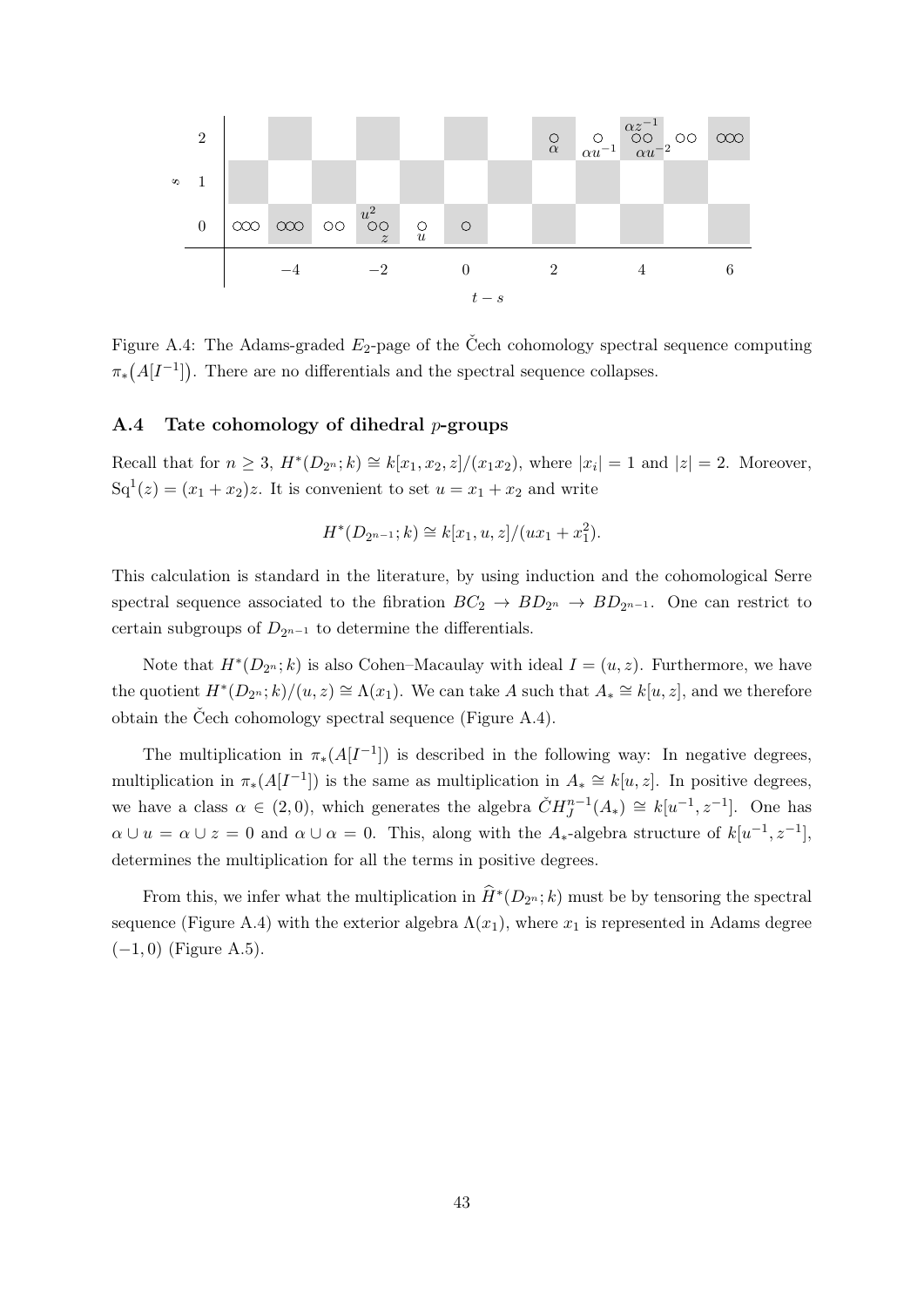

<span id="page-43-1"></span>Figure A.5: The Adams-graded  $E_2$ -page of the Čech cohomology spectral sequence computing  $\pi_*(k^{tD_{2^n}})$ . There are no differentials again.

# <span id="page-43-0"></span>Acknowledgements

The first author is grateful to Jesper Grodal and Kaif Hilman for their comments and insights, and to Alexis Aumonier for proofreading part of the document. The second author would especially like to thank Akhil Mathew and Vesna Stojanoska for catching errors and helpful discussions about this project.

> The first author was supported by the European Research Council (ERC) under the European Union's Horizon 2020 research and innovation programme (grant agreement  $N^{\circ}$  682922).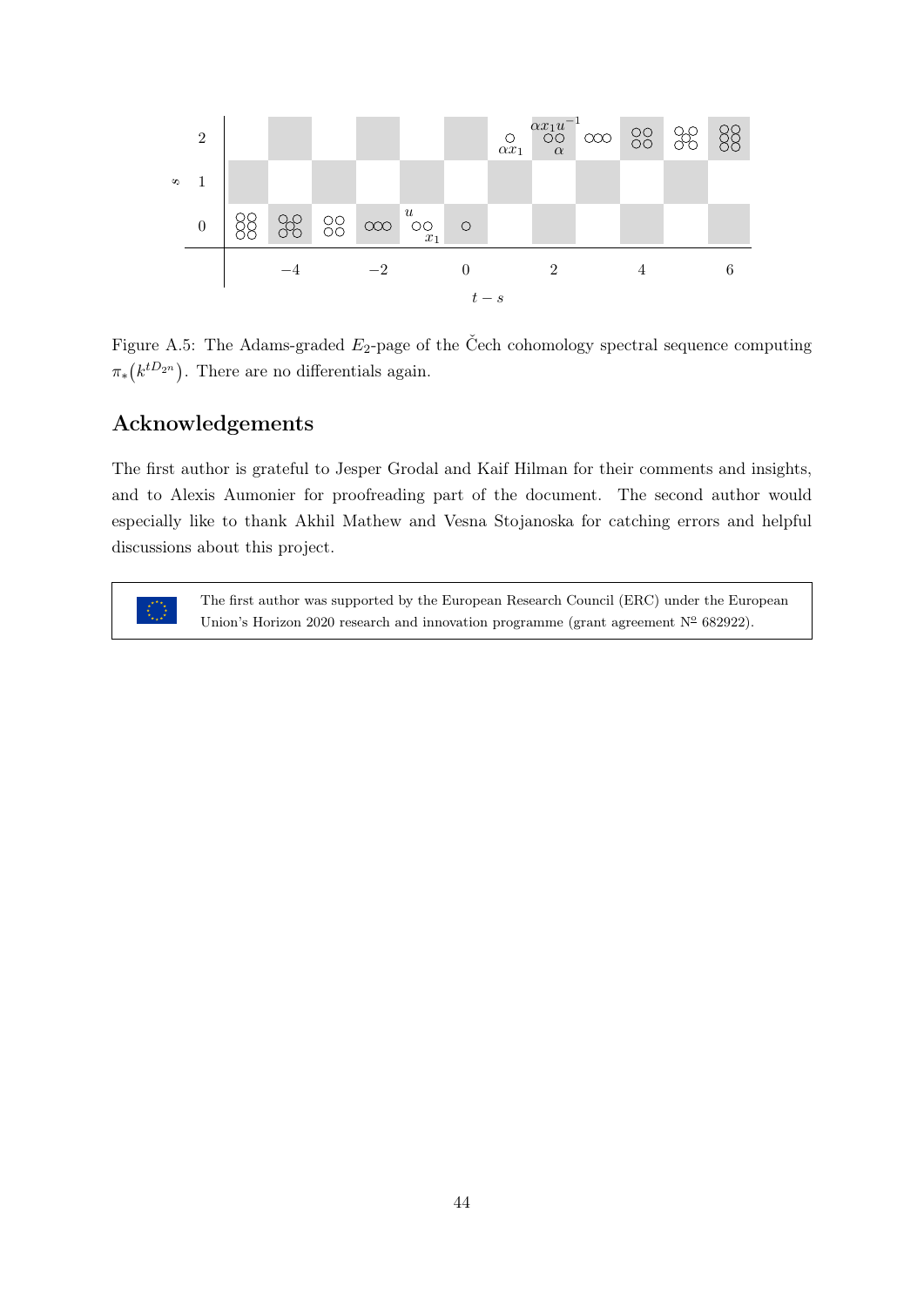# References

- <span id="page-44-9"></span>[Bal13] Paul Balmer. Stacks of group representations, 2013.
- <span id="page-44-14"></span>[BC92] D J Benson and Jon F Carlson. Products in negative cohomology. J. Pure Appl. Algebra, 82(2):107–129, October 1992.
- <span id="page-44-3"></span>[BGH] T Barthel, J Grodal, and J Hunt. Endotrivial modules via higher algebra. Forthcoming.
- <span id="page-44-6"></span>[BK72] Aldridge K Bousfield and Daniel M Kan. The homotopy spectral sequence of a space with coefficients in a ring. Topology,  $11(1):79-106$ , 1972.
- <span id="page-44-1"></span>[CT00] Jon F Carlson and Jacques Thévenaz. Torsion Endo-Trivial modules. Algebr. Represent. Theory, 3(4):303–335, December 2000.
- <span id="page-44-0"></span>[Dad78] Everett C. Dade. Endo-Permutation Modules over p-groups, I. Ann. Math., 107(3):459–494, 1978.
- <span id="page-44-15"></span>[Duf81] J. Duflot. Depth and equivariant cohomology. Commentarii Mathematici Helvetici, 56(1):627–637, Dec 1981.
- <span id="page-44-11"></span>[GL16] David Gepner and Tyler Lawson. Brauer groups and Galois cohomology of commutative ring spectra. July 2016.
- <span id="page-44-16"></span>[GM95] J.P.C. Greenlees and J.P May. Completions in algebra and topology. Handbook of Algebraic Topology, pages 255–276, 1995.
- <span id="page-44-17"></span>[Gre95] J.P.C. Greenlees. Commutative algebra in group cohomology. J. Pure and Applied Algebra, 98:151–162, 1995.
- <span id="page-44-2"></span>[Gro18] Jesper Grodal. Endotrivial modules for finite groups via homotopy theory, 2018.
- <span id="page-44-4"></span>[Lur09] Jacob Lurie. Higher topos theory. Princeton University Press, 2009.
- <span id="page-44-7"></span>[Lur12] Jacob Lurie. Higher algebra, 2012.
- <span id="page-44-12"></span>[Mat15] Akhil Mathew. Torus actions on stable module categories, Picard groups, and localizing subcategories. ArXiv preprint, December 2015.
- <span id="page-44-8"></span>[Mat16] Akhil Mathew. The Galois group of a stable homotopy theory. Adv. Math., 291:403– 541, March 2016.
- <span id="page-44-10"></span>[MNN15] Akhil Mathew, Niko Naumann, and Justin Noel. Nilpotence and descent in equivariant stable homotopy theory. Advances in Mathematics, 305, 07 2015.
- <span id="page-44-5"></span>[MS16] Akhil Mathew and Vesna Stojanoska. The Picard group of topological modular forms via descent theory. Geom. Topol., 20(6):3133–3217, 2016.
- <span id="page-44-13"></span>[Qui71] Daniel Quillen. The spectrum of an equivariant cohomology ring: I. Annals of Mathematics, 94(3):549–572, 1971.